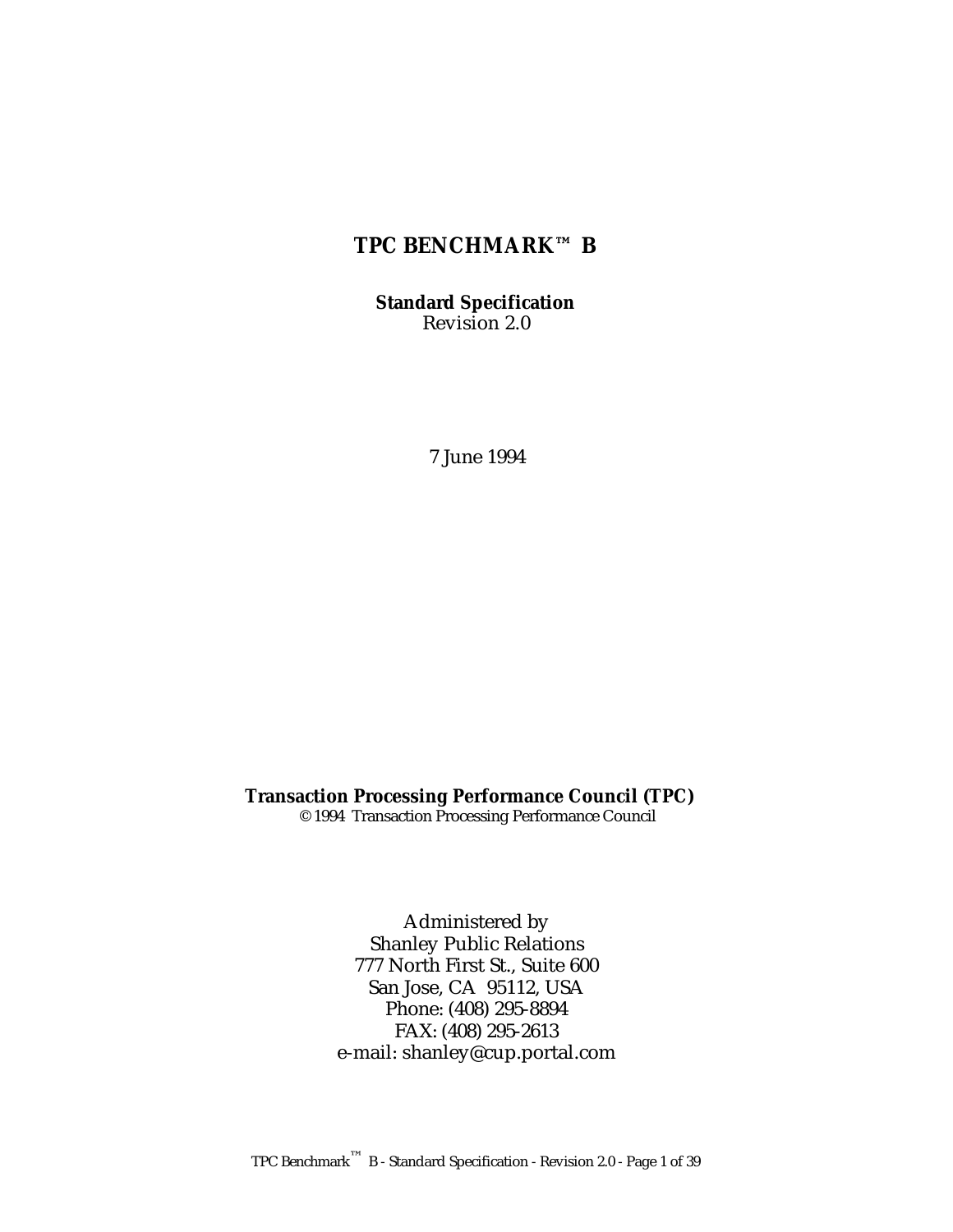# **TPC MEMBERSHIP**

 $(94.10 \t{1001})$ 

Amdahl **AST Research** AT&T/NCR/Teradata Australian Government Bull S.A. Compaq Convex Computer Cray Research Data General Data General<br>Digital Fauin Digital Equipment Corp. EDS<br>Encore Fuiitsu/ICL Hewlett Packard Hitachi Ltd. IBM  $\mathbf{I}_{\mathbf{B}}$ 

**IDEAS** International Informix **INGRES** Intel Corp. Intergraph **ITOM** International **KPMG Peat Marwick** Microsoft Mitsubishi NEC. Novell OKI Electric Industry Olivetti Oracle Performance Metrics Performance Metrics<br>Performid Tochnology Pyramid Technology

Samsung Electronics Sequent Computer Siemens Nixdorf Silicon Graphics Software  $\overline{AG}$ Solbourne Sony Stratus Computer Sun Microsystems Sybase Tandem Computers Toshiba **Tricord Systems** Tricord Systems Unisys

#### Document History:

| Date           | Version              | <b>Description</b>                         |
|----------------|----------------------|--------------------------------------------|
| 23 August 1990 | <b>First Edition</b> | Standard specification released to public. |
| 1 March 1992   | Revision 1.1         | Revised standard specification.            |
| 16 March 1993  | Revision 1.2         | Second revision.                           |
| 7 June 1994    | Revision 2.0         | Third revision.                            |
|                |                      |                                            |

TPC Benchmark<sup>™</sup> is a trademark of the Transaction Processing Performance Council.

Permission to copy without fee all or part of this material is granted provided that the TPC copyright notice, the title of the publication, and its date appear, and notice is given that copying is by permission of the the title of the publication, and its date appear, and notice is given that copying is by permission of the publication, and its date appear, and notice is given that copying is by permission. Transaction Processing Performance Council. To copy otherwise requires specific permission.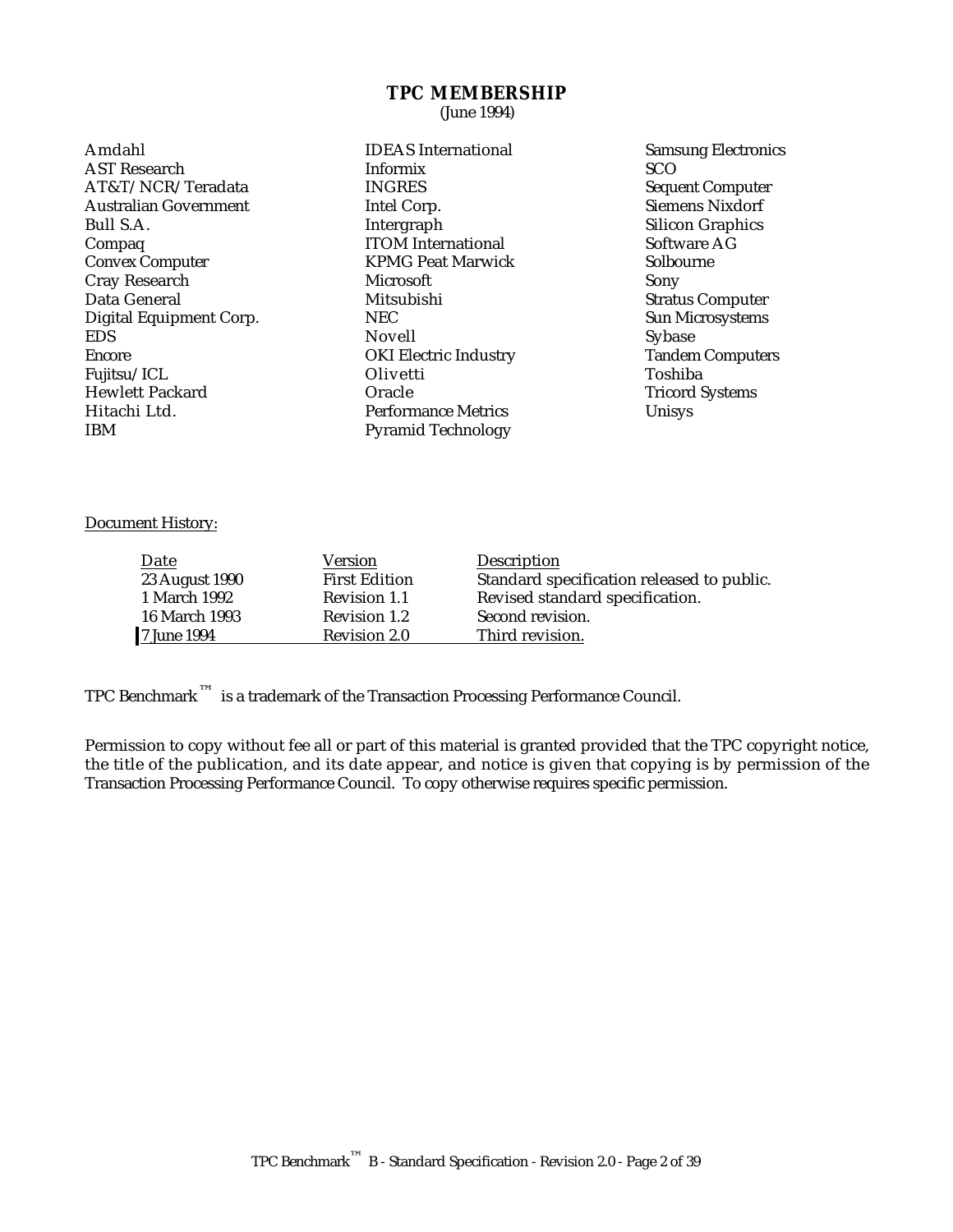### **TABLE OF CONTENTS**

| 0.1  |  |
|------|--|
| 0.2  |  |
|      |  |
| 1.1  |  |
| 1.2  |  |
| 1.3  |  |
|      |  |
| 2.1  |  |
| 2.2  |  |
| 2.3  |  |
| 2.4  |  |
| 2.5  |  |
|      |  |
| 3.1  |  |
| 3.2  |  |
|      |  |
|      |  |
| 5.1  |  |
| 5.2  |  |
| 5.3  |  |
| 5.4  |  |
|      |  |
| 6.1  |  |
| 6.2  |  |
| 6.3  |  |
| 6.4  |  |
| 6.5  |  |
| 6.6  |  |
|      |  |
| 7.1  |  |
| 7.2  |  |
|      |  |
| 8.1  |  |
| 8.2  |  |
| 8.3  |  |
| 8.4  |  |
| 8.5  |  |
|      |  |
| 9.1  |  |
| 9.2  |  |
| 9.3  |  |
|      |  |
| 10.1 |  |
| 10.2 |  |
| 10.3 |  |
|      |  |
| 10.4 |  |
|      |  |
|      |  |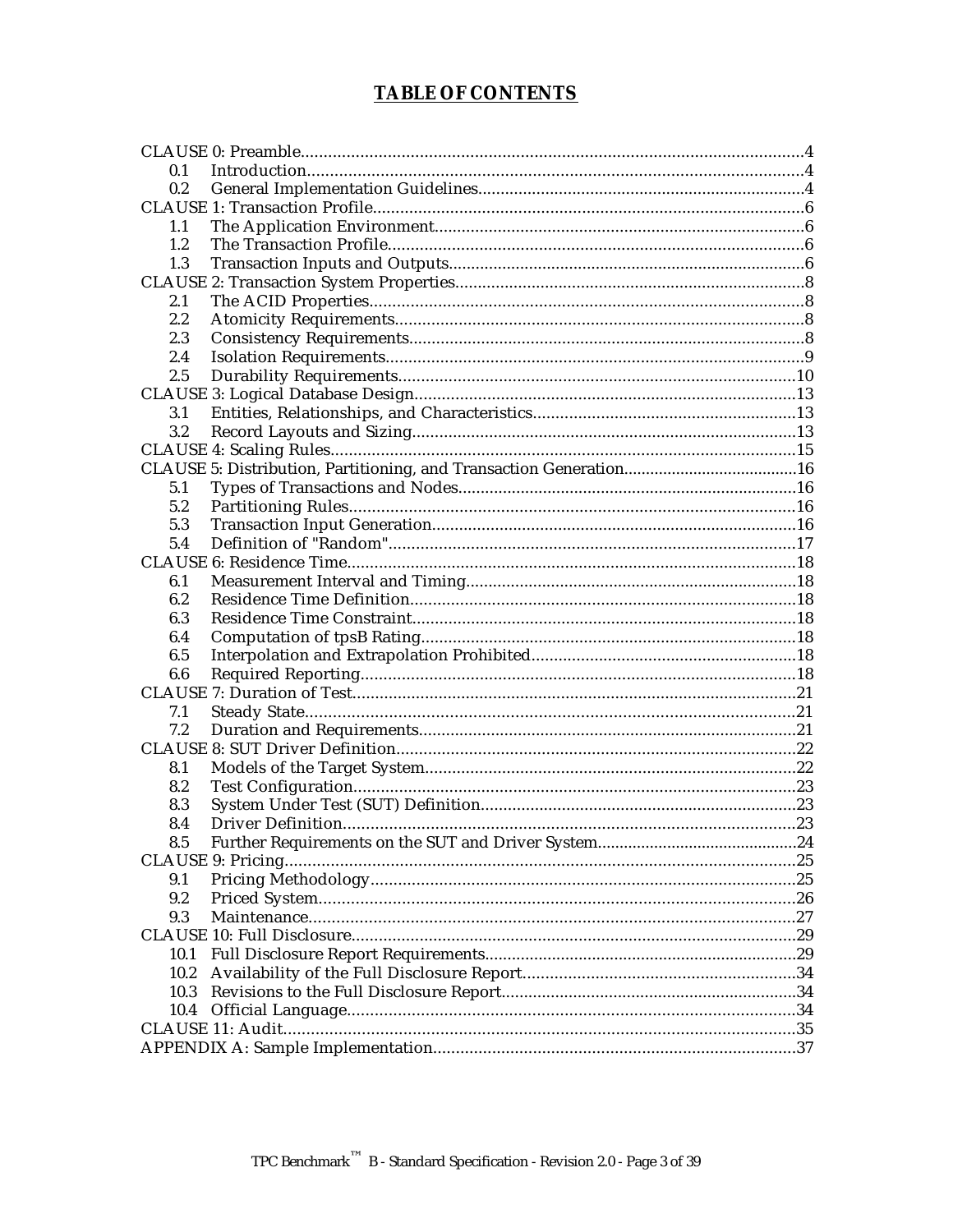#### **0.1 Introduction**

 $T_{\rm F}$  exercises the database components associated with the database components associated with the database components are  $\frac{1}{2}$  and  $\frac{1}{2}$  and  $\frac{1}{2}$  and  $\frac{1}{2}$  and  $\frac{1}{2}$  and  $\frac{1}{2}$  and  $\frac{1}{2}$  transaction processing environments emphasizing update-intensive database services. Such environments are characterized by:<br>• Significant disk input/output

- 
- Moderate system and application execution time
- Transaction integrity

This benchmark is not OLTP in that it does not require any terminals, networking, or think time. This benchmark uses terminology and metrics which are similar to other benchmarks, originated by the TPC and others. The only benchmark results comparable to TPC Benchmark<sup>TM</sup> B are other TPC Benchmark<sup>TM</sup> B results.  $\overline{\text{S}}$  only benchmark results comparable to TPC Benchmark  $\overline{\text{S}}$  are other TPC Benchmark  $\overline{\text{S}}$  results. TPC Benchmark  $\overline{\text{S}}$  results and  $\overline{\text{S}}$  results. In spite of similarities to  $T \cup T$ ,  $T \cup D$  contains substantial differences which make  $T \cup D$  results not comparable to TPC-A.

The metrics used in TPC Benchmark™ B are throughput as measured in transactions per second (TPS), subject to a residence time constraint; and the associated price-per-TPS. The metric for this benchmark is "tpsB". All references to tpsB results must include both the tpsB rate and the price-per-tpsB to be compliant with the TPC Benchmark<sup>TM</sup> B standard. Comparison of price/performance results disclosed in one country may not be  $B_{\text{nonlinear}}$  benchmark  $B_{\text{nonlinear}}$  standard. Comparison of price  $\frac{1}{2}$  and product differences meaningful in another country because of pricing and product differences.

This benchmark uses a single, simple, update-intensive transaction to load the system under test (SUT). Thus the workload is intended to reflect the database aspects of an application, but does not reflect the entire range of OLTP requirements typically characterized by terminal and network input/output, and by multiple transaction types of varying complexities. The single transaction type provides a simple, repeatable unit of  $t_{\rm max}$  and is designed to every input complements of transaction type  $t_{\rm max}$  and  $t_{\rm max}$  and is designed to everying the hasic components of a database system. work, and is designed to exercise the basic components or a database system.

The extent to which a customer can achieve the results reported by a vendor is highly dependent on how closely TPC Benchmark<sup> $M$ </sup> B approximates the customer application. Relative performance of systems derived from TPC Benchmark™ B do not necessarily hold for other workloads or environments. Extrapolations to unlike environments are not recommended. environments are not recommended.

A full disclosure report of the implementation details, as specified in Clause 10, must be made available along with the reported results.

Benchmark results are highly dependent upon workload, specific application requirements, and systems design<br>and implementation. Relative system performance will vary as a result of these and other factors. Therefore TPC Benchmark™ B should not beused as a substitute for a specific customer application benchmarking when  $T_{\rm p}$  showled as a substitute for a substitute for a substitute for a specific customer application benchmark  $T_{\rm p}$  when critical capacity planning and/or product evaluation decisions are contemplated.

While separated from the main text for readability, "comments" are a part of the standard and<br>must be enforced. The sample implementation included as Appendix A is provided only as an  $\mu$ ust be enforced. The sample implementation included as Appendix A is provided only as an example and is specifically not part of the standard.

par

The purpose of TPC benchmarks is to provide relevant, objective performance data to industry users. To achieve<br>that purpose, TPC benchmark specifications require that benchmark tests be implemented with systems, that purpose, TPC benchmark specifications require that performant tests be implemented with systems, products, technologies and pricing that:

- Are generally available to users.<br>Are relevant to the market segment that the individual TPC benchmark models or represents (e.g. TPC-A models and represents high-volume, simple OLTP environments).
- A significant number of users in the market segment the benchmark models or represents would plausibly implement. plausibly implement.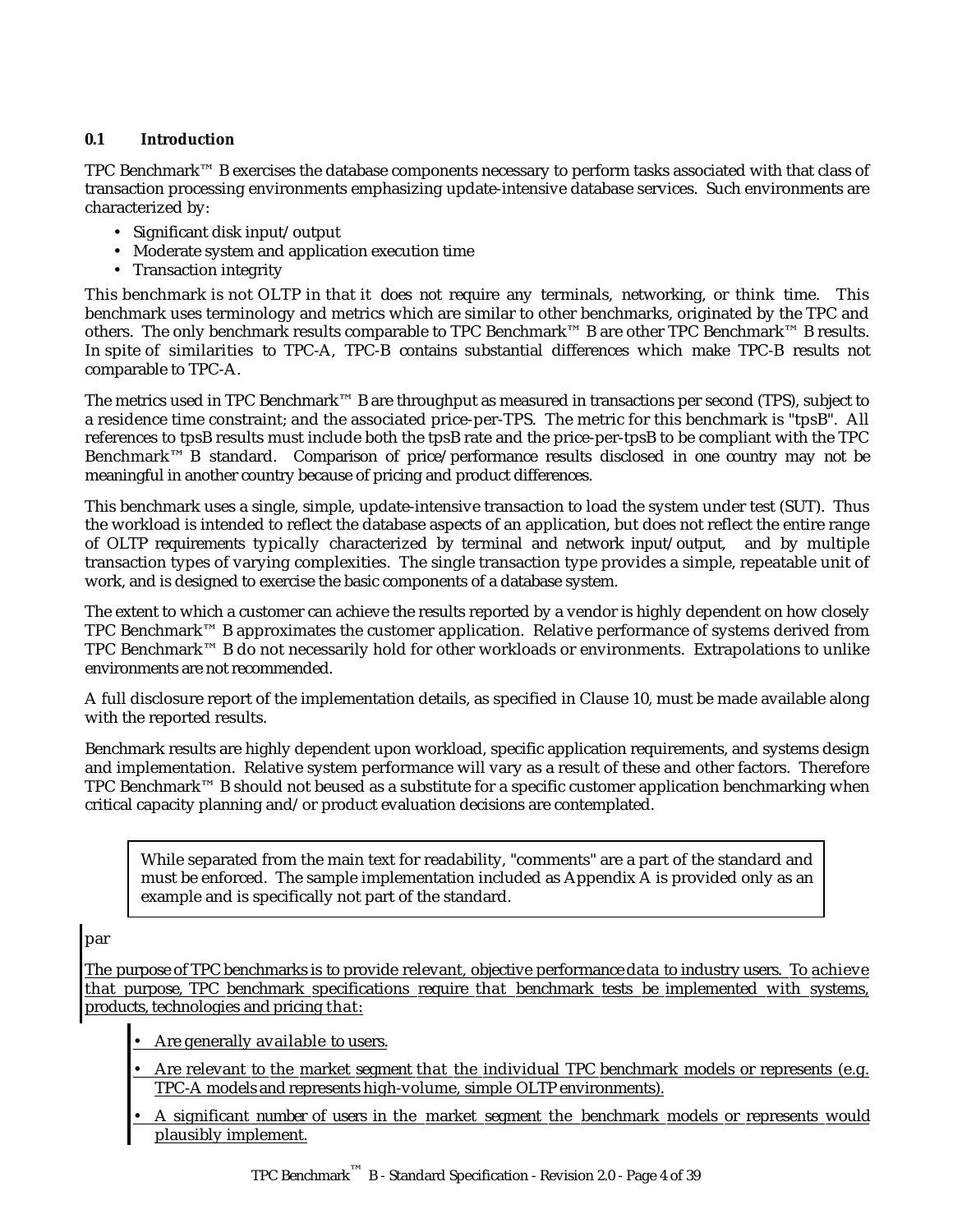The use of new systems, products, technologies (hardware or software) and pricing is encouraged so long as they<br>meet the requirements above. Specifically prohibited are benchmark systems, products, technologies, pricing (hereafter referred to as "implementations") whose primary purpose is performance optimization of TPC benchmark results without any corresponding applicability to real-world applications and environments. In other words, all "benchmark specials," implementations that improve benchmarkresults but not real-world other words, all "benchmark specials," implementations that improve benchmarkresults but not real-world performance or pricing, are prohibited.

The following characteristics should be used as a guide to judge whether a particular implementation is a<br>benchmark special. It is not required that each point below be met, but that the cumulative weight of the evidence be considered toidentify an unacceptable implementation. Absolute certainty or certainty beyond a reasonable doubt is not required to make a judgement on this complex issue. The question that must be answered is this: based on the available evidence, does the clear preponderance (the greater share or weight) of evidence  $\frac{1}{100}$  is the available evidence, does the contract preponderance (the greater share or weight) or evidence indicate that this implementation is a benchmark special?

 The following characteristics should be used to judge whether a particular implementation is a benchmark special:<br>• Is the implementation generally available, documented, and supported?

- 
- Is the implementation generally available, documented, and supported?  $\frac{1}{\sqrt{2}}$  bound TDC honchmarks? beyond TPC benchmarks?<br>begins to the implementation or part of the implementation poorly integrated into the larger product?
- 
- Does the implementation take special advantage of the limited nature of TPC benchmarks (e.g., transaction profile, transaction mix, transaction concurrency and/or contention, transaction isolation) in a manner that would not be generally applicable to the environment the benchmark represents?
- Is the use of the implementation discouraged by the vendor? (This includes failing to promote the implementation in a manner similar to other products and technologies.) implementation in a manner similar to other products and technologies.)
- Does the implementatio n require uncommon sophistication on the part of the end-user, programmer, or system administrator?<br>Is the pricing unusual or non-customary for the vendor or unusual or non-customary to normal business
- practices? The following pricing practices are suspect:
	- Availablility of a discount to a small subset of possible customers.
	- Discounts documented in an unusual or non-customary manner.
	- Discounts that exceeds 25% on small quantities and 50% on large quantities.
	- Pricing featured as a close-out or one-time special.
	- Pricing featured as a close-out or one -time special. - Unusual or non-customary restrictions on transferability of product, warranty or maintenance on discounted items.<br>Is the implementation being used (including beta) or purchased by end-users in the market area the
- benchmark represents? How many? Multiple sites? If the implementation is not currently being used  $\frac{1}{\sqrt{1-\frac{1}{\sqrt{1-\frac{1}{\sqrt{1-\frac{1}{\sqrt{1-\frac{1}{\sqrt{1-\frac{1}{\sqrt{1-\frac{1}{\sqrt{1-\frac{1}{\sqrt{1-\frac{1}{\sqrt{1-\frac{1}{\sqrt{1-\frac{1}{\sqrt{1-\frac{1}{\sqrt{1-\frac{1}{\sqrt{1-\frac{1}{\sqrt{1-\frac{1}{\sqrt{1-\frac{1}{\sqrt{1-\frac{1}{\sqrt{1-\frac{1}{\sqrt{1-\frac{1}{\sqrt{1-\frac{1}{\sqrt{1-\frac{1}{\sqrt{1-\frac{1}{\sqrt{1-\frac{1}{\sqrt{1-\frac{1}{\sqrt{1-\frac{1$ by end-users, is there any evidence toindicate that it will be used by a significant number of users?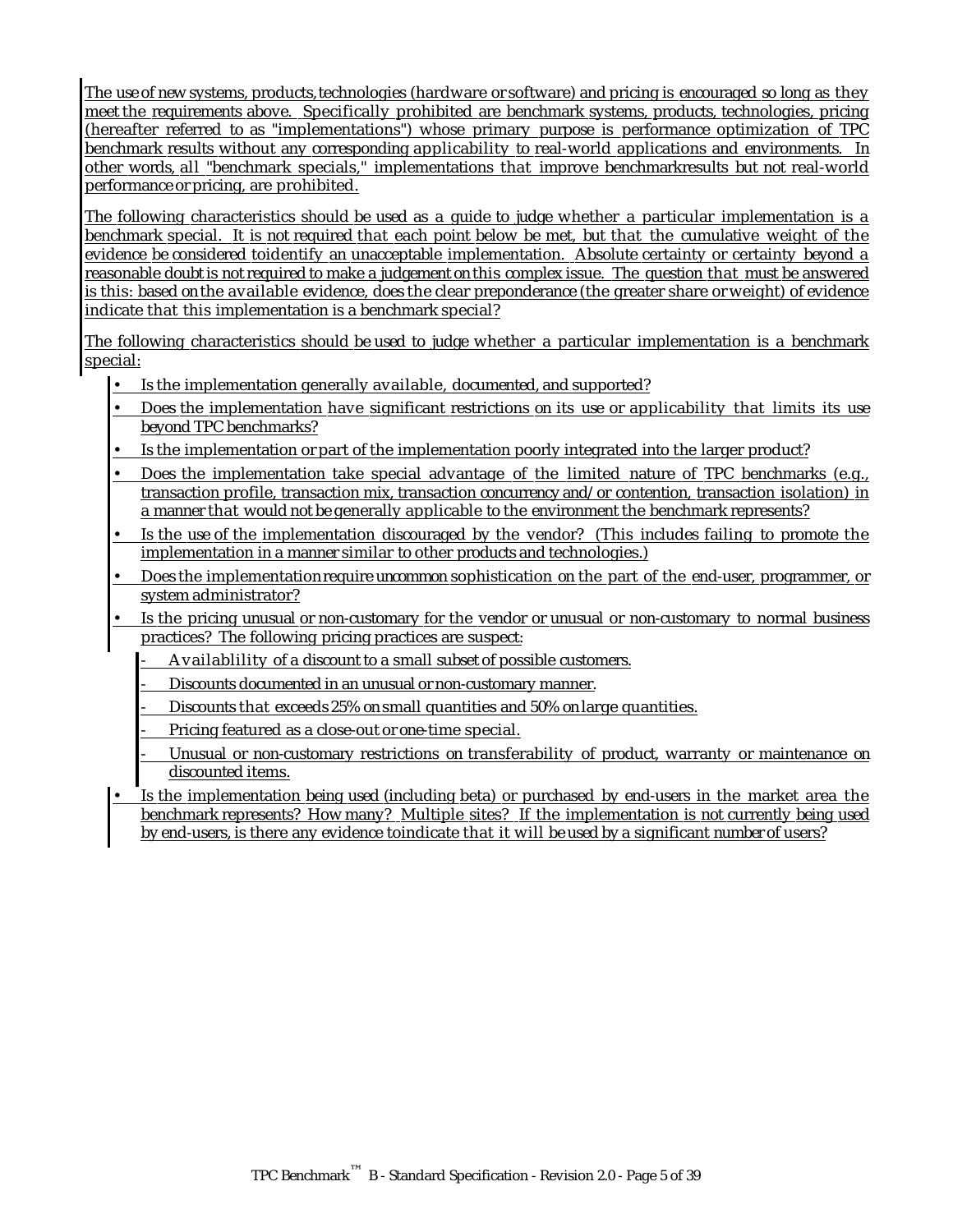#### 1.1 **The Application Environment**

1.1.1 This benchmark is stated in terms of a hypothetical bank. The bank has one or more branches. Each<br>branch has multiple tellers. The bank has many customers, each with an account. The database represents the cash position of each entity (branch, teller, and account) and a history of recent transactions run by the bank. The transaction represents the work done when a customer makes a deposit or a withdrawal against his The transaction represents the work down  $\frac{1}{2}$  and  $\frac{1}{2}$  and  $\frac{1}{2}$  are  $\frac{1}{2}$  and  $\frac{1}{2}$  and  $\frac{1}{2}$  and  $\frac{1}{2}$  and  $\frac{1}{2}$  and  $\frac{1}{2}$  and  $\frac{1}{2}$  and  $\frac{1}{2}$  and  $\frac{1}{2}$  and  $\frac{1}{2}$  an account. The transaction is performed by a teller at some branch. These functions are enumerated in Clause 1.2.

1.1.2 The database may be implemented using any commercially available database management system<br>(DBMS), database server, file system, etc. The terms "file/table", "record/row" and "field/column" are used in  $\langle DEDM \rangle$ , database server, file system, etc. The terms "file", "record/row" and "field/column" are used in this document only as examples of physical and logical data structures.

If the application environment contains software that routes or organizes the execution of transactions (e.g., a<br>transaction processing monitor), the software must be a generally available, commercial product that is fully transaction processing monitor), the software must be a generally available, commercial product that is fully supported as defined in Clause 9.

**Comment:** It is the intent that special purpose transaction processing monitors developed specifically for benchmarking or limited use not be utilized.

1.1.3 Implementors of this benchmark are permitted many possible system designs, insofar as they adhere to the standard model described and illustrated in Clause 8. the standard model described and illustrated in Clause 8.

#### 1.2 **The Transaction Profile**

Given Aid, Tid, Bid, Delta by driver (see Clause 1.3 and 8):

```
BEGIN TRANSACTION
   Update Account where Account_ID = Aid:
      Read Account_Balance from Account
      Set Account Balance = Account Balance + Delta
      Write Account Balance to Account
   Write to History:
      Aid, Tid, Bid, Delta, Time_stamp
   Update Teller where Teller_ID = Tid:
      Set Teller Balance = Teller Balance + Delta
      Write Teller Balance to Teller
   Update Branch where Branch_ID = Bid:
      Set Branch Balance = Branch Balance + Delta
      Write Branch Balance to Branch
COMMIT TRANSACTION
Return Account_Balance to driver
```
Aid (Account\_ID), Tid (Teller\_ID), and Bid (Branch\_ID) are keys to the relevant records/rows (see Clause 3.2).

#### 1.3 **Transaction Inputs and Outputs**

 $\frac{1}{3}$  for each transaction, the driver shall present to the SUT (see Clause 8) at least  $\frac{1}{3}$  for  $\frac{1}{3}$  for  $\frac{1}{3}$  for  $\frac{1}{3}$  for  $\frac{1}{3}$  for  $\frac{1}{3}$  for  $\frac{1}{3}$  for  $\frac{1}{3}$  for  $\frac{1}{3}$  for  $\frac$ including Account\_ID, Teller, Branch\_ID, and Delta. Branch\_ID in the input is the identifier of the<br>hranch where the teller is located branch where the teller is located.

1.3.2 Each transaction shall return to the driver the Account\_Balance resulting from successful commit of the 132 transaction.

**Comment:** It is the intent of this clause that the account balance in the database be returned to the driver, i.e., that the application retrieve the account balance.

1.3.3 The generation of input fields is detailed in Clause 5.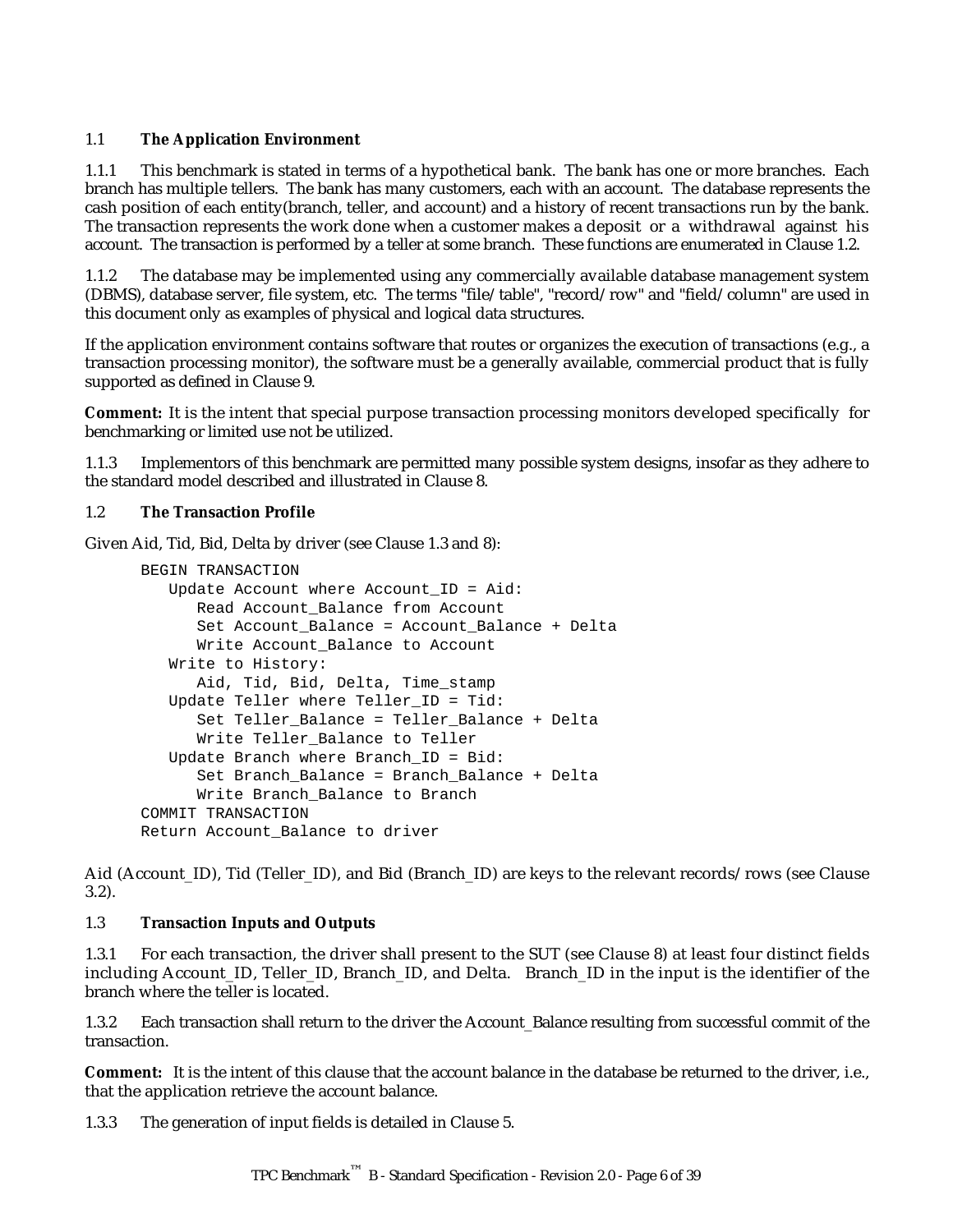1.4 Specific Non-Requirements<br>1.4.1 The order of the data manipulations within the transaction is immaterial, and is left to the latitude of  $1.1$  The order of the data manipulations with  $\frac{1}{2}$  the data manipulation is immediated of the data manipulation is  $\frac{1}{2}$ the test sponsor, as long as the transaction profile is functionally equivalent to the one outlined in Clause 1.2.

1.4.2 The transaction profile does not require that the SUT (see Clause 8) return the teller and branch balances to the driver.

1.4.3 There is no requirement for a separate, explicit read from the Account table to return the account balance.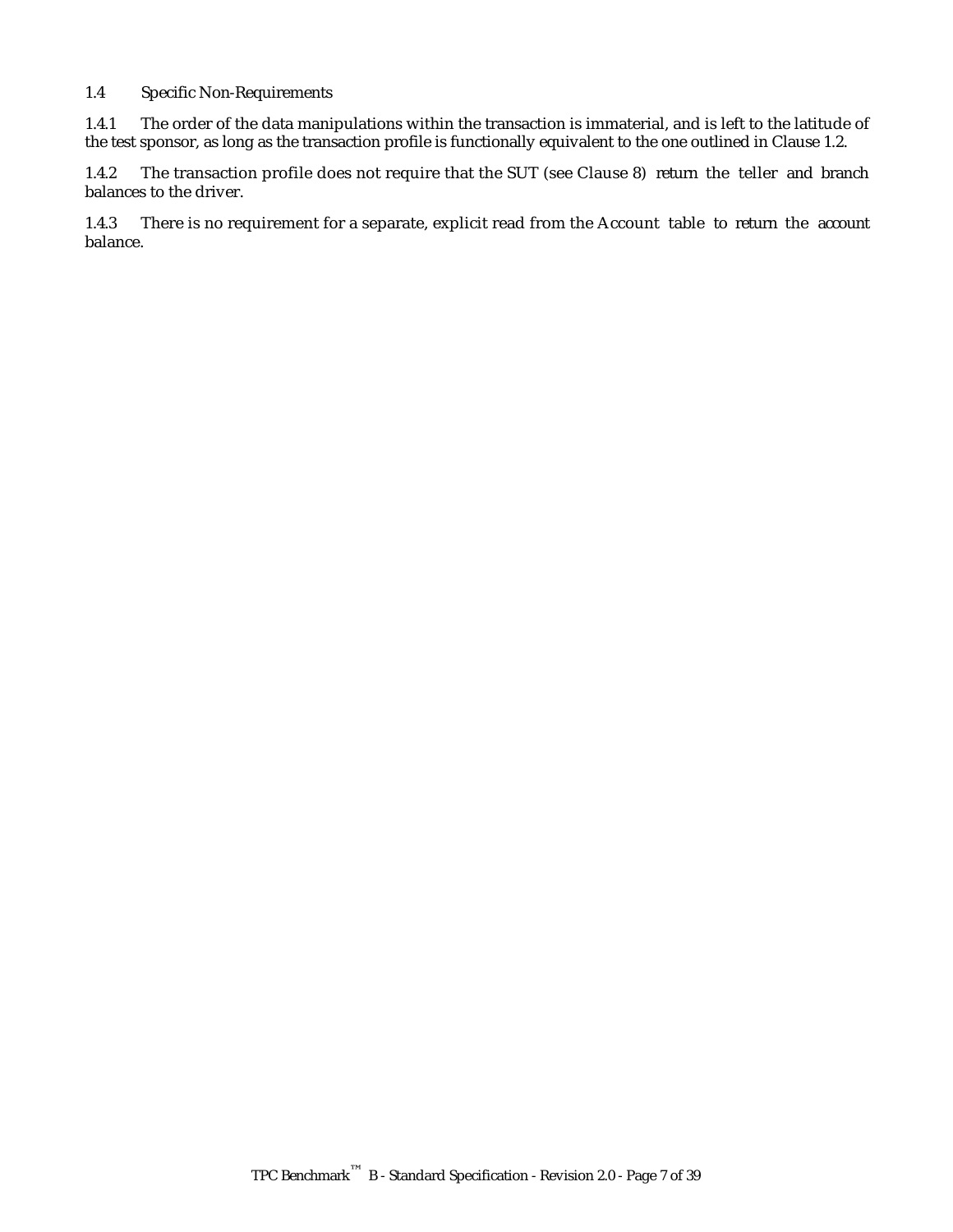#### 2.1 **The ACID Properties**

2.1.1 The ACID (Atomicity, Consistency, Isolation, and Durability) properties of transaction processing systems must be supported by the system under test during the running of this benchmark. It is the intent of this section to informally define the ACID properties and to specify a series of tests that must be performed to section to informally define the ACID properties and to specify a series of tests that must be performed to define the ACID properties that these performed to define the performed to define the performed to define the cont demonstrate that these properties are met.

These tests are intended to demonstrate the ACID properties are supported by the system under tests are supported  $\Gamma$ enabled during the performance measurement period. The tests are not intended to be an exhaustive quality assurance test.

2.1.2 No finite series of tests can prove that the ACID properties are fully supported. Passing the specified tests is a necessary, but not sufficient, condition for meeting the ACID requirements.

2.1.3 All mechanisms needed to insure full ACID properties must be enabled during both the measurement and test periods. For example, if the system under test relies on undo logs, then logging must be enabled even though no transactions are aborted during the measurement period. When this benchmark is implemented on a distributed system, tests must be performed to verify that home and remote transactions, including remote distributed system, tests must be performed to verify that  $\Delta$ CID properties. (See Clause 5 for the definition of transactions that are processed on two nodes, satisfy the ACID properties. (See Clause 5 for the definition of home and remote transactions.)

2.1.4 Test sponsors reporting TPC results may perform ACID tests on any one system for which results have been disclosed provided that they used the same software executables (e.g., OS, database, transaction, etc.). 2 1 4 For example, this would be applicable when results are reported for multiple systems in a product line. However, the durability tests described in Clauses 2.5.3.2 and 2.5.3.3 must be run on all systems that are measured. All disclosure reports must identify the systems which were used to verify ACID requirements and full details of the ACID tests conducted and results obtained. full details of the ACID tests conducted and results obtained.

#### 2.2 **Atomicity Requirements**

#### 2.2.1 Atomicity Property Definition

The system under test mate guarantee that the negative that the system with  $\frac{1}{2}$  are atomic  $\frac{1}{2}$  and  $\frac{1}{2}$  are atomic  $\frac{1}{2}$  are atomic  $\frac{1}{2}$  are atomic  $\frac{1}{2}$  are atomic  $\frac{1}{2}$  are atomic  $\frac{1$ individual operations on the data, or will assure that no partially-completed operations leave any effects on the data.

#### 2.2.2 Atomicity Tests

2.2.2.1 Perform the standard TPC Benchmark™ B transaction (see Clause 1.2) for a randomly selected account and verify that the appropriate records have been changed in the Account, Branch, Teller, and History files/tables.

2.2.2.2 Perform the standard TPC Benchmark™ B transaction for a randomly selected account, substituting an ABORT of the transaction for the COMMIT of the transaction. Verify that the appropriate records have not  $\Delta B$  of the transaction for the Committee of the appropriate records have not the appropriate records have not been changed in the Account, Branch, Teller, and History files/tables.

#### 2.3 **Consistency Requirements**

#### 2.3.1 Consistency Property Definition

Consistency is the property of the application that requires any execution of the transaction to take the database from one consistent state to another.

#### 2.3.2 Consistency Conditions

- $\overline{P}$  consistent state for the TPC Benchmark $\overline{P}$  database is defined to exist when: a) the sum of the account balances is equal to the sum of the teller balances, which is equal to the sum of the branch balances;
	- b) for all branches, the sum of the teller balances within a branch is equal to the branch balance;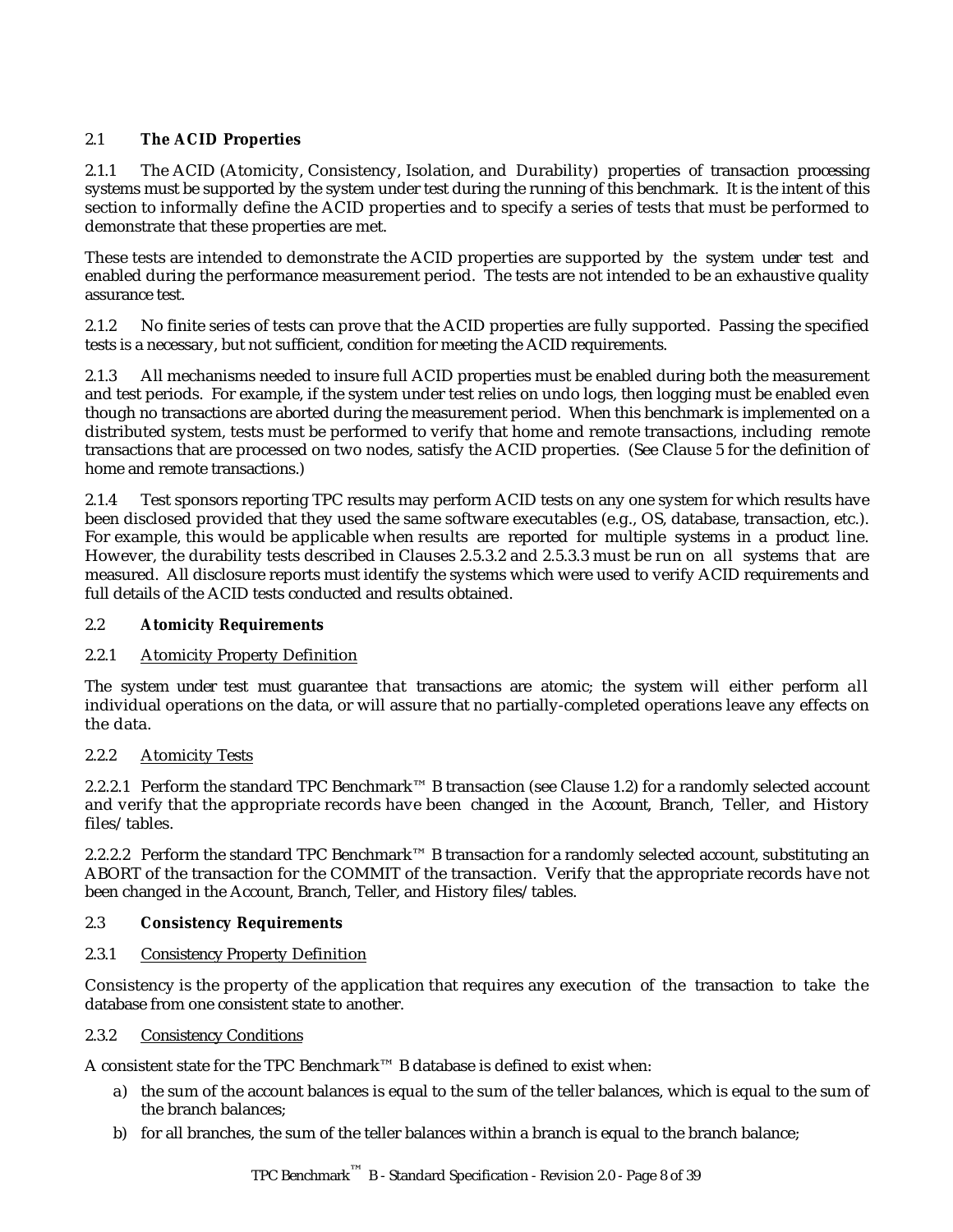c) the history file has one logical record added for each committed transaction, none for any aborted transaction, and the sum of the deltas in the records added to the history file equals the sum of the deltas for all committed transactions.

If data is replicated, each copy must not violate these conditions.

#### 2.3.3 Consistency Tests

 $\mathcal{L}$  to the large size of the count files norform the following (Clauses 2, 2, 2, 1 through 2, 2, 2, 2 are meant to be the Branch, Teller, and History files, perform the following (Clauses 2.3.3.3.3.3.3.3.3.3.3.3.3.3.3 are meant to be<br>norformed in coquence) performed in sequence):

2.3.3.1 Verify that the Branch and Teller files are initially consistent by performing the following steps:<br>Step 1: Determine the balance of each branch as reflected in the branch file.

- 
- Step 1: Determine the balance of each branch as reflected in the branch file.  $S_{\text{top}}$  2: For each balance of balance balance by summing the balances of the tellers associated
- with the branch. Step 3: Verify that the balance of each branch as obtained from Steps 1 and 2 is the same.

2.3.3.2 Verify that the Branch and Teller files are still consistent after applying transactions to the database by performing the following steps:<br>Step 1: Compute the initial sum of the branch balances for later use.

- 
- Step 1: Compute the initial sum of the branch balances for later use.  $S_{\text{C}}$   $\mu$   $\mu$   $\sigma$  and the number of records in the History file and sum the deltas in the History file. (The file may be empty).<br>Using the standard driving mechanism, submit a number of standard TPC Benchmark<sup>TM</sup> B
- Step 3: Using the standard driving mechanism, submit a number of standard TPC Benchmark<sup>™</sup> B transactions equal to at least ten times the number of tellers and note the number of transactions that are reported as committed. For example, a 100 tpsB (1000 teller) system must submit at least  $10,000$  transactions. If the number of committed transactions is not equal to the number of submitted transactions, explain why.
- Re-verify the consistency of the Branch and Teller files by repeating Clause 2.3.3.1. Step 4: Re-verify the consistency of the Branch and Teller files by repeating Clause 2.3.1.1.1.
- Step 5: Compute the final sum of the branch balances for later use.
- 2.3.3.3 Verify that the History file is consistent by performing the following steps:<br>Step 1: Count the number of records in the History file and sum the deltas.
	-
	- Step 2: Verify that the count equals the original count from Clause 2.3.3.2, Step 2, plus the number of transactions reported as committed in Clause 2.3.3.2, Step 3. (The History file should contain one  $t_{\text{non-} \text{non-} \text{non-} \text{non-} \text{non-} \text{non-} \text{non-} \text{non-} \text{non-} \text{non-} \text{non-} \text{non-} \text{non-} \text{non-} \text{non-} \text{non-} \text{non-} \text{non-} \text{non-} \text{non-} \text{non-} \text{non-} \text{non-} \text{non-} \text{non-} \text{non-} \text{non-} \text{non-} \text{non-} \text{non-} \text{non-} \text{non-} \text{non-} \text{non-} \text{non-} \text{non-} \text$ record for each committed transaction and should not contain a record for any aborted transaction.)<br>Verify that the difference between the sum of the final and initial deltas in the History file is
	- $S_{\text{c}}$  is  $\alpha$  and the difference between the sum of the final and initial hearch balances equal to the difference between the sum of the final and initial branch balances.

#### 2.4 **Isolation Requirements**

#### 2.4.1 Isolation Property Definition

 $\sigma$  practices of concurrent transactions must yield results which are indicated the completion in some order would be obtained by forcing each transaction to be serially executed to completion in some order.

This property is commonly called serializability. Sufficient conditions must be enabled at either the system or<br>application level to ensure serializability of transactions under any mix of arbitrary transactions, not just Benchmark<sup>TM</sup> B transactions. The system or application must have full serializability enabled, i.e., repeated reads of the same records within any committed transaction must have returned identical data when run reads of the same records within any committed transaction must have returned identical data when run<br>concurrently with any mix of arhitrary transactions concurrently with any mix of arbitrary transactions.

#### 2.4.2 Isolation Tests

For conventional locking schemes, isolation should be tested as described below, where transactions 1 and 2 are versions of the standard TPC Benchmark<sup>TM</sup> B transaction. Systems that implement other isolation schemes versions of the standard TPC Benchmark  $\mathbf{E}$  the standard TPC benchmark  $\mathbf{E}$  that is the set spansor to disclose those may require different validation techniques. It is the responsibility of the test sponsor to disclose those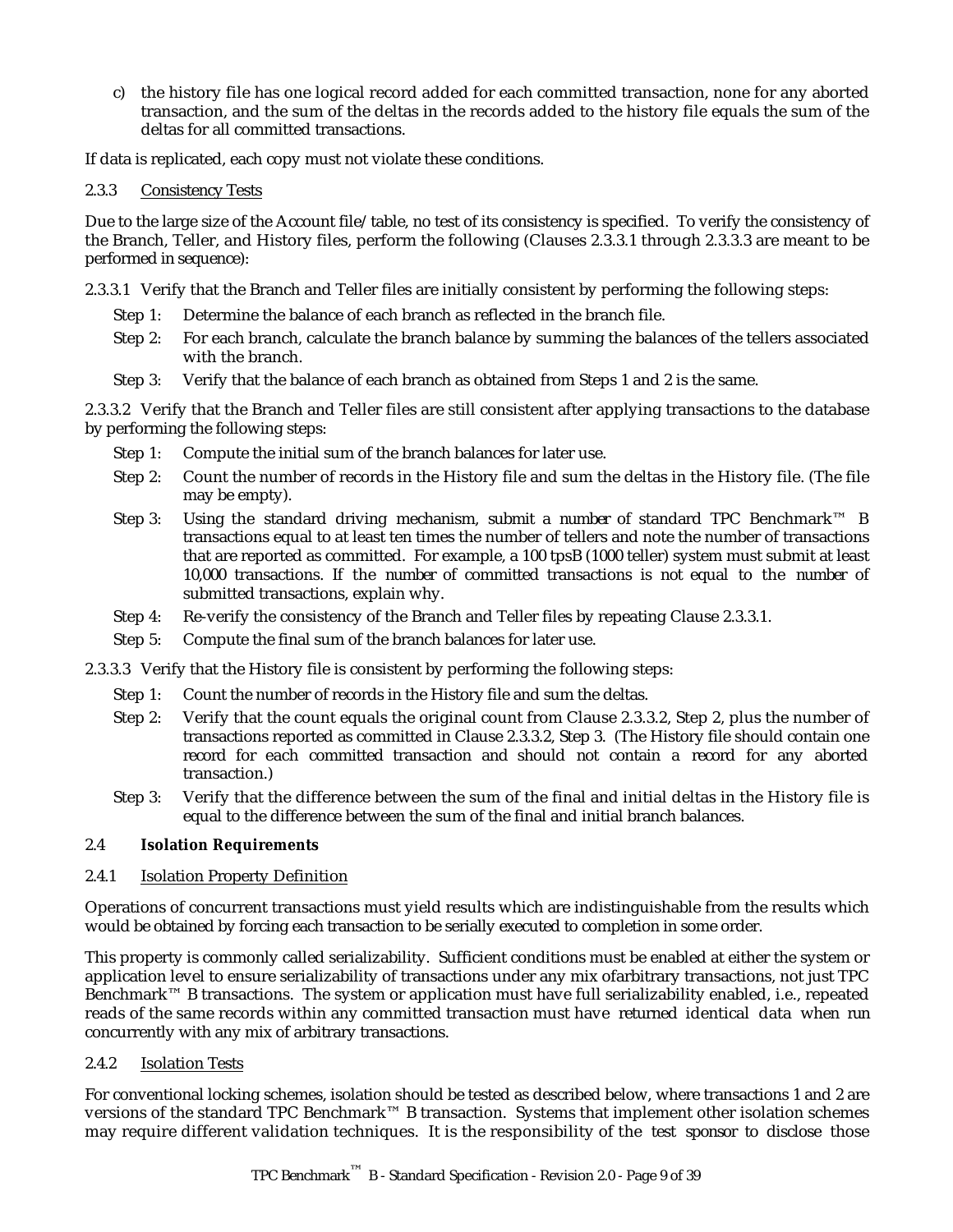techniques and the tests for them.

2.4.2.1 Isolation Test for Completed Transactions (conventional locking schemes):

Start transaction 1.<br>Stop transaction 1 immediately prior to COMMIT. Start transaction 2. Transaction 2 attempts to update the same account record as transaction 1. Verify that transaction 2 waits. Allow transaction 1 to complete. Transaction 2 should now complete. Allow transaction 1 to complete. Transaction 2 should now complete. Verify that the account balance reflects the results of both updates.

2.4.2.2 Isolation Test for Aborted Transactions (conventional locking schemes):

Start transaction 1.<br>Stop transaction 1 immediately prior to COMMIT. Start transaction 2. Transaction 2 attempts to update the same account record as transaction 1. Verify that transaction 2 waits. Abort transaction 1. Transaction 2 should now complete. Abort transaction 1. Transaction 2 should now complete. Verify that the account balance reflects the results of transaction 2's update only.

2.4.2.3 Repeat Clauses 2.4.2.1 and 2.4.2.2 for the branch and teller files.

#### 2.5 **Durability Requirements**

The tested system must guarantee the ability to preserve the effects of committee the system must guarantee the effects of  $\frac{1}{2}$ database consistency after recovery from any one of the failures listed below in Clause 2.5.3.

**Comment:** No system provides complete durability, i.e., durability under all possible types of failures. The specific set of single failures addressed in Clause 2.5.3 is deemed sufficiently significant to justify specific set of single failures addressed in Clause 2.5.3 deemed sufficiently significant to justify demonstration of durability across such failures.

#### 2.5.1. Durable Medium Definition

- A durable medium is a data storage medium that is either:<br>a) an inherently non-volatile medium, e.g., magnetic disk, magnetic tape, optical disk, etc., or
	- b) a volatile medium with its own self-contained power supply that will retain and permit the transfer of  $\mathbf{a}$  a volume medium with its own settlement power supply that will retain and permit the transfer on  $\mathbf{b}$  and  $\mathbf{b}$  and  $\mathbf{b}$  and  $\mathbf{b}$  and  $\mathbf{b}$  and  $\mathbf{b}$  and  $\mathbf{b}$  and  $\mathbf{b}$  and  $\mathbf{b}$  an data, before any data is lost, to an inherently non-volatile medium after the failure of external power.

A configured and priced Uninterruptible Power Supply (UPS) is not considered external power.

**Comment:** A durable medium can fail; this is usually protected against by replication on a second durable medium if  $\frac{1}{10}$  medium (e.g., mirroring) or logging to another durable medium. Memory can be considered a dura it can preserve data long enough to satisfy the requirement stated in (b) above. For example, memory can be considered a durable medium if it is accompanied by an uninterruptible power supply and the contents can be transferred to an inherently non-volatile medium during the failure. Note that no distinction is made between main memory and memory performing similar permanent or temporary data storage in other parts of the main memory and memory performing similar permanent or temporary data storage in other parts of the system, e.g., disk controller caches.

#### 2.5.2 Committed Property Definition

A transaction is considered committed when the transaction manager component of the system has written the commit record(s) associated with the transaction to a durable medium. commit record(s) associated with the transaction to a durable medium.

**Comment 1:** Transactions can be committed without the driver subsequently receiving notification of that fact, since a failure may occur after the transaction commits but before the driver records the transaction.

**Comment 2:** Although the order of operations in the transaction profile (see Clause 1.2) is immaterial, the return of the Account\_Balance to the driver cannot begin until the commit operation has successfully completed.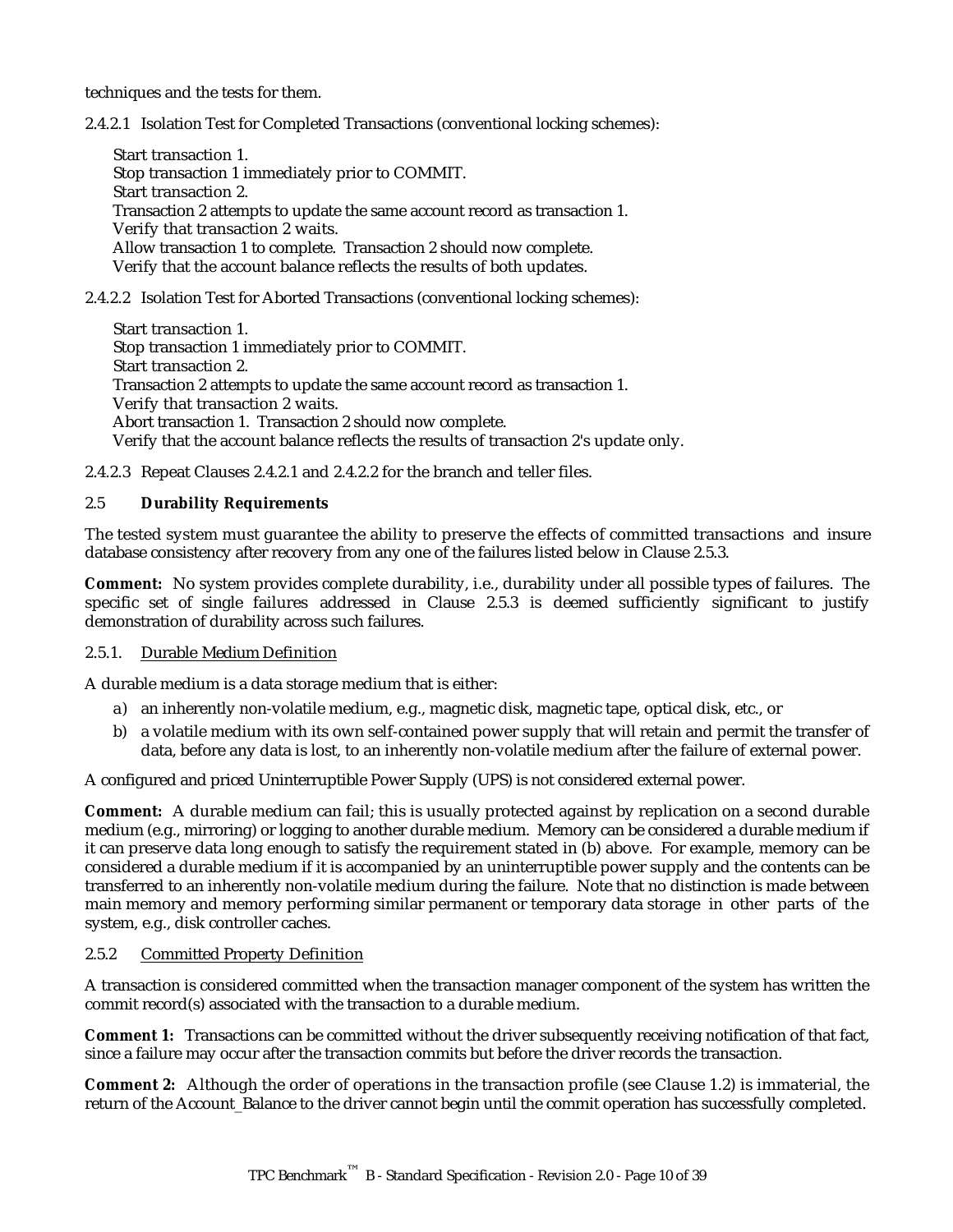#### 2.5.3 List of single failures

2.5.3.1 Permanent irrecoverable failure of any single durable medium containing database, ABTH files/tables, or recovery log data.

**Comment:** If main memory is used as a durable medium, then it must be considered as a potential single point conjunction with a redo (after image) log, and ii)mirrored durablemedia. If memory is the durable medium and conjunction with a redo (after image) log, and injunction and indicated memory is the durable medium and  $\eta$  mirrored memory is the durable medium and the durability then the distribution memory is the durable medium and mirroring is the mechanism used to ensure durability, then the mirrored memories must be independently powered.

2.5.3.2 Instantaneous interruption (system crash/system hang) in processing which requires system reboot to recover.

**Comment:** This implies abnormal system shutdown which requires loading of a fresh copy of the operating system from the boot device. It does not necessarily imply loss of volatile memory. When the recovery mechanism relies on the pre-failure contents of volatile memory, the means used to avoid the loss of volatile memory, e.g., uninterruptible power supply, must be included in the system cost calculation. A sample memory, uninterruption power supply, must be interpreted in the system cost calculation. A sample mechanism to survive an instantaneous interruption in processing is an undo/redo log.

2.5.3.3 Failure of all or part of memory (loss of contents).

**Comment:** This implies that all or part of memory has failed. This may be caused by a loss of external power or the permanent failure of a memory board.

2.5.4 The recovery mechanism cannot use the contents of the History file to support the durability property.

2.5.5 Rollforward recovery from an archive database copy, e.g. a copy taken prior to the run, using redo log data is not acceptable as the recovery mechanism in the case of failures listed in Clauses 2.5.3.2 and 2.5.3.3. Note that "checkpoints", "control points", "consistency points", etc., of the database taken during a run are not considered to be archives. considered to be archives.

#### 2.5.6 Durability Tests

The intent of these tests is to demonstrate that all transactions  $\frac{1}{2}$  for  $\frac{1}{2}$  for  $\frac{1}{2}$  for  $\frac{1}{2}$  for  $\frac{1}{2}$  for  $\frac{1}{2}$  for  $\frac{1}{2}$  for  $\frac{1}{2}$  for  $\frac{1}{2}$  for  $\frac{1}{2}$  for  $\frac{1}{2}$  for been committed in spite of any single failure from the list in Clause 2.5.3.

parIt is required that the system crash test and the loss of memory test described in Clauses 2.5.3.2 and 2.5.3.3, respectively, be performed with a full terminal load and a fully scaled database. The durable media failure tests described in Clause 2.5.3.1 may be performed on a subset of the SUT configuration and database. For that subset, all multiple hardware components, such as processors and disks/controllers in the full configuration must be represented by either 10% or 2 each of the multiple hardware components, whichever is greater. The database subset must be scaled to at least 10% (minimumof 2 tps) of the fully scaled database size. The test sponsor must state that to the best of their knowledge, a fully loaded and fully scaled SUT and database sponsor must state that to the best of them into wheage, a fully loaded and fully scaled SUT and database configuration would also pass all durability tests.

At the time of the induced failures in  $\mathbf{a}$  is required to have multiple home and remote the multiple  $\mathbf{a}$  is  $\mathbf{a}$  is  $\mathbf{a}$  is  $\mathbf{a}$  is  $\mathbf{a}$  is  $\mathbf{a}$  is  $\mathbf{a}$  is  $\mathbf{a}$  is  $\mathbf{a}$  is  $\mathbf{a}$ in progress. Distributed configurations must have distributed transactions in progress as well.

For each of the failure types defined in Clause 2.5.3, perform the following steps:<br>Step 1: Perform Step 1 of the History file Consistency Test in Clause 2.3.3.3.

- 
- $S_{\text{C}}$  2.  $S_{\text{C}}$  and  $S_{\text{C}}$  in  $\overline{S_{\text{C}}$  in  $S_{\text{C}}$  in  $\overline{S_{\text{C}}$  in  $S_{\text{C}}$  in  $S_{\text{C}}$ Step 2: Start submitting TPC Benchmark™ B transactions. On the driver system, record committed transactions in a "success" file.<br>Cause a failure selected from the list in Clause 2.5.3.
- 
- Step 3: Cause a failure selected from the list in Clause 2.5.3.3. Step 4: Restart the system under test using normal recovery procedures.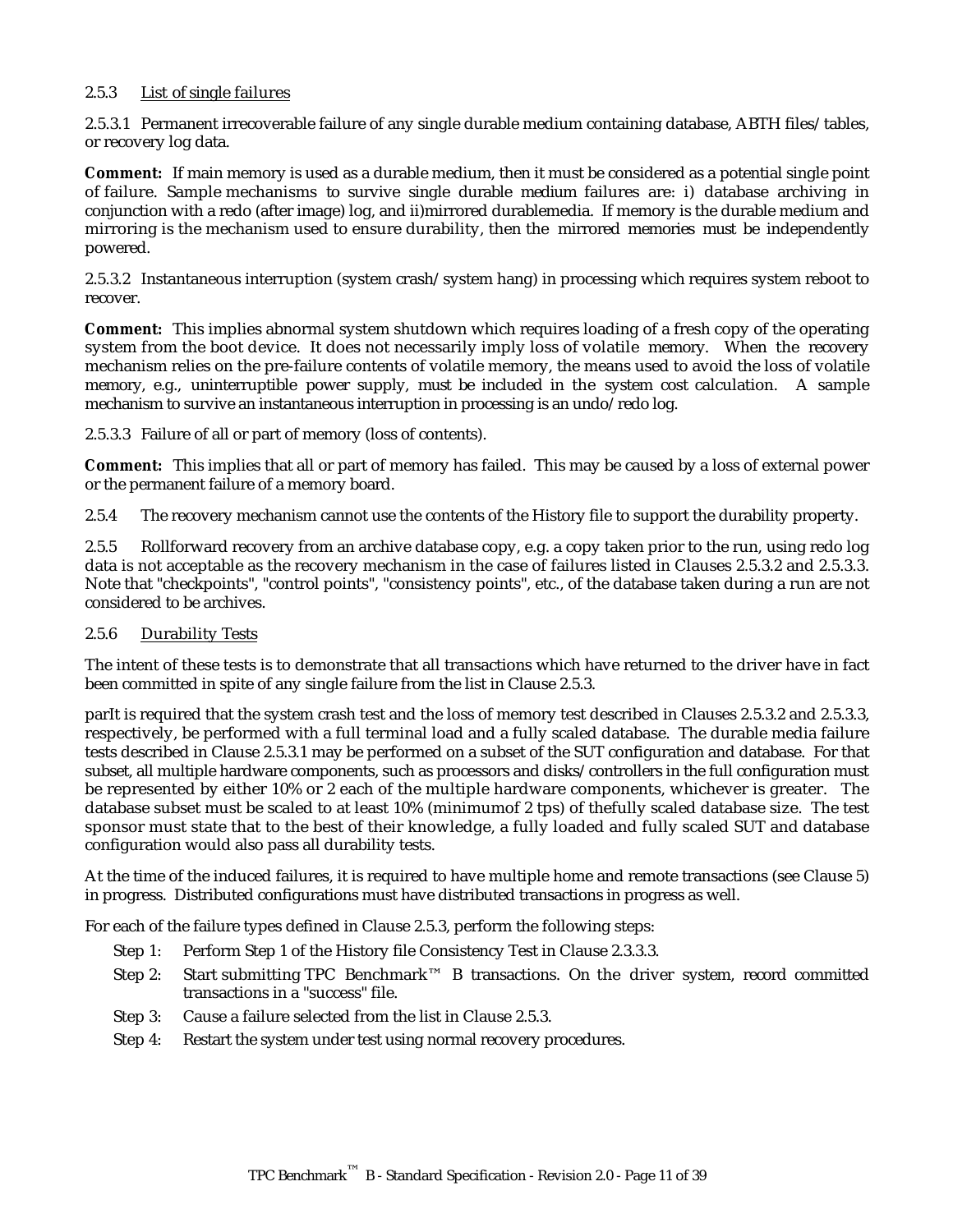- Step 5: Compare the contents of the "success" file and the History file to verify that every record in the records in the History file is greater or equal to the original count, as obtained in Step 1, plus the number of records in the "success" file. If there is an inequality, the History file must contain additional records. (Comment: This difference should be due only to transactions which were committed on the system under test, but which were not recorded by the driver before the failure.)
- committed on the system under test, but which were not recorded by the driver before the failure, Step 6: Perform the consistency test on the Branch and Teller files as specified in Clause 2.3.3.3.

**Comment:** If the driver and "success" file are on the SUT, the sponsor must document the method used to make the "success" file an accurate representation of the completed transactions.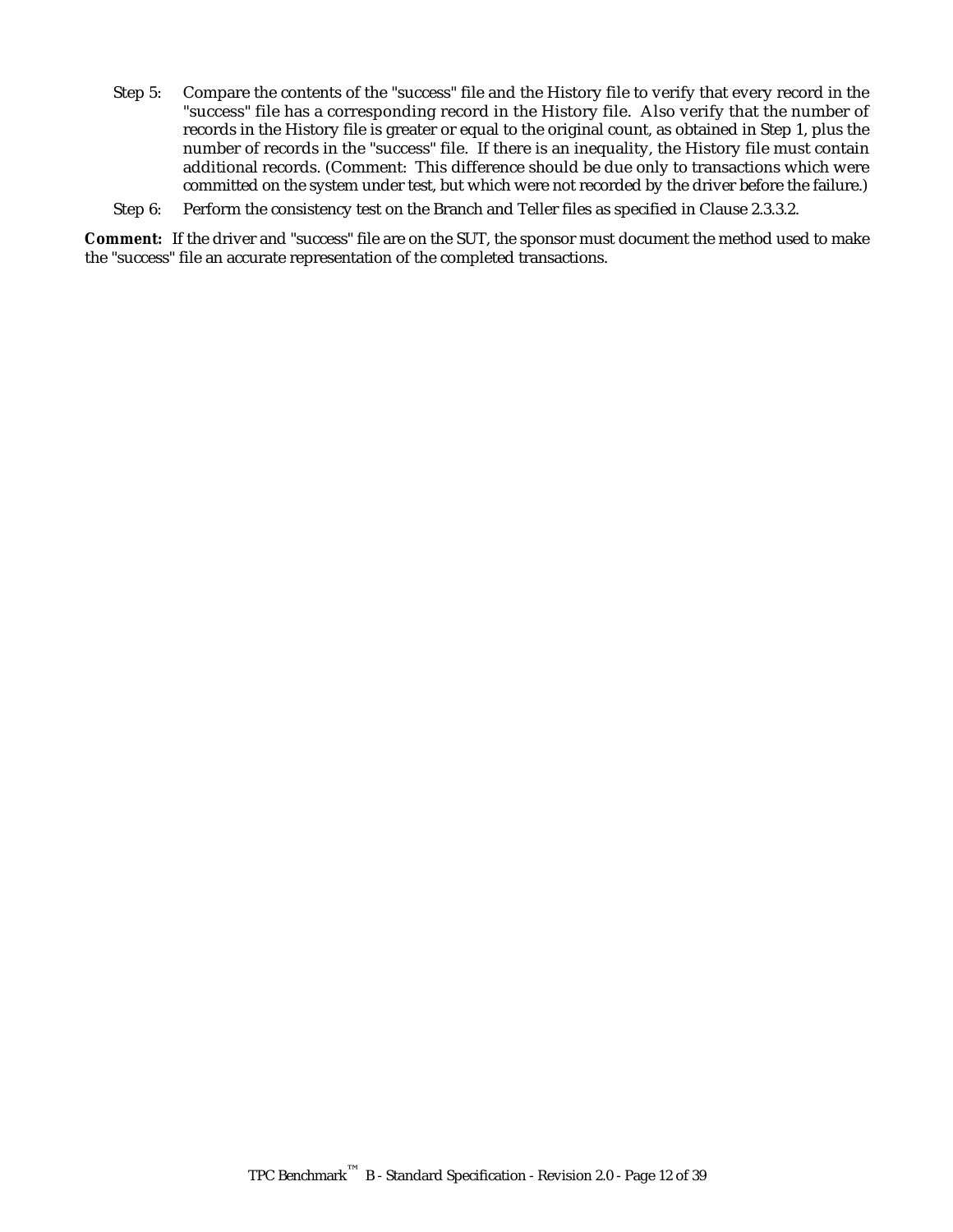#### 3.1 **Entities, Relationships, and Characteristics**

3.1.1 The components of the database are defined to consist of four separate and individual files/tables, entity/relationship diagram and are subject to the business rules specified in Clause 3.1.2. This diagram is a entity relationship diagram and are subject to the business rules specified in Clause 3.1.2. This diagram is a<br>logical description and has no implication for physical implementation logical description and has no implication for physical implementation.



**Comment:** The clustering of records within the database (as in hierarchic or CODASYL databases) is not excluded. A view which represents the records/rows to avoid read/writes is excluded.

3.1.2 The entities in Clause 3.1.1 are subject to the following business rules:<br>• All branches must have the same number of tellers.

- 
- All branches must have the same number of accounts. • All branches must have the same number of accounts.

Other business rules specified elsewhere in this document also apply, e.g., consistency conditions in Clause 2.3.2.

**Comment:** There is no intent to model an environment in which accounts and tellers can be moved from branch to branch.

#### 3.2 **Record Layouts and Sizing**

3.2.1 In order for the transaction to represent a similar amount of work to all the systems, it is important that the records handled by the database servers, file systems, etc. be of the same size. Therefore, therecords/r must be stored in an uncompressed format. Where it is impossible to turn compression off, it is incumbent upon the test sponsor to store the records/rows using the minimum lengths specified in Clauses 3.2.2 through 3.2.5. Any space with unspecified values in the record/row descriptions in Clauses 3.2.2 through 3.2.5 may be used for additional user data; the storage for the access path (e.g., B-tree index structure) or any other data used by the additional user data; the storage for the access path (e.g., B-tree index structure) or any other data used by the<br>database server may not be counted against the minimum record length specifications database server may not be counted against the minimum record length specifications.

3.2.2 Account records/rows must be at least 100 bytes in length and contain the following data in any order or representation:

| Account_ID               | Must uniquely identify the record/row across the range of accounts. The Account ID<br>must be unique across the entire database. |
|--------------------------|----------------------------------------------------------------------------------------------------------------------------------|
| Branch ID                | Branch where account is held.                                                                                                    |
|                          | Account_Balance Must be capable of representing at least 10 significant decimal digits plus sign.                                |
| 3.2.3<br>representation: | Branch records/rows must be at least 100 bytes in length and contain the following data in any order or                          |

Branch ID Must uniquely identify the record/row across the range of branches.

Branch Balance Must be capable of representing at least 10 significant decimal digits plus sign.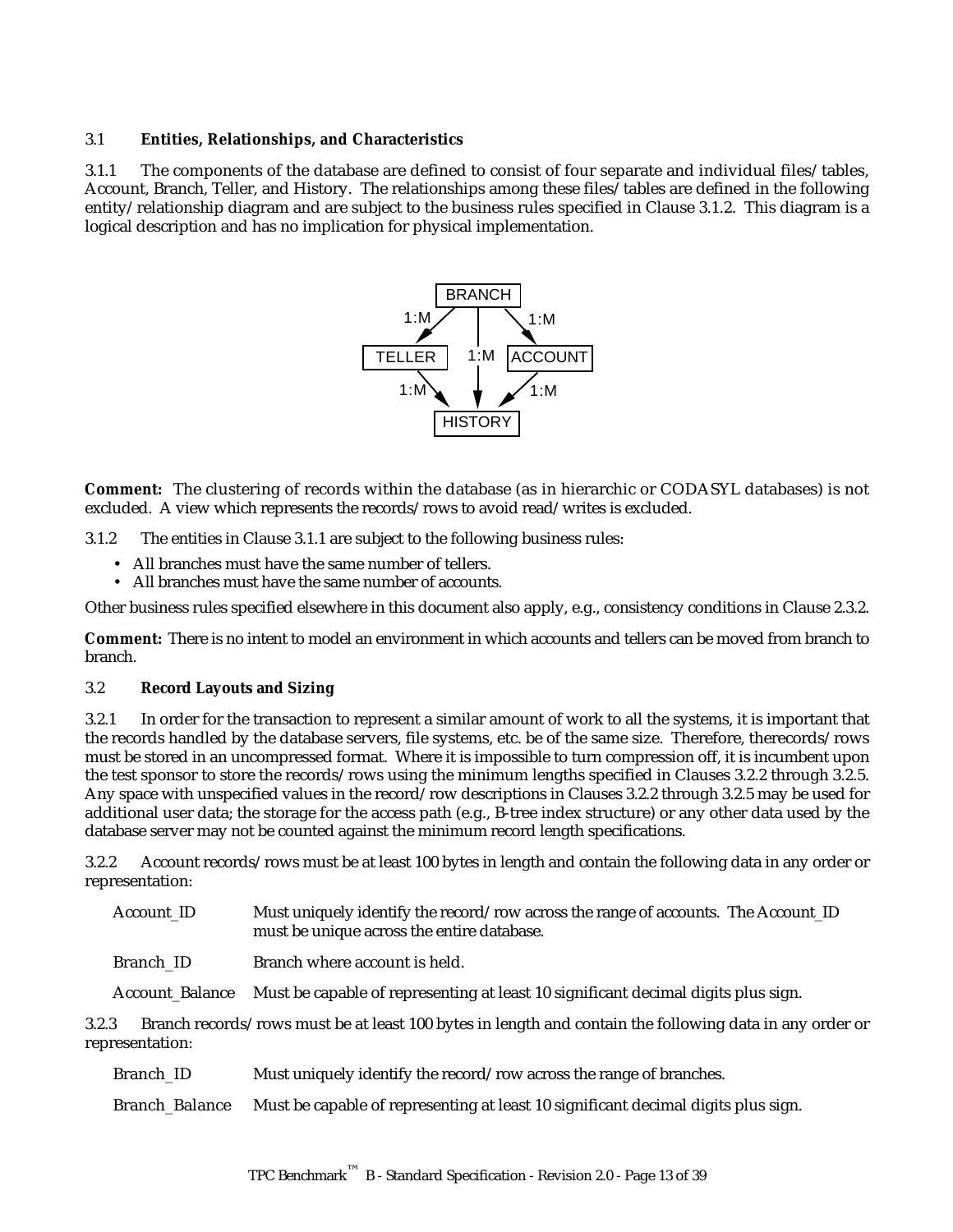3.2.4 Teller records/rows must be at least 100 bytes in length and contain the following data in any order or representation:

| Teller_ID      | Must uniquely identify the record/row across the range of tellers.                |
|----------------|-----------------------------------------------------------------------------------|
| Branch ID      | Branch where the teller is located.                                               |
| Teller Balance | Must be capable of representing at least 10 significant decimal digits plus sign. |

3.2.5 History records/rows must be at least 50 bytes in length and contain the following data in any order or representation:

| Account_ID | Account updated by transaction.                                                                                               |
|------------|-------------------------------------------------------------------------------------------------------------------------------|
| Teller ID  | Teller involved in transaction.                                                                                               |
| Branch ID  | Branch associated with Teller.                                                                                                |
| Amount     | Amount (delta) specified by transaction. Must be capable of representing at least 10<br>significant decimal digits plus sign. |

Time\_Stamp A date and time taken between BEGIN TRANSACTION and COMMIT TRANSACTION. It must be capable of representing Date as YY:MM:DD and Time with a resolution of at least HH:MM:SS.r3.3

The size of the identifier in each record/row must be sufficient for the size of the configured system (see Clause 4.2). Thus for a 100 tpsB test, the accounts file/table must include 10 million records/rows, and hence the Cause  $\alpha_{\rm B}$ . Thus for a 100 test, the accounts file must have must have must be approached to  $\alpha_{\rm B}$  include  $\alpha_{\rm B}$ account identifier, i.e. the Account\_ID, must be able to represent at least 10 million unique values.

3.4 The record identifiers of the Account/Branch/Teller (ABT) files/tables must not directly represent the physical disk addresses of the records or any offsets thereof. The application may not reference records using relative record numbers since they are simply offsets from the beginning of a file. This does not preclude hashing schemes or other file organizations which have provisions for adding, deleting, and modifying records hashing schemes or our other file organizations which have provided by a ding the state of the ordinary course of processing. This clause places no restrictions on the History file in the ordinary course of processing. This clause places no restrictions on the History file.

**Comment:** It is the intent of this clause that the application executing the transaction not use physical identifiers, but logical identifiers for all accesses; i.e., it is not legitimate for the application to build a identifiers, but logical identifiers for all accesses; i.e., it is not logical material accessive  $\frac{1}{2}$ "translation table" of logical-to-physical addresses and use it for enhancing performance.

3.5 While inserts and deletes are not performed on the ABT files/tables, the SUT must not be configured to take special advantage of this fact.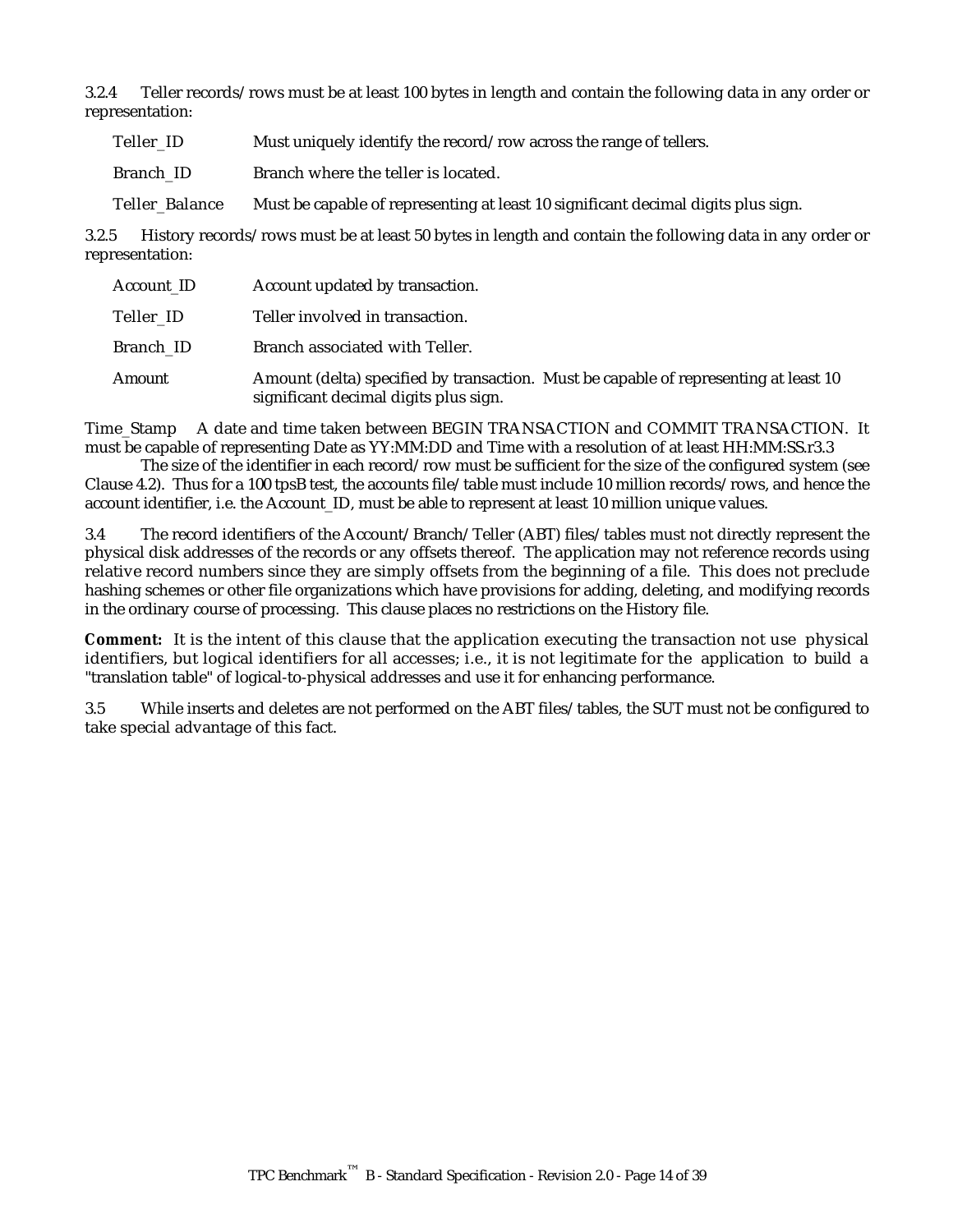$\frac{1}{100}$  The intent of the scaling rules is to maintain a fixed relationshippetween the transactions is to make the scaling  $\frac{1}{100}$  of the files  $\frac{1}{100}$  in the transactions. presented to the system under test and the size of the files/tables accessed by the transactions.

4.2 For each nominal transaction-per-second configured, the test must use a minimum of (see Clause 4.4):

| Account records/rows | 100.000          |
|----------------------|------------------|
| Teller records/rows  | 10               |
| Branch records/rows  |                  |
| History record/rows  | (See Clause 4.3) |
|                      |                  |

4.2.1 The ratio of the values in Clause 4.2 must be maintained. Should any value be exceeded, the others must be increased proportionately.

4.3 The history file/table should be large enough to hold all history data generated during the steady state portion of the test. However, for the purpose of computing price per tpsB, storage must be maintained for the number of history records specified in Clause 9.2.4.1. This includes the overhead space required to manage and access the data as well as data space. The system under test must be physically configurable to support the and access the data as well as a well as data space. The system under test must be physically comigurable to support the amount of storage specified in Clause 9.2.1.1.1.

4.4 Reported tpsB may not exceed the configured (nominal) rate represented by the file/table sizes in<br>Clause 4.2. While the reported tpsB may fall short of the maximum allowed by the configured system, the Cause  $\alpha$ . While the reported tpsB may fall short of the maximum allowed by the comfigured system, the price per tpsB computation must report the price of the system as actually configured.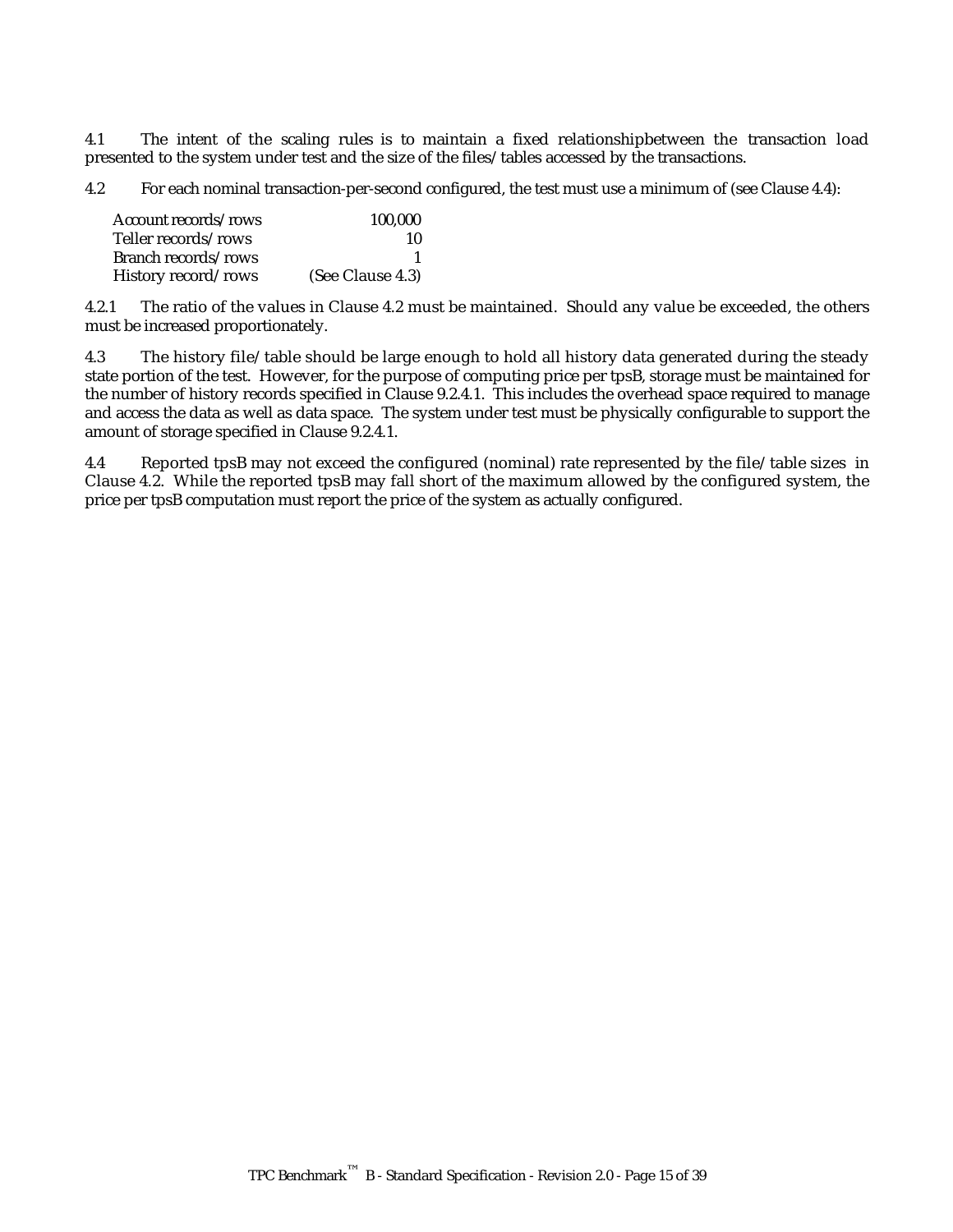#### 5.1 **Types of Transactions and Nodes**

5.1.1 A transaction is **home** if the account is held at the same branch as the teller of the transaction (see Clause 3.1.1).

5.1.2 A transaction is **remote** if the branch where the account is held is not the same as the branch of the transaction's teller.

5.1.3 <sup>A</sup>**remote** transaction may be processed entirely on a single-node or be distributed between two separate is referred to as the **native** node, and the node containing the account branch (the remote branch) is referred to<br>as the **foreign** node as the **foreign** node.

#### 5.2 **Partitioning Rules**

5.2.1 Horizontal partitioning of files/tables is allowed. For example, groups of history records/rows may be assigned to different files, disks or areas. If this partitioning  $\omega$  not transparent to the logic of the transaction program, details of the partitioning and transaction program logic must be disclosed

5.2.2 Vertical partitioning of files/tables is not allowed. For example, groups of fields/columns of one record/row may not be assigned to files, disks, or areas different from those storing the other fields/columns of that record/row. The record must be processed as a series of contiguous fields. Note: This restriction is included to normalize vendor benchmarks, since it is the intent of the standard that each TPC Benchmark<sup>TM</sup> B data  $t_{\rm{tot}}$  or  $\alpha$  and  $\alpha$  benchmarks, since it is the intent of the state data that each TPC Benchmark $\alpha$  and  $\alpha$ operation accesses approximately 100 bytes, not some smaller, proper subset.

#### 5.3 **Transaction Input Generation**

5.3.1 The transaction input fields (Account\_ID, Branch\_ID, Teller\_ID, and Delta) must conform to the database fields definition of Clause 3.

5.3.2 If multiple driver processes (see Clause 8) are implemented, then each driver process must generate transaction input.

#### 5.3.3 Teller\_ID Generation

For each transaction the driver (or drivers) must choose a teller at random from some range of the Teller\_ID values without regard for any concurrently pending transactions. For single node systems, the teller for each transaction must be randomly chosenfrom the entire range of tellers. In the case of a multinode system in which the database is partitioned among nodes of a cluster or network, the tellermay be randomly chosen from a subset the database is partitioned among nodes of a cluster or network, the tellermay be randomly chosen from a subset of the total range of tellers corresponding to all the tellers on a single node, but no fewer.

#### 5.3.4 Branch\_ID Generation

Given the randomly chosen teller from Clause 5.3.3, the corresponding branch is determined (i.e., each teller resides at a known branch).

#### 535 Account ID Generation

- The Account\_ID is generated as follows:<br>• A random number X is generated within [0,1]
	- If  $X < 0.85$  or branches = 1, a random Account ID is selected over all  $\langle$ Branch ID $\rangle$  accounts.
	- If  $X > = 0.85$  and branches  $> 1$ , a random Account ID is selected over all non- $\lt$ Branch ID $>$  accounts. • If X>=0.85 and branches > 1, a random Account\_ID is selected over all non-<Branch\_ID> accounts.

**Comment 1:** This algorithm guarantees that, if there is more than one branch in the database, then an average of 15% of remote transactions is presented to the SUT. Due to statistical variations during a finite measured values must be within  $14\%$  to  $16\%$  for the set of transactions moses deducing the measurement  $\frac{m}{\sqrt{2}}$  for  $\frac{m}{\sqrt{2}}$  for  $\frac{m}{\sqrt{2}}$  for  $\frac{m}{\sqrt{2}}$  for the set of transactions processed during the measurement interval (see Clauses 6.1 and 7.2).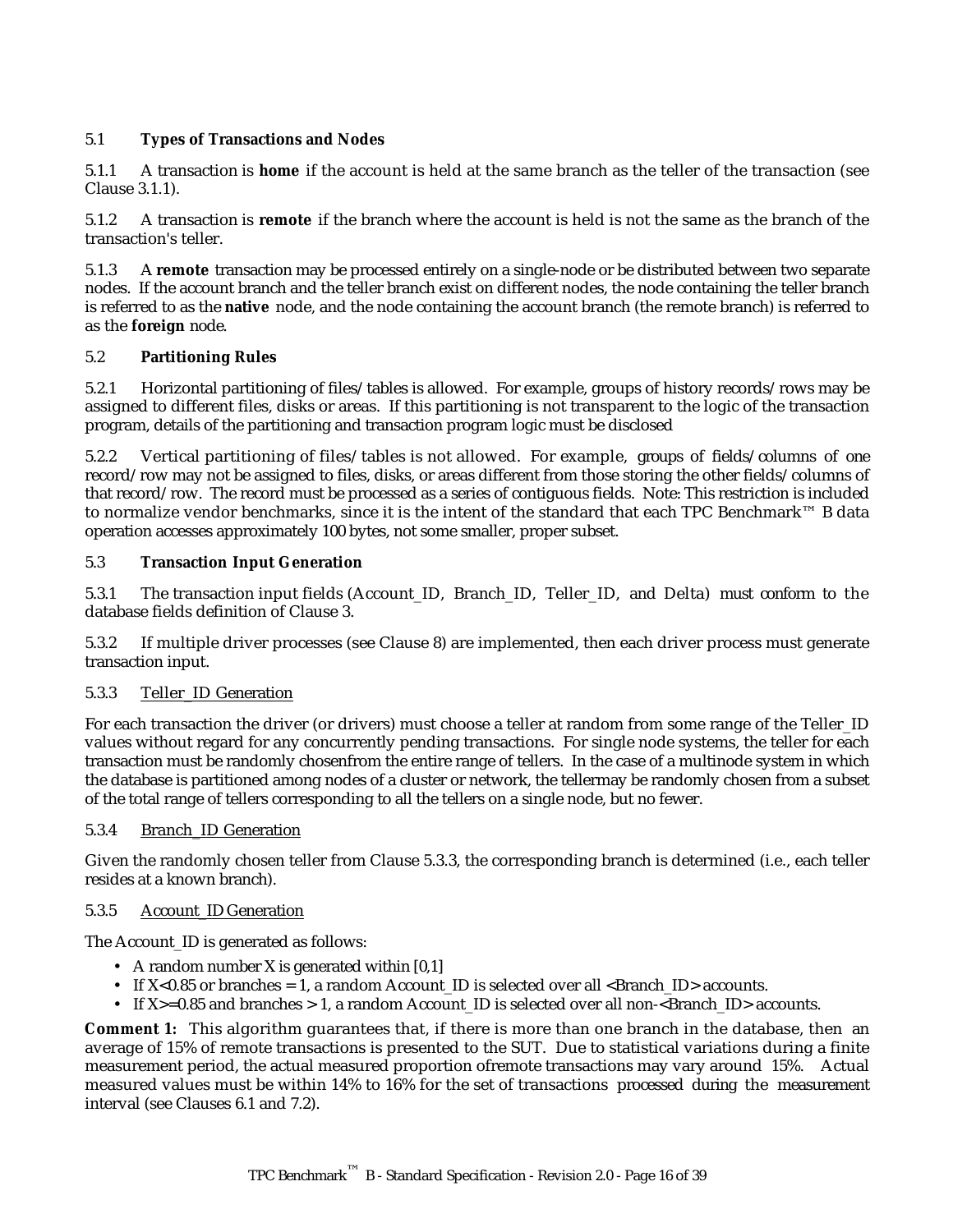**Comment 2** : In a distributed system, the 85-15 rule should be implemented so that the ratio of remote-branch transactions occurring on a foreign node is proportional to the actual distribution of accounts across the node For example, if 3000 branches are divided evenly between two nodes, approximately 7.5% (1500/2999  $*$  15%) of the transactions cause cross-node activities. With the same 3000 branches divided among three nodes, approximately 10% (2000/2999 \* 15%) cause cross-node activities, etc. Note that 2999 is used since the home approximately 10% (2000/2999) to 2000/2999 the second activities, etc. Note that 2000 is used since the home<br>homeh hy definition does not qualify branch by definition does not qualify.

#### 5.3.6 Delta Amount

The Delta amount field is a random value within [-999999, +999999] selected independently for each transaction.

#### 5.3.7 Random Distribution

All transactions during steady state should be uniformly distributed over all Teller\_ID's, within normal statistical variations.

#### 5.4 **Definition of "Random"**

Within Clause 5, the term random means independently selected and uniformly distributed.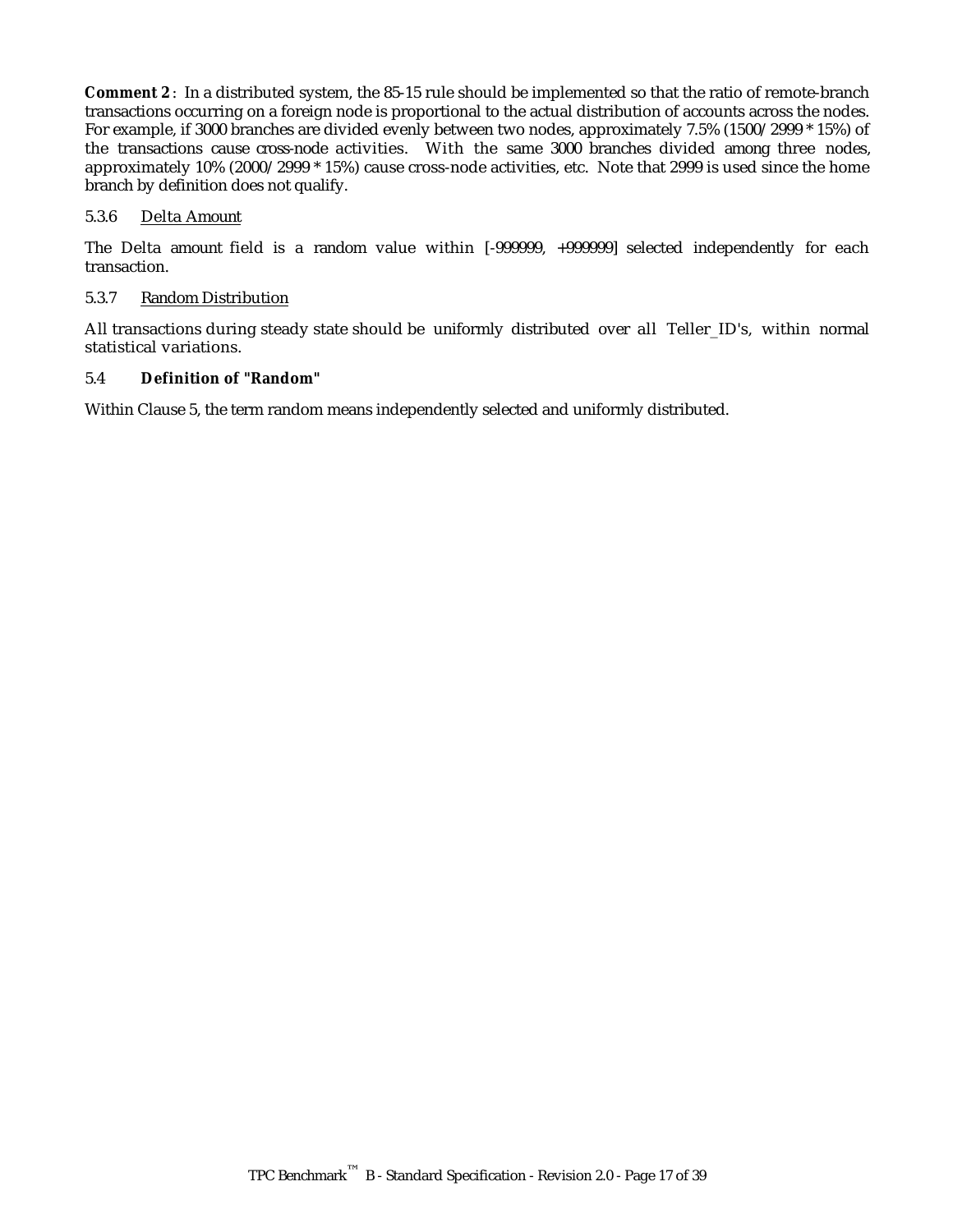#### 6.1 **Measurement Interval and Timing**

6.1.1 In this clause, the term "measurement interval" is the steady state period (see Clause 7.1) during the execution of the benchmark for which the test sponsor is reporting a tpsB number and residence time data. The term "completed transaction" is a transaction which has been successfully committed at the SUT and whose  $t_{\text{c}}$  term  $t_{\text{c}}$  transaction  $t_{\text{c}}$  transaction which has been successfully committed at the SUT and whose output has been recorded at the driver (see Clause 8.4).

6.1.2 Each transaction must be individually timed.

#### 6.2 **Residence Time Definition**

Residence time of a transaction is defined by:

 $RT = T2 - T1$  $R_{\text{R}}$   $\sim$   $R_{\text{R}}$ 

where T1 and T2 are defined as:

T1 = time stamp taken by the driver before supplying transactional inputs to the SUT

T2 = time stamp taken by the driver after receiving corresponding response

The resolution of the timestamps must be at least 0.1 seconds.

**Comment:** Since the driver program does not represent a user terminal, residence times achieved in this benchmark do not represent response times at the stated throughput levels in an OLTP environment.

#### 6.3 **Residence Time Constraint**

90% of all transactions started and completed during the measurement interval must have a Residence Time of less than 2 seconds.

**Comment**: This residence time criterion has been chosen to provide a single criterion for all configurations, and in particular for very-low throughput systems.

#### 6.4 **Computation of tpsB Rating**

 $\frac{d}{dt}$  the reported tpsB is the committee of committee the total number of the three completed transactions which both started transactions which both started transactions of the started transactions of the started tra during the measurement interval, divided by the elapsed time of the interval. The reported tpsB can be no greater than the measured tpsB.

6.4.2 For reporting the throughput of the SUT in units of transactions per second, the terminology should be "tpsB". This metric is NOT comparable to other TPS metrics except "tpsB".ar6.4.3 Reported tpsB numbers  $\frac{1}{\sqrt{2}}$ . This metric is  $\frac{1}{\sqrt{2}}$  are  $\frac{1}{\sqrt{2}}$ . This metric is  $\frac{1}{\sqrt{2}}$  are  $\frac{1}{\sqrt{2}}$ . This is not the other TPS numbers  $\frac{1}{\sqrt{2}}$  are  $\frac{1}{\sqrt{2}}$ . must be expressed to exactly two decimal places, rounded to the hundredth place.

#### 6.5 **Interpolation and Extrapolation Prohibited**

The reported tpsB rate must be measured rather than interpolated or extrapolated. For example, suppose 9.13 tpsB is measured during which 90% of the transactions completed in less than 1.7 seconds and 9.77 tpsB is measured during which 90% of the transactions completed in less than 2.3 seconds. Then the reported tpsB is  $\frac{1}{2}$  measured during which 90% of the transactions completed in less than 2.3 seconds. Then the reported tpsB is 9.13 rather than some interpolated value between 9.13 and 9.77.

#### 6.6 **Required Reporting**

6.6.1 The frequency distribution of residence times of transactions started and completed during the measurement interval must be reported. The range of the X axis must be from 0 to 5 seconds residence time. At  $\frac{1}{2}$  measurement interval must be reported. The range of the  $\frac{1}{2}$  axis must be reported. A semple is shown in Craph 1. The maximum and least 20 equal non-overlapping intervals must be reported. A sample is shown in Graph 1. The maximum and average residence times must also be reported.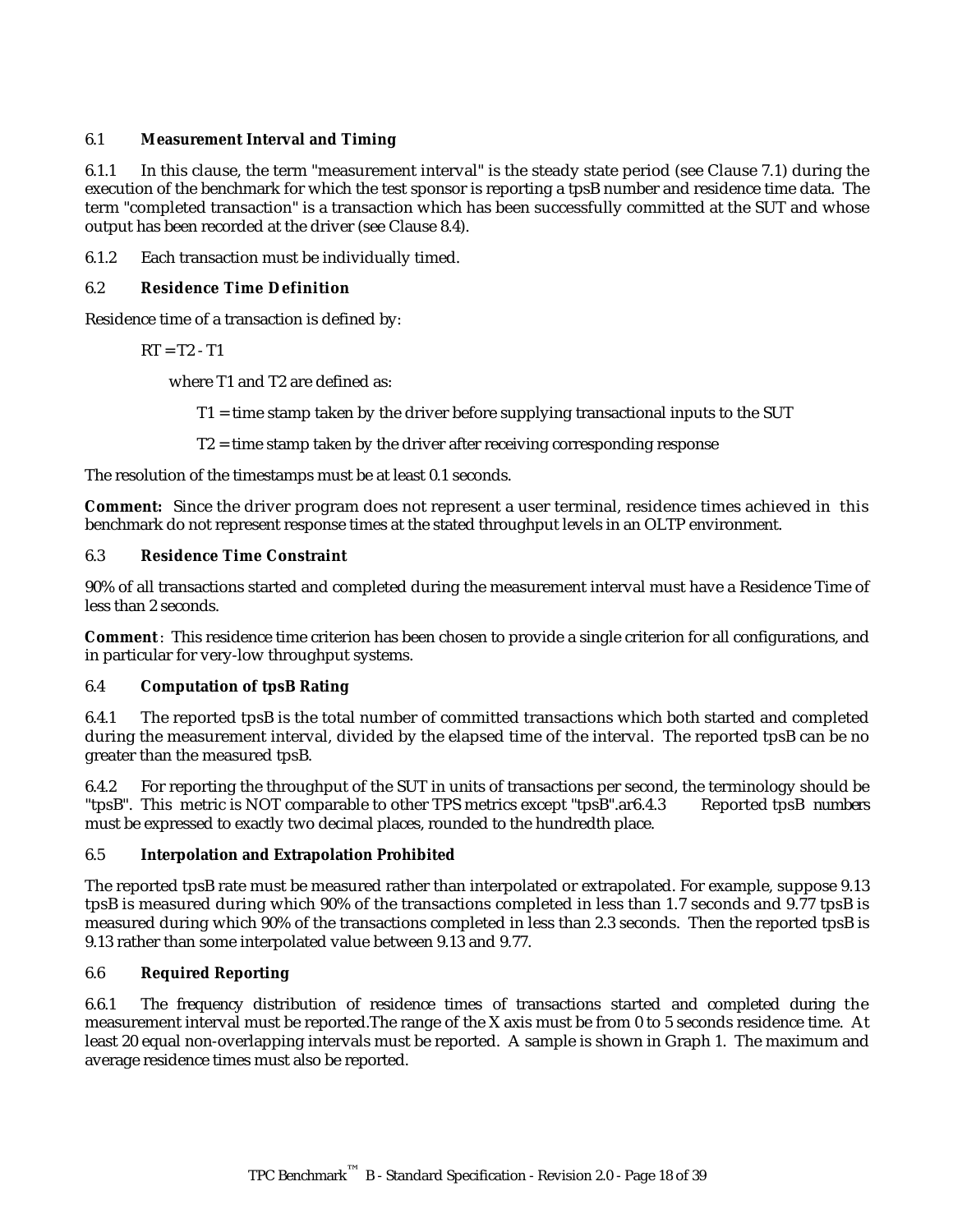#### Graph 1: Residence Time Distribution



6.6.2 The percentage of **home** transactions must be between 84% and 86% and the percentage of **remote** (See Clauses 5.1 and 5.3.5) Report the percentage of transactions that started and completed in the measurement interval that are home and remote transactions. measurement interval that are home and remote transactions.

 $\frac{6.5}{100}$  The percentage of transactions that started  $\frac{6.5}{100}$  is number must be reported be less than 1% of the total that started. This number must be reported.

664 remote transactions that started and completed during the measurement interval and involved a foreign node.<br>Also report the frequency distribution maximum and average residence times of these transactions. Also, report the frequency distribution, maximum, and average residence times of these transactions.

#### 6.6.5 TPS Stability Test

It must be demonstrated that the configuration, when tested at the reported tpsB rate, has the property of stable throughput despite small changes in the number of concurrently active transactions. This is to detect stable throughput despite small changes in the number of concurrently active transactions. This is to detect<br>atypical throughput characteristics of the reported configuration atypical throughput characteristics ofthe reported configuration.

**Comment:** In well-behaved systems, increases in the number of concurrently active transactions at the throughput limit result in increases in residence time while throughput (i.e., TPS) remains approximately constant.

For the reported tpsB rate T and residence time R, the average number of concurrently active transactions, C, can<br>be calculated as: be calculated as:

 $\sim$   $\sim$   $\sim$ 

where<sup>.</sup> where:

 $C =$  average number of concurrently active transactions

T = reported tpsB rate

 $R$  = average residency time for transactions in the measured interval

 $R$  is the reported tpsB rate and  $R$  is the reported average residence time, then the corresponding  $C_R$ If T<sub>R</sub> is the reported tpsB rate and R<sub>R</sub> is the reported average residence time, then the corresponding C<sub>R</sub> must be reported. Also, two additional values of C must be reported and shown graphically as in the example below.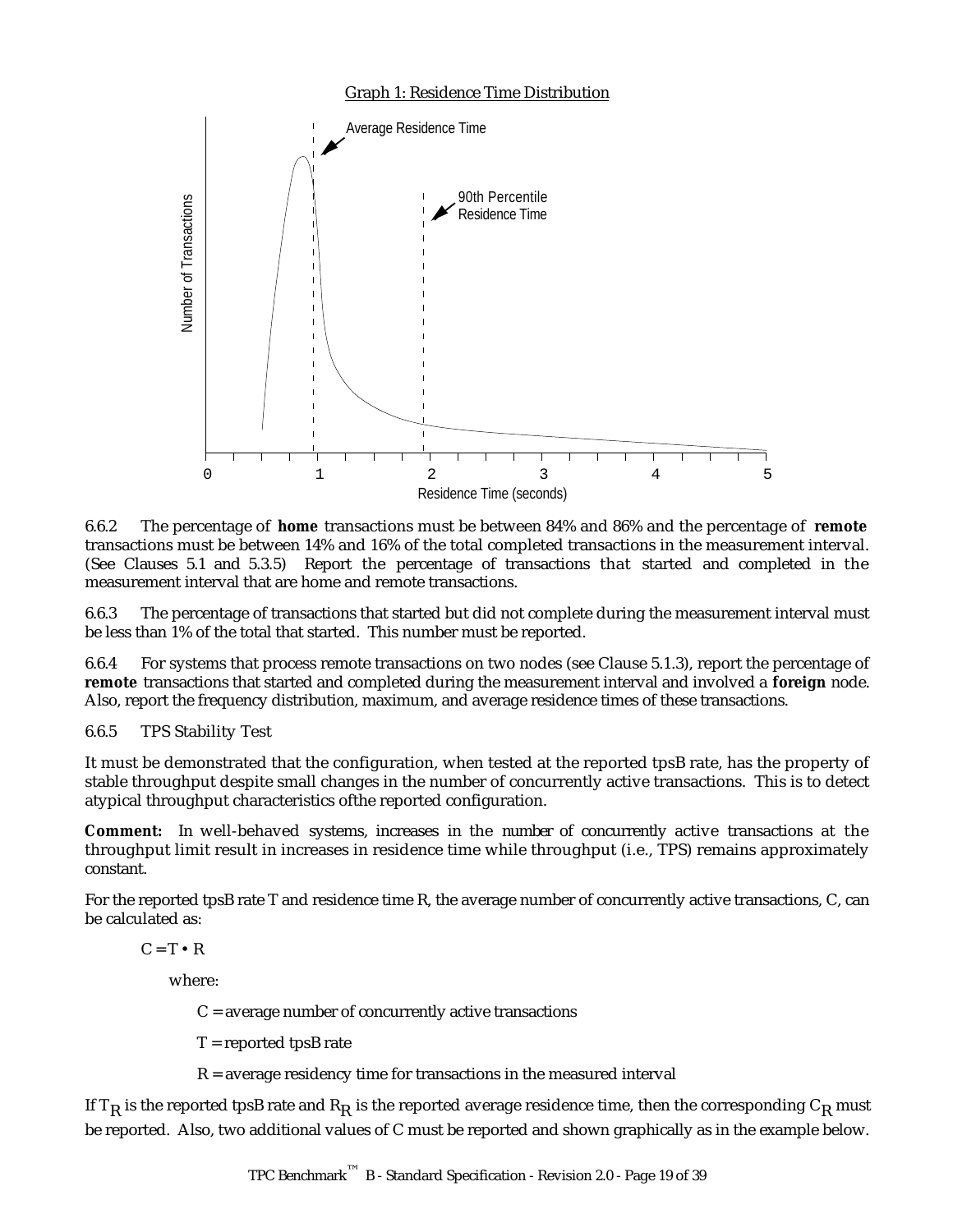These are  $C_L$  and  $C_H$ , and must be in the following range:

$$
7 C_R \le C_L \le .8 C_R
$$

$$
C_H \ge 1.2 C_R
$$

 $E_{\text{amplitude}}$  the movement of configural throads in a TP monitor changing the number of configured threads in a TP monitor.

**Comment:**  $\begin{array}{c} C_H \text{ must be measured on the same configuration as } C_R \text{, but the corresponding } T_H \text{ is not required to} \end{array}$ meet the residence time constraint.

An example of these results is illustrated in Graph 2.

Graph 2: TPS vs. Concurrency

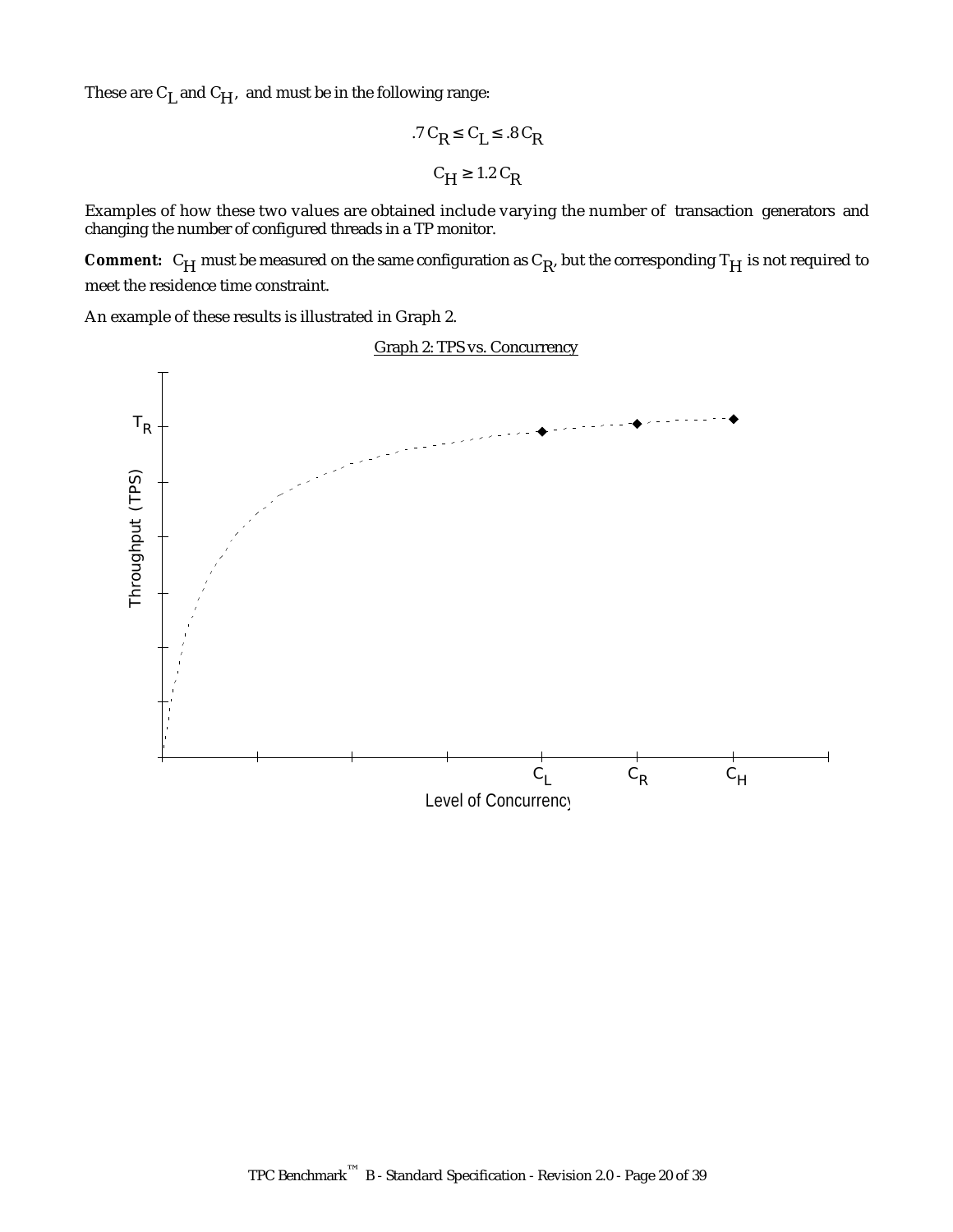#### 7.1 **Steady State**

The test must be conducted in a "steady state" condition that represents the true "sustainable performance" of the system under test (SUT).

Although the measurement period as described below may be as short as 15 minutes, the system under test must<br>be configured so that it is possible to run the test at the reported tpsB for a continuous period of at least eig hours, maintaining full ACID properties. For example, the media used to store at least eight hours of log data hours, maintaining function for expertisor. For example, the media point of follows  $(800 \text{ GHz})$  5.2.1) must be configured, if required to recover from any single point of failure (see Clause 2.5.3.1).

**Comment:** An example of a configuration that would not comply is one where a log file is allocated such that better performance is achieved during the measured portion of the test than during the remaining portion of an eight hour test, perhaps because a dedicated device was used initially but space on a shared device is used eight hour test, perhaps because a dedicated device was used initially but space on a shared device is used<br>Inform the full eight hour test later in the full eight hour test.

#### 7.2 **Duration and Requirements**

- The measurement period must:<br>• Begin after the system reaches sustained "steady state";
	- Be long enough to generate reproducible tpsB results;
	- Extend uninterrupted for at least 15 minutes and no longer than 1 hour;
	- For systems which defer database writes to durable media, recovery time from instantaneous interruptions (as defined in Clause 2.5.3.2) must not be appreciably longer at the end of the measurement interruptions (as defined in Clause 2.5.3.2) must not be appreciably longer at the end of the measurement period than at the beginning of the measurement period.

**Comment 1** : "Steady state" is easy to define, e.g., "sustained throughput," but difficult to prove. The test sponsor (and/or the auditor) is required to report the method used to verify steady state sustainable sponsor (and or the auditor) is required to report the method asset to report the method used  $\eta$  steady steady steady steady steady steady steady steady steady steady steady steady steady steady steady steady steady ste performance and the reproducibilityof test results. The auditor is encouraged to use available monitoring tools to help determine steady state.

**Comment 2** : The intent of this clause is to require that writes to disk or other durable media that would normally occur during a sustained test of at least eight hours duration (such as checkpointing, writing redo/undo normally occur during a sustained test of a sustained test of at least  $\frac{1}{2}$  and  $\frac{1}{2}$  and  $\frac{1}{2}$  and  $\frac{1}{2}$  and  $\frac{1}{2}$  and  $\frac{1}{2}$  and  $\frac{1}{2}$  and  $\frac{1}{2}$  and  $\frac{1}{2}$  and  $\frac{1}{2}$  and  $\frac{1}{2}$  log records to disk, etc.), are included in the measurement interval and are not deferred until after the measurement is complete.

Note to Comment 2 : Some systems defer writes of changed pages/blocks to the durable-medium-resident database. Such systems can maintain buffers/caches in a volatile medium (e.g., memory) for use by the DBMS, operating system, and disk control system, which are not synchronized with the durable-medium-resident  $database$ . Re-synchronizing these caches with the durable-medium-resident database is typically  $\frac{d}{dt}$  decomplished via "control points" "checkpoints" or "consistency points"  $\frac{d}{dt}$  calculation database is typically accomplished via "control points," "checkpoints," or "consistency points."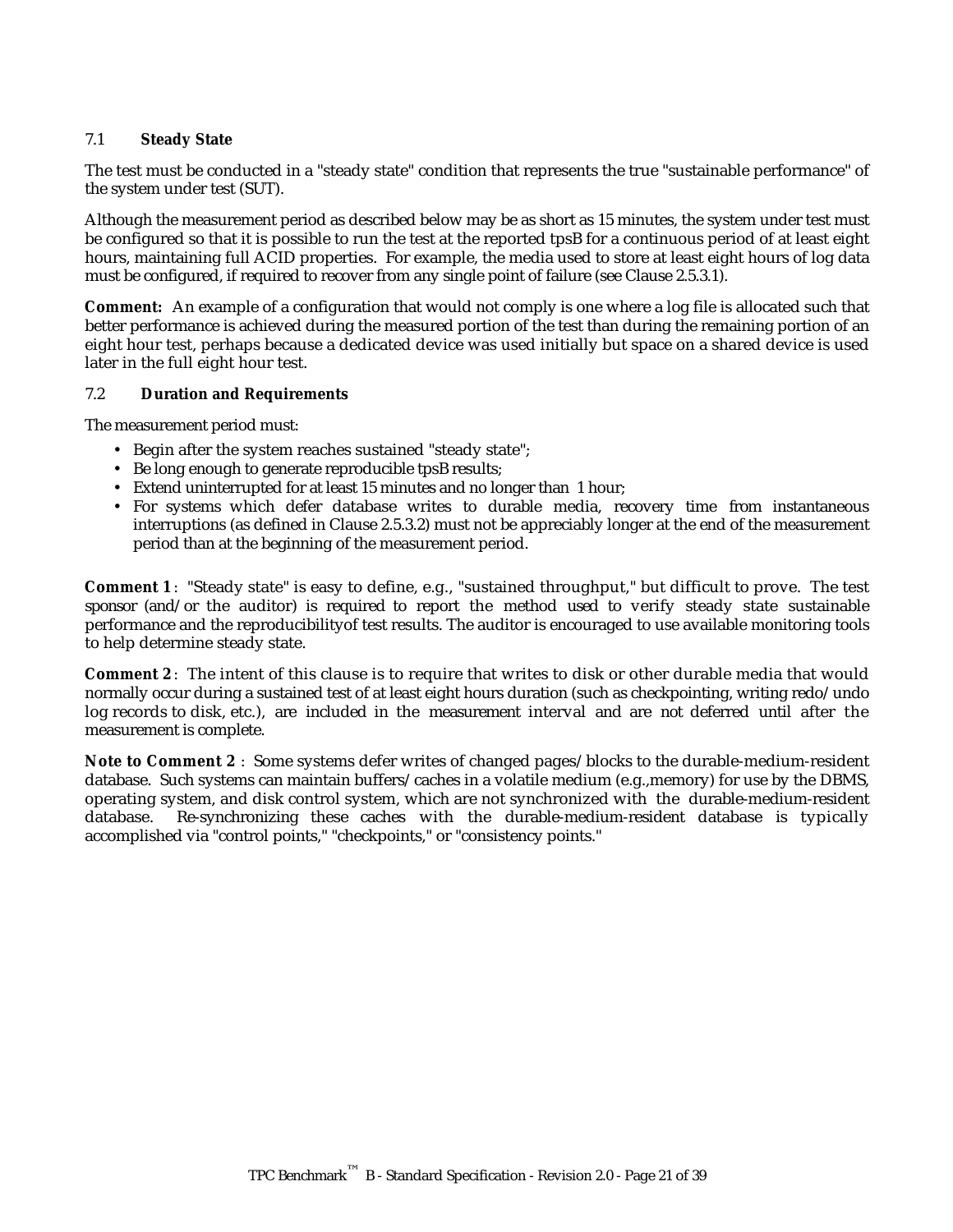#### 8.1 **Models of the Target System**

The driver presents transactions to the system under test (SUT). The SUT enterties these transactions and<br>replies to the driver. There are two forms of drivers: an **internal driver** resides on the SUT hardware and<br>software software. An **external driver** resides on a separate hardware and software complex, and typically communicates with the SUT via a communications network using a client/server remote procedure call mechanism. The following diagrams illustrate these two options. The driver is the shaded area and the SUT mechanism. The following diagrams inductively diagrams in  $\frac{1}{2}$  the under  $\frac{1}{2}$  of  $\frac{1}{2}$  and  $\frac{1}{2}$  and  $\frac{1}{2}$  and  $\frac{1}{2}$  where  $\frac{1}{100}$  reached area. The diagram also depicts the driver/SUT boundary (see Clause 8.3 and 8.4) where residence time is measured:

Items marked by an "\*" are optional.

Two internal driver/SUT systems (a "mainframe" and a client/server configuration):

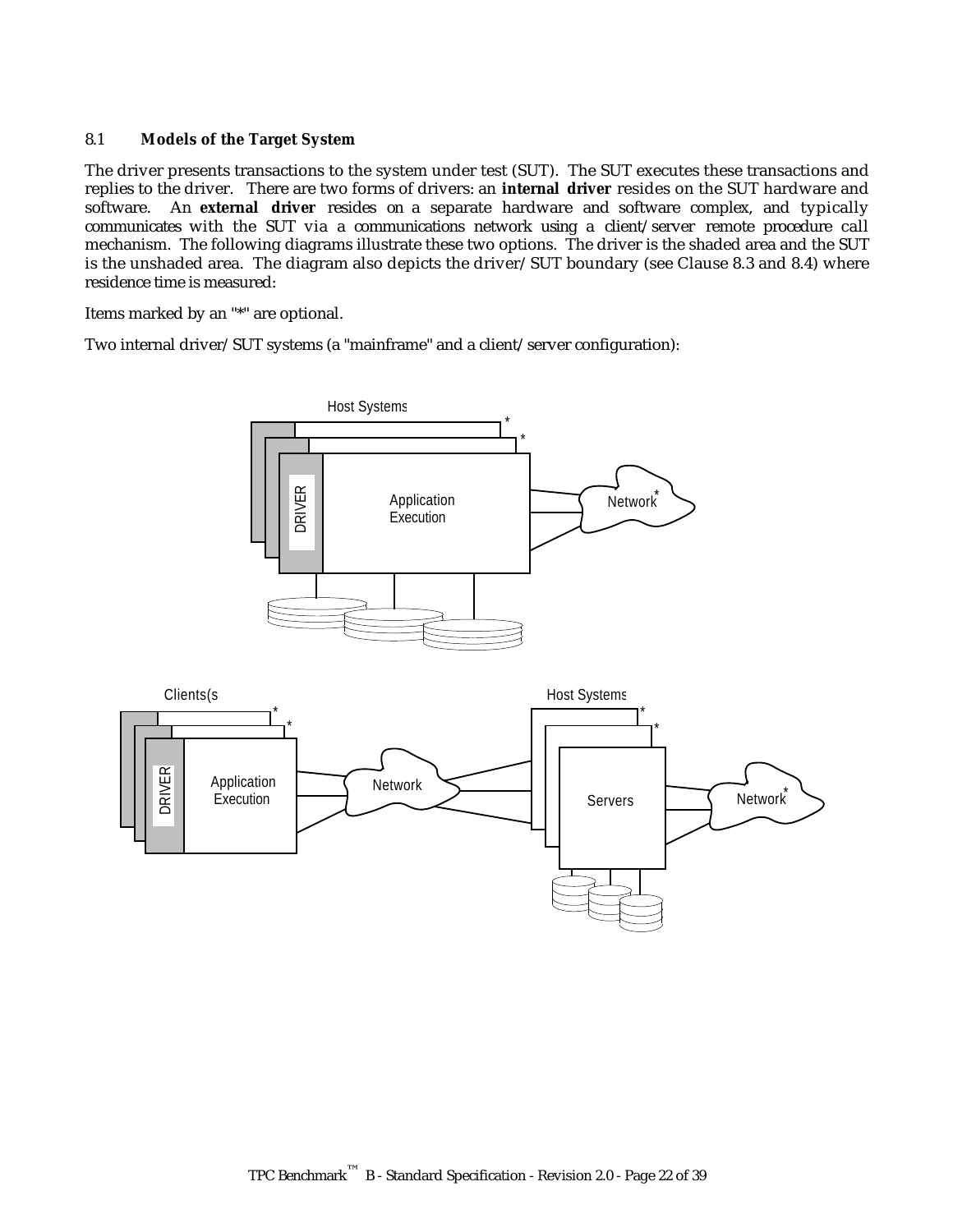

#### 8.2 **Test Configuration**

The test configuration consists of the following elements:<br>• System Under Test (SUT)

- 
- $\frac{1}{2}$  Driver System

#### • Driver System 8.3 **System Under Test (SUT) Definition**

- 8.3.1 The SUT consists of:<br>• One or more processing units (e.g. hosts, front-ends, workstations, etc.) which will run the application described in Clause 1, and whose aggregate performance will be described by the metric tpsB.
	- Any front-end systems needed to communicate with an external driver system.
	- The host systems needed to communicate with an external driver system. • The host system(s) including hardware and software supporting the database employed in the
	- benchmark.<br>The bardw • The hardware and software components of all networks required to connect and support the SUT components.<br>Data storage media sufficient to satisfy both the scaling rules in Clause 4 and the ACID properties of

Clause 2. The data storage media must hold all the data described in Clause 3 and be intimately attached to Clause 2. The data storage media must hold all the data described in Clause 3 and be intimately attached to  $\beta$  and be intimately attached to  $\beta$  and be intimately attached to  $\beta$  and be intimately attached to  $\beta$  and the processing units (s).r 8.3.2 A single benchmark result may be used for multiple SUTs provided the following conditions are met:<br>• Each SUT must have the same hardware and software architecture and configuration. The only

- exception allowed is for elements not involved in the processing logic of the SUT (e.g., number of peripheral slots, power supply, cabinetry, fans, etc.).
- peripheral slots, power supply, cabinetry, fails, etc.).  $\frac{1}{2}$  Each SUT must support the price d comparation.

#### 8.4 **Driver Definition**

8.4.1 As stated in Clause 8.1, an internal or external driver presents a transaction load to the SUT.

8.4.2 The driver is a logical entity that can be implemented using one or more physical programs, processes, or systems. Each driver process must perform all of the following functions: or systems. Each driver process must perform all of the following functions:

- $\omega$  place the following transactional inputs to the SUT:  $\omega$  and  $\omega$ , Teller<sub>i</sub>D, Branch\_ID, and delta,
- and no other information;<br>• Receives transaction responses (new Account\_Balance) from the SUT;
- These transaction responses (new Trees and Landmes) from the SUT;<br>• Takes timestamps (T1 and T9) and records either T1 and T9 or PT as d • Takes timestamps (T1 and T2) and records either T1 and T2 or RT as defined in Clause 6.2;

**Comment:** The driver may do statistical accounting of transaction residence times.

8.4.3 The driver, whether internal or external, is expected to do only the functions specified in Clause 8.4.2.<br>Any other function performed by the driver must be: (1) justified as to why it is included (e.g., it is an int Any other tunneless performed by the driver must be driver must be driver must be communicated (e.g., it is  $\alpha$ ) in  $\alpha$  is  $\alpha$ ) in  $\alpha$  is  $\alpha$  in  $\alpha$  in  $\alpha$  is an integral of  $\alpha$  in  $\alpha$  in  $\alpha$  is an integral of part of a commercial driver product); (2) demonstrated to not improve performance. In addition, the code for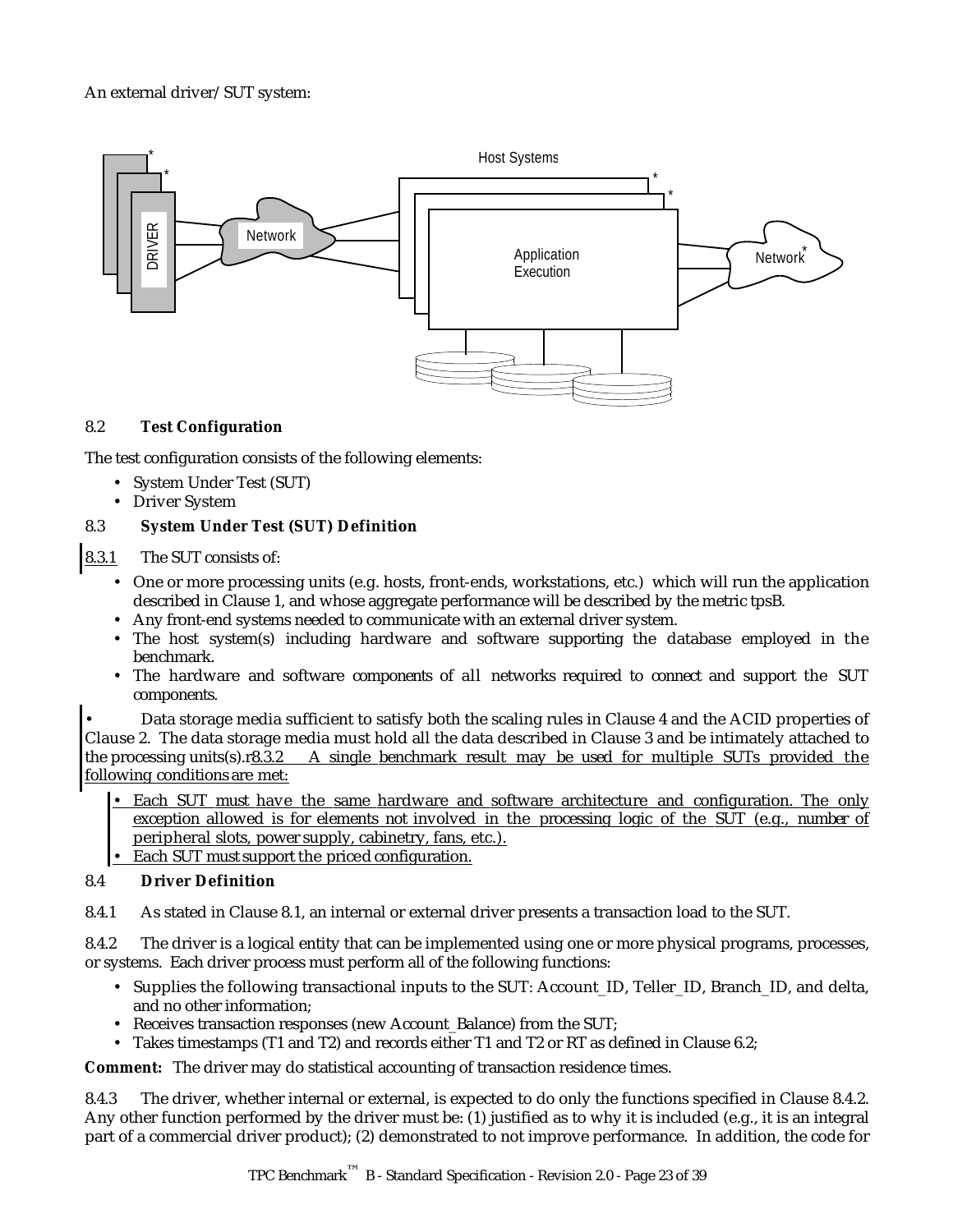any tunescentry functional in Clause 8.4.1.2 must be disclosed under the inconstruction of a commercially available and supported product. The intent is to provent the use of specific jumpers part of a commercially available and supported product. The intent is to prevent the use of special purpose driver code to enhance performance.

8.4.4 Any software or hardware used exclusively by the external driver (i.e. not used by the SUT) is not considered as part of the SUT.

**Comment:** The intent is that external drivers not priced with the SUT are allowed to perform only the functions outlined in Clause 8.4.2. For example, inclusion of procedure names or data locations by the external driver is prohibited.

#### 8.5 **Further Requirements on the SUT and Driver System**

#### 8.5.1 No Database on External Driver System

Copies of any part of the tested data base or file system or its data structures, indices, etc., may not be present on<br>the external driver during the test. Synchronization between driver and SUT (e.g., through known initia the external driver during the test. Synchronization between driver and SUT (e.g., through known initial values for TBT balances) is equally disallowed.

8.6 Any TPC-B results are comparable to other TPC-B results regardless of the form of driver (internal or external).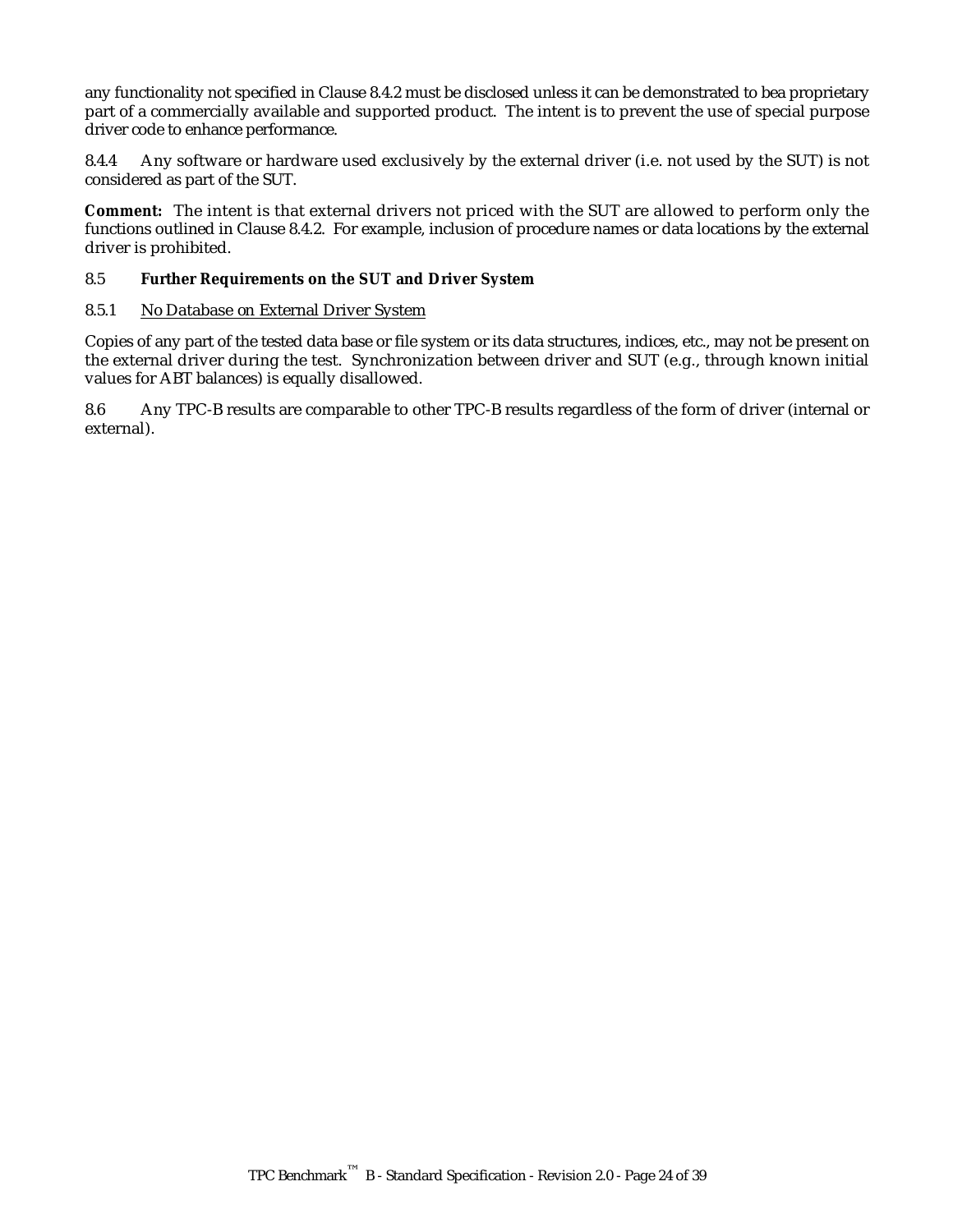#### 9.1 **Pricing Methodology**

 $\frac{1}{2}$ .1.1 The intent of this section is to define the methodology to be used in calculating the price/tpsB. The methodology to be used in calculation in calculation is the price/tpsB. The price/tpsB. The price/tpsB. T fundamental premise is that what is tested and/or emulated is priced and what is priced is tested and/or emulated.

 $912$  $\mathcal{S}_{\text{max}}$  The proposed system to be priced is the aggregation of the  $\mathcal{S}_{\text{max}}$  components that would be offered to achieve the reported performance level. Calculation of the priced system consists of:

- a) Price of the SUT as tested and defined in Clause 8.3;
- 
- b) Price of on-line storage for 30 days of history records; c) Price of additional products that are required for the operation, administration or maintenance or the price
- priced system; d) Price of additional products required for application development.
- 
- 9.1.3 Pricing methodology assumptions:<br>• All hardware and software used in the calculations must be announced and generally orderable by customers. For any products not already generally released, the full disclosure report (FDR) must include commutted general delivery date. That delivery date must not aveved 12 mentio hevend the FDR a committed general delivery date. That delivery date must not exceed 12 months beyond the FDR submittal date.<br>• Generally available discounts for the priced configuration are permissible.
	-
	- Generally available packaged pricing is acceptable.
	- Local retail pricing and discount structure should be used in each country for which results are published.
	- Price should be represented by the currency with which the customer would purchase the system.
- Currently available products must be priced using current prices on the vendor's price books and not prices<br>that will become effective in the future that will become effective in the future.<br>For test sponsors who have only indirect sales channels, pricing must be actual generally available pricing from

 $\mathbf{F}$  test sponsors who have only indirect sponsors which meats and  $\mathbf{F}$  and  $\mathbf{F}$  available pricing  $\mathbf{F}$  and  $\mathbf{F}$ indirect channels which meet all other requirements of Clause 9.

**Comment 1** : The intent of the pricing methodology is to allow packaging and pricing that is generally available to customers, and to explicitly exclude promotional and/or limited availability offerings.

**Comment 2**: Revenue discounts based on total price are permissible. Any discount must be only for the configuration being priced and cannot be based on past or future purchases; individually negotiated discounts are configuration being priced and cannot be based on past or future purchases; individually negotiated and  $\alpha$  purchases are  $\alpha$ not permitted; special customer discounts (e.g., GSA schedule,educational schedule) are not permitted.

**Comment 3** : The intent is to benchmark the actual system which the customer would purchase. However, it is realized that, typically, vendors will announce new products and disclose benchmark results before the products have actually shipped. This is allowed, but it specifically excludes any use of "one of a kind" hardware/software configurations which the vendor does not intend to ship in the future. Products must be hardware configurations which the vendor does not intend to ship in the future. Products must be dependent when the  $\text{SIF}$  is priced. generally available in the country where the SUT is priced.

9.1.4 If any hardware, software, or maintenance is provided by a third party not involved as a sponsor of the<br>benchmark, the applicable pricing must satisfy all the requirements for general availability, standard volume discounts, and full disclosure. Furthermore, any pricing which is not directly offered by the test sponsor(s) and not derived from the third party vendor's generally available pricing and discounts must be guaranteed by the<br>third party vendor in a written quotation for a poriod not less than sixty (60) days from the date the bonchmark third party vendor in a written quotation for a period not less than sixty (60) days from the date the benchmark<br>results are submitted for review. The written quotation must be included in the full disclosure report and st that the quoted prices are generally available, the time period for which the prices are valid, thebasis of all discounts offered, and any terms and conditions which may apply to the quoted prices. The test sponsor(s) must discounts offered, and any terms and conditions which may apply to the quoted prices. The test sponsor(s) must still comply with any price changes as described in Clause 8.3.

9.1.5 Pricing shown in the full disclosure report must reflect line item pricing from the vendor's price books.

**Comment:** The intent of this clause is that the pricing reflect the level of detail that an actual customer purchasing the priced equipment would see on an itemized billing, excluding taxes and shipping charges.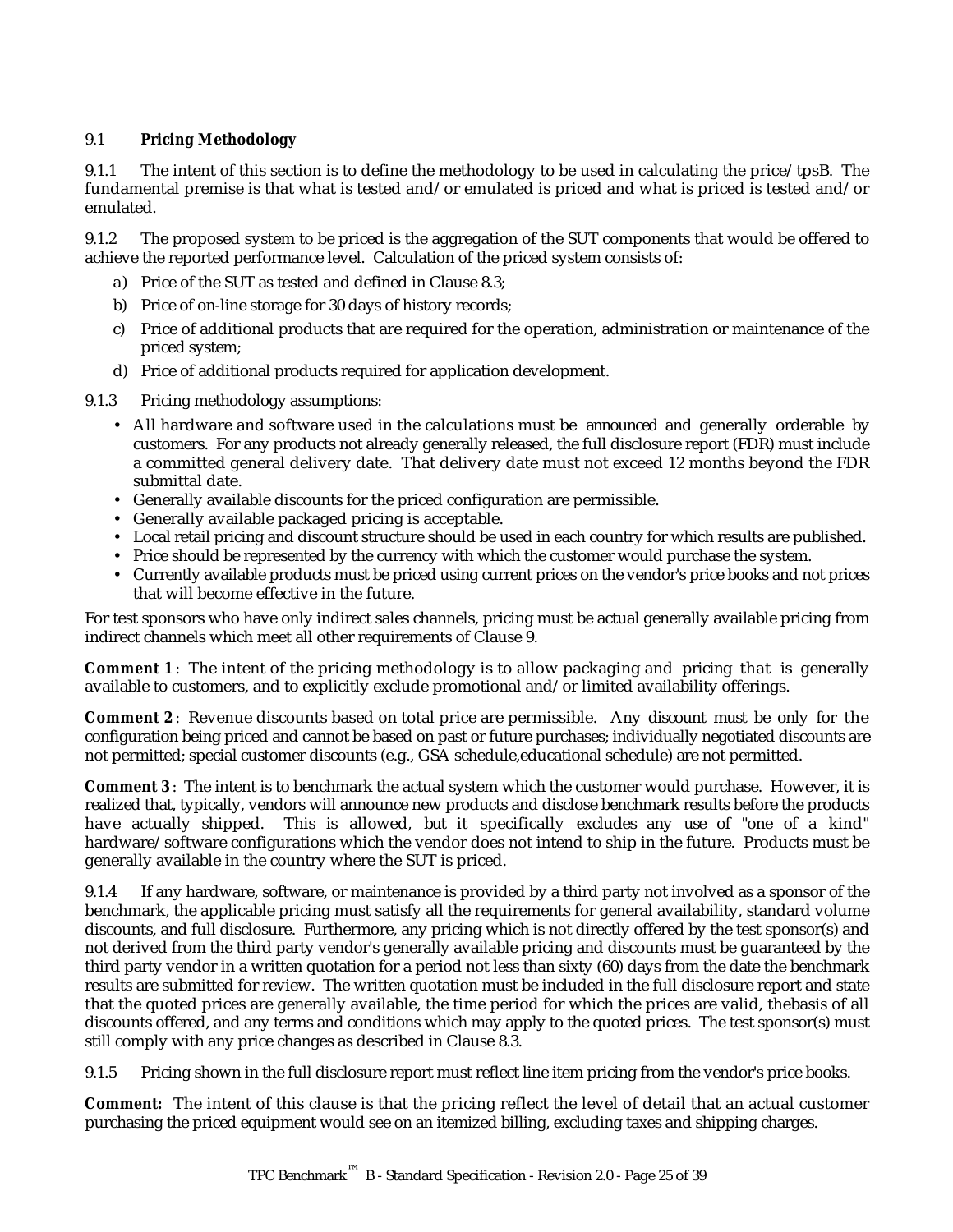9.1.6 For publishing in another country other than the country for which the results are originally published, it is permitted to substitute local components from the original report providing the substituted products are it is permitted to substitute local components from the original report providing the substituted products are sold to the same product description or specification.

**Comment:** The intention is to encourage local country pricing by allowing substitution of equipment for country specific reasons such as voltage, product numbering, industrial/safety, keyboard differences, etc., which do not affect performance.

9.1.7 Customer spareable and replaceable hardware items are acceptable under the following conditions:<br>a) The spareable and replaceable hardware items must be generally available as spareable and

- replaceable for any customer installation.
- b) The designation as spareable and replaceable cannot depend upon a threshold of purchased quantity.
- c) It must be verifiable that a customer could successfully diagnose the failure of a spareable and replaceable item within four (4) hours of the failure.
- replaceable item within four (4) hours of the failure. d) The method for diagnosis and replacement must have complete customer documentation.

**Comment:** Diagnosis may take the form of a hardware indicator or diagnosis procedure. The intent is that diagnosis must reach a positive conclusion as to the state of the hardware item within four (4) hours.

#### 9.2 **Priced System**

 $\frac{801}{201}$ 

The entire price of the SUT as configured during the test must be used, including the test must be used,  $\frac{1}{60}$ price), software (license charges) and hardware/software maintenance charges over a period of 5 years (60 months).

**Comment 1:** The intent is to price the tested system at the full price a customer would pay. Specifically prohibited are the assumption of other purchases, other sites with similar systems, or any other assumption promised are the assumption of other purchases, other purchases, or any other purchases with systems, or any other purchases  $\frac{1}{2}$  and  $\frac{1}{2}$  and  $\frac{1}{2}$  and  $\frac{1}{2}$  and  $\frac{1}{2}$  and  $\frac{1}{2}$  and  $\frac{1}{2}$  an which relies on the principle that the customer has made any other purchase from the vendor. This is a one time, stand-alone purchase.

**Comment 2:** Any usage pricing for TPC-B should be that the number of users is at least the level of concurrency  $(\mathcal{C}_K)$ , rounded up to the next integer. (See Clause 6.6.6.)

9.2.2 The price of hardware and software used *exclusively* by the driver is not included in the price calculation.

#### 9.2.3 Network Pricing

In a distribution and in a contract contract of  $\mathbf{S}$  and  $\mathbf{S}$  and  $\mathbf{S}$  are connected system, the SUT connected system, the SUT connected system, the SUT connected system in the system of  $\mathbf{S}$ excluding LAN or WAN direct connect cables must be priced.

**Comment:** The intent is that all components including PADS (packet assemblers-disassemblers), modems, concentrators, multiplexors, etc., required to attach clients and servers or to attach network nodes should be priced.

#### 9.2.4 History Storage and Recovery Log Pricing

9.2.4.1 Within the priced system, there must be sufficient on-line storage to support any expanding system

- files.<br>1. The amount of space required must be priced as follows: durable History records/rows at the published  $\frac{1}{100}$  the amount of space required must be priced as follows: during magnitude must be published in  $\frac{1}{1000}$  the rate chould be calculated has at the published as  $\frac{1}{1000}$ 
	- tps rate should be calculated based on storage used during measurement. 2. The above calculated space will be multiplied by 30.

**Comment:** On-line storage includes magnetic discs, magnetic tapes, optical discs, and any combination of these. Storage is considered on-line if any record can be accessed randomly within one second.

 $\frac{1}{2}$  For purposes of pricing storage for initially records. To write the history any unused of present in the SUTA storage present in the SUTA storage present in the SUTA storage present in the SUTA storage present i may count towards the history storage requirements. (However, note that unused storage may also be needed for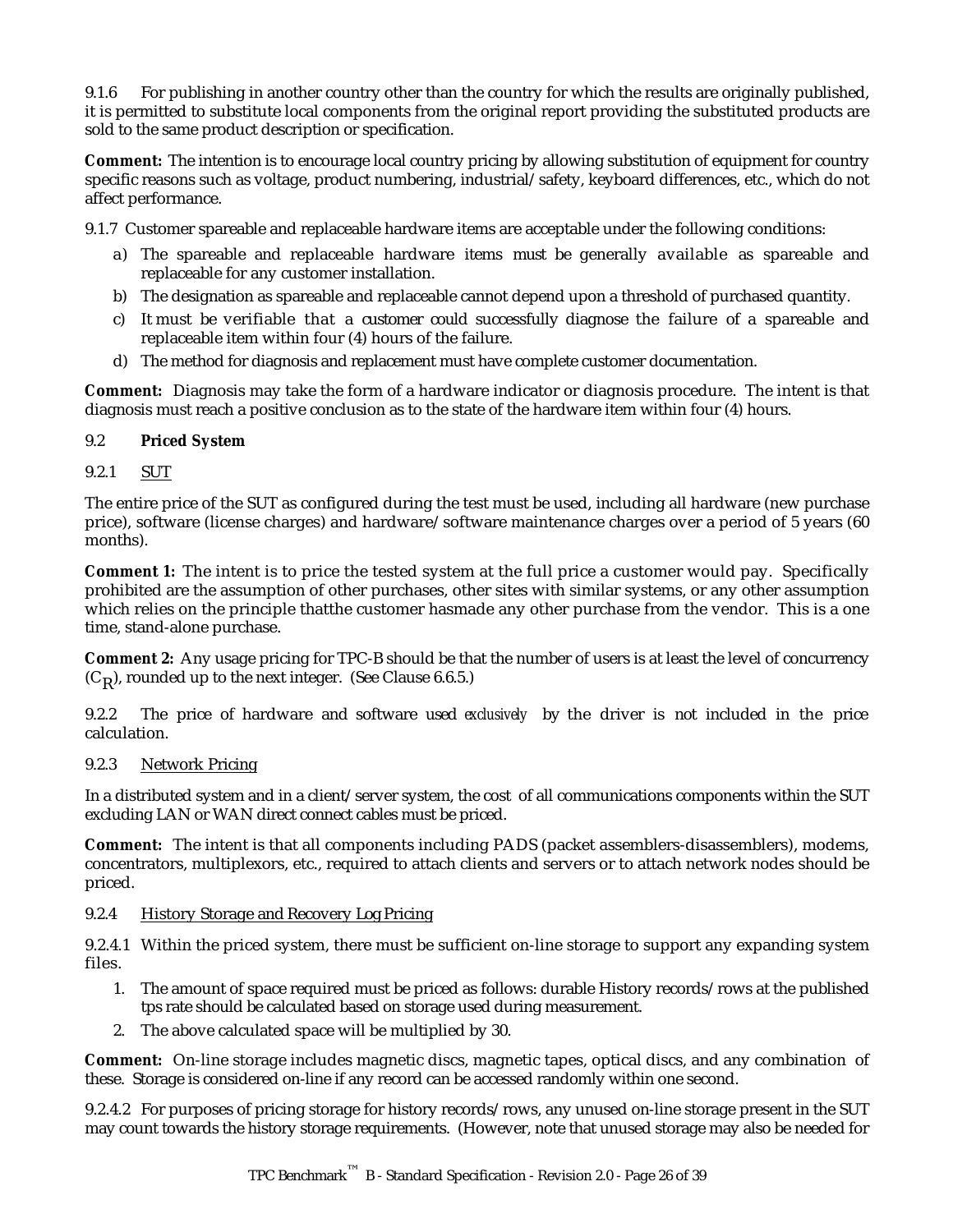expanding system files as required in Clauses 7.1 and 9.2.4.1.)

 $\frac{1}{2}$ .  $\frac{1}{2}$  is necessary to price any additional storage devices to call the third the total must still the thirdy head requirement, such devices must be of the type(s) actually used in the SUT during the test, and must satisfy the<br>normal system confidention rules normal system configuration rules.

**Comment:** The intent is to exclude unrealistic on-line storage devices or configurations from the pricing procedure.

 $\frac{1}{2}$ .4.4.4 The requirement to support 8 hours of recovery log data can be met with storage on any durable media (see Clause 2.5.1) if all data required for recovery from failures listed in Clauses 2.5.3.3.3.3 and 2.5.5.3 are on-line.

#### 9.2.5 Additional Operational Components

9.2.5.1 Additional products that might be included on a customer installed configuration, such as operator consoles, magnetic tape drives and printers, are also to be included in the priced system if explicitly required fo consoles, magnetic tape drives and printers, are also to be included in the priced system if explicitly required for<br>the operation administration or maintenance of the priced system the operation, administration, or maintenance of the priced system.

9.2.5.2 Copies of the software on appropriate media, and a software load device if required for initial load or maintenance updates, must be included.

9.2.5.3 The price of an Uninterruptible Power Supply specifically contributing to a durability solution must be included (see Clause 2.5.3.2).

#### 9.2.6 Additional Software

 $\epsilon$ <sub>2.6.2</sub>.6.1 The price must include the software licenses necessary to create, compile, and execute this dependent benchmark application, as well as all run-time licenses required to execute on host system(s) and connected workstations.

 $\frac{1}{2}$ . The event the approximation code is developed on a system on a system of the price of the price of the price of the price of the price of the price of the price of the price of the price of the price of the pri and any compilers and other software used must also be included as part of the priced system.

#### 9.3 **Maintenance**

9.3.1. Hardware and software maintenance must be figured at a standard pricing which covers at least 5<br>days/week, 8 hours/day coverage, either on-site, or if available as standard offering, via a central support facility. Hardware maintenance maximum response time must not exceed 4 hours on any part whose replacement is necessary for the resumption of operation. Resumption of operation means the priced system replacement is necessary for the resumption of operation. Resumption of operation means the priced system must be returned to the same operational configuration present before the failure.

**Comment 1:** Software maintenance means a standard offering which includes acknowledgement of new and existing problems within 4 hours and a commitment to fix defects within a reasonabletime.

**Comment 2:** The intent of hardware maintenance pricing is not met by pricing based on the cost to fix specific pricing must be independent of actual failure rate over the five (5) year period, no matter how many failures pricing must be independent of actual failure rate over the five (5) year period, no matter how many failures occur during that period. The intent is to preclude the use of MTBF to directly compute the maintenance cost for this benchmark.

9.3.2 If central support is claimed, then the appropriate connection device, such as auto-dial modem must be included in the hardware price. Also any software required to run the connection to the central support, as well as any diagnostic software whichthe central support facility requires to be resident on the tested system, must as any diagnostic software which the central support facility requires to be resident on the tested system, must not only be included in pricing, but must also be installed during the benchmark runs.

 $\frac{1}{2}$  so  $\frac{1}{2}$  software maintenance update are constraint include then pricing must include at least 3 updates ever the 5 software maintenance updates are separately priced, then pricing must include at least 3 updates over the 5 upda<br>Wear period year period.

**Exception** : In client/server designs based on workstations, maintenance and warranty terms for workstations must cover at a minimum a return for repair service.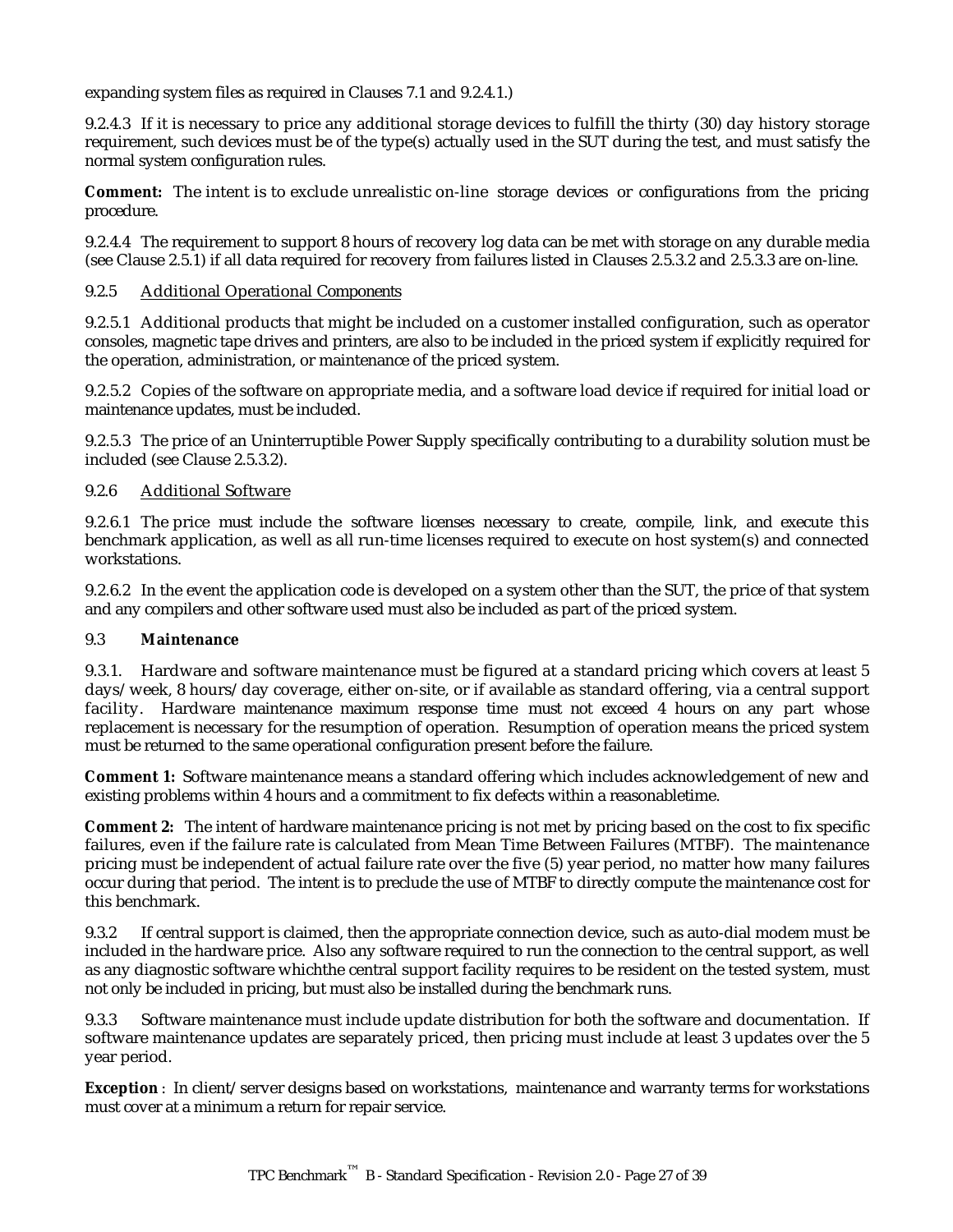9.3.4 It is acceptable to incorporate, for pricing purposes, the use of customer spareable and replaceable

- a) The conditions of Clause  $9.1.7$  must be met.
- b) For spares to met the maintenance requirements of a site, an additional 10% of the designated items, with a minimum of two (2), must be priced.
- c) The sponsor must price a support service which provides replenishment onsite within seven (7) days  $\epsilon$ ) The sponsor must price a support service which provides replendiment onsite within seven (7) days throughout the five-year maintenance period.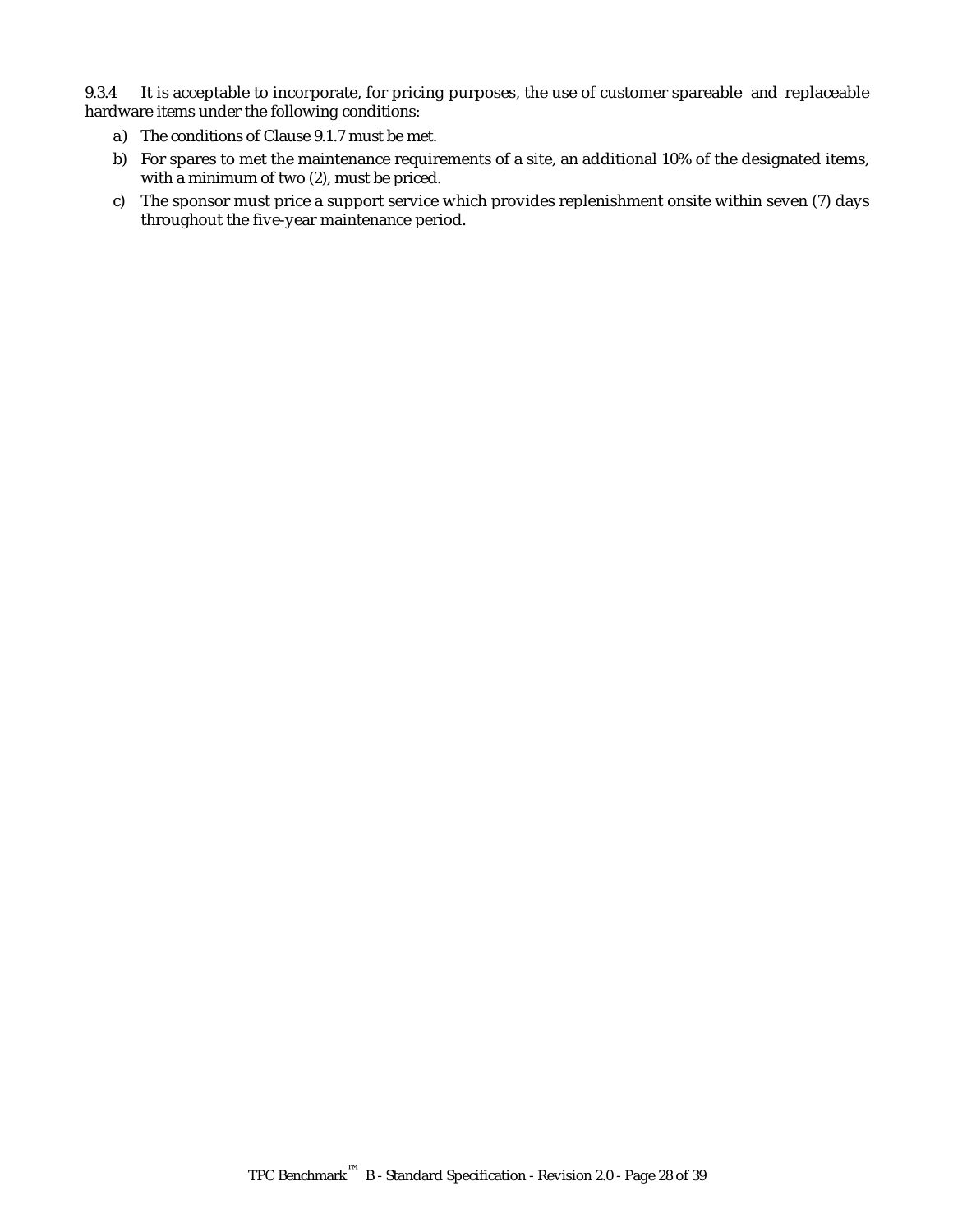#### 10.1 **Full Disclosure Report Requirements**

A full disclosure report is required for results to be considered compliant with TPC Benchmark™ B specifications.

**Comment**: The intent of this disclosure is for a customer to be able to replicate the results of this benchmark given the appropriate documentation and products.

A full disclosure report must include the following:

#### 10.1.1 General Items

10.1.1.1A statement identifying the sponsor of the benchmark and any other companies who have participated.

10.1.1.2Program listing of application code and definition language statements for files/tables.

10.1.1.3Settings for all customer-tunable parameters and options which have been changed from the defaults found in actual products; including but not limited to:

- 
- Database options;<br>• Recovery/commit options;
- Consistency/locking options;
- Consistency/locking options; • System parameters, application parameters, and configuration parameters.

Test sponsors may optionally provide a full list of all parameters and options.

10.1.1.4Configuration diagrams of both the benchmark configuration and the priced system, and a description of the differences.

#### 10.1.2 Clause 2 Related Items

10.1.2.1Results of the ACIDity tests (specified in Clause 2) must describe how the requirements were met. If a database different from the must include the measured is used for durability tests, the sponsor must include a<br>statement that durability works on thefully loaded and fully scaled database. statement that durability works on thefully loaded and fully scaled database.

#### 10.1.3 Clause 3 Related Items

10.1.3.1The distribution across storage media of ABTH (Accounts, Branch, Teller, and History) files/tables and all logs must be explicitly depicted.

Provide two functional diagrams which show CPUs, storage devices, and the interconnections between these<br>components. The first diagram must correspond to the benchmark configuration and the second diagram must correspond to the 30-day priced configuration. A separate pair of diagrams must be provided for each reported result. (The diagrams used for clause 10.1.1.4 may already contain this information. In this case, the result. (The diagrams used for clause 10.1.1.4 may already contain this information. In this case, the additional data required below may optionally be shown in tabular form with references to these diagrams.)

As part of each diagram, show the percentage of the total physical database which resides on each storage<br>device for each of the ABTH files and logs. For the benchmark configuration, show database allocation during 8-hour steady state. For the 30-day priced configuration, show database allocation including storage of 30 days of history records. Data which are duplicated (e.g., mirrored) on more than one device must be clearly labeled of history records. Data which are duplicated (e.g., mirrored) on more than one device must be clearly labeled to show what is duplicated and on which devices.

Two examples are shown below.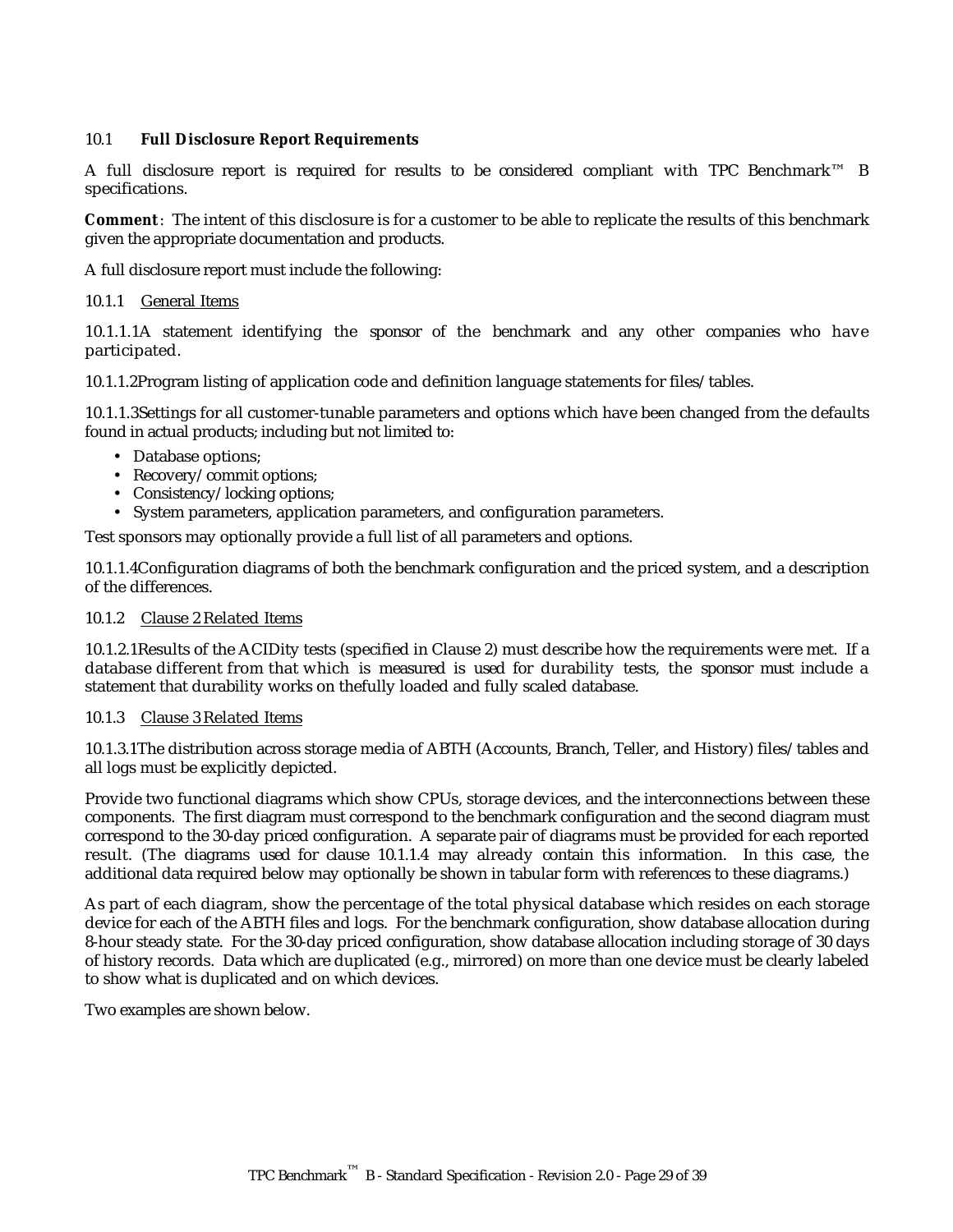#### Example 1:

#### Distribution of ABTH files and Logs in Benchmark Configuration

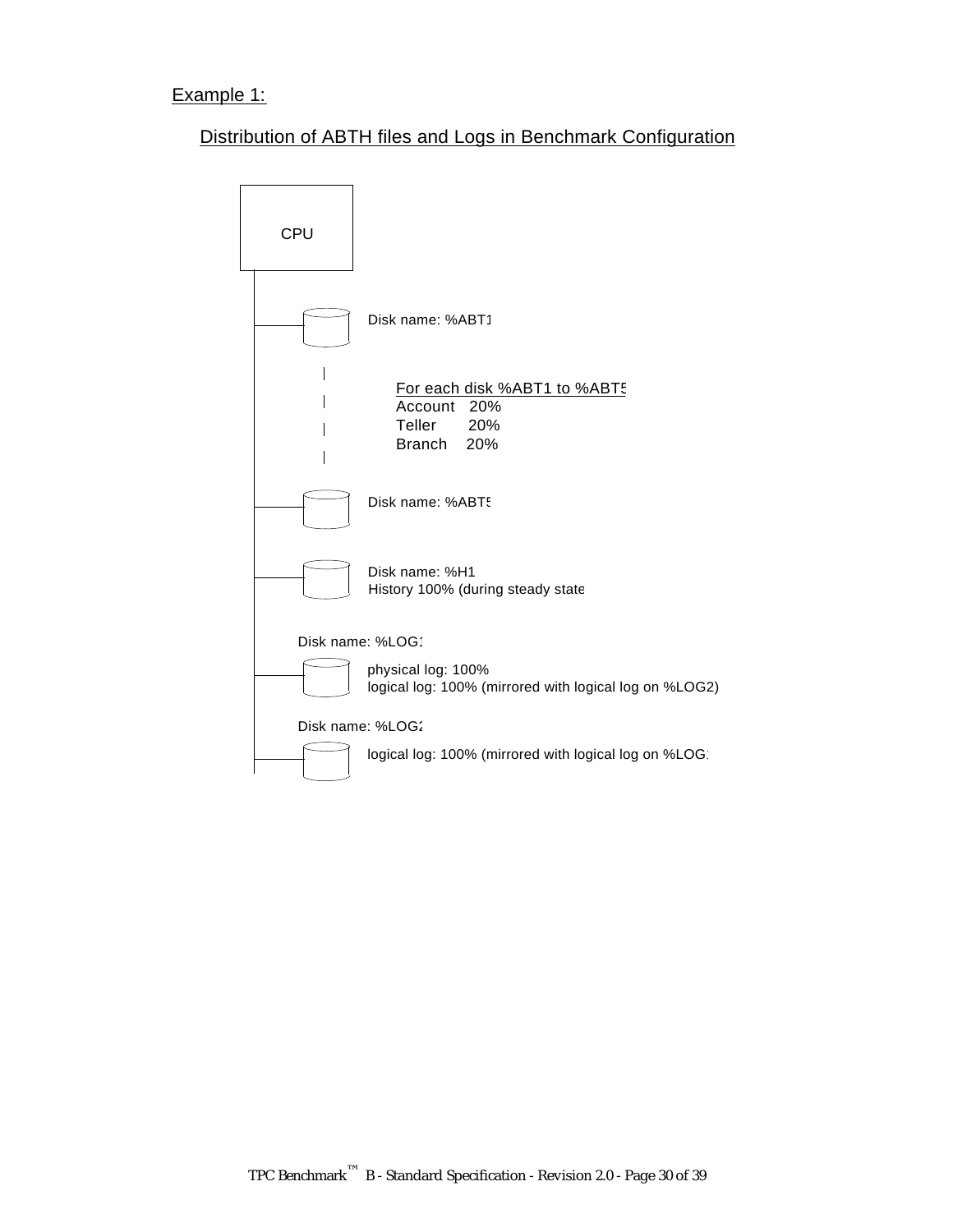### Example 1 (cont.):

### Distribution of ABTH files and Logs in Priced Configuration

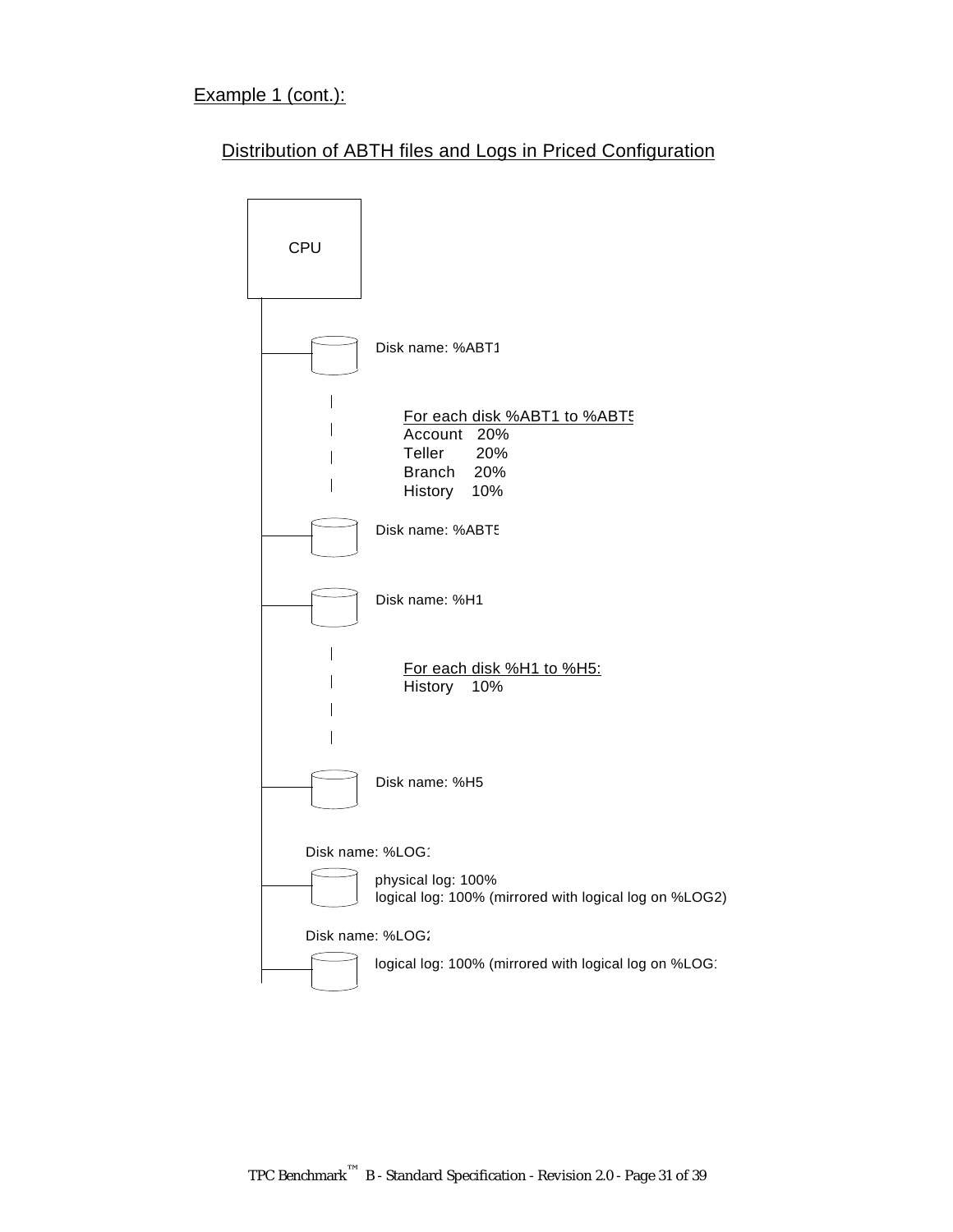#### Example 2:

Data Distribution in Benchmarked Configuration



\* Distribution of History records represents 8-hour steady stat

#### Data Distribution in Priced Configuration



\* Distribution of History records represents 90-day storage requireme

TPC Benchmark™ B - Standard Specification - Revision 2.0 - Page 32 of 39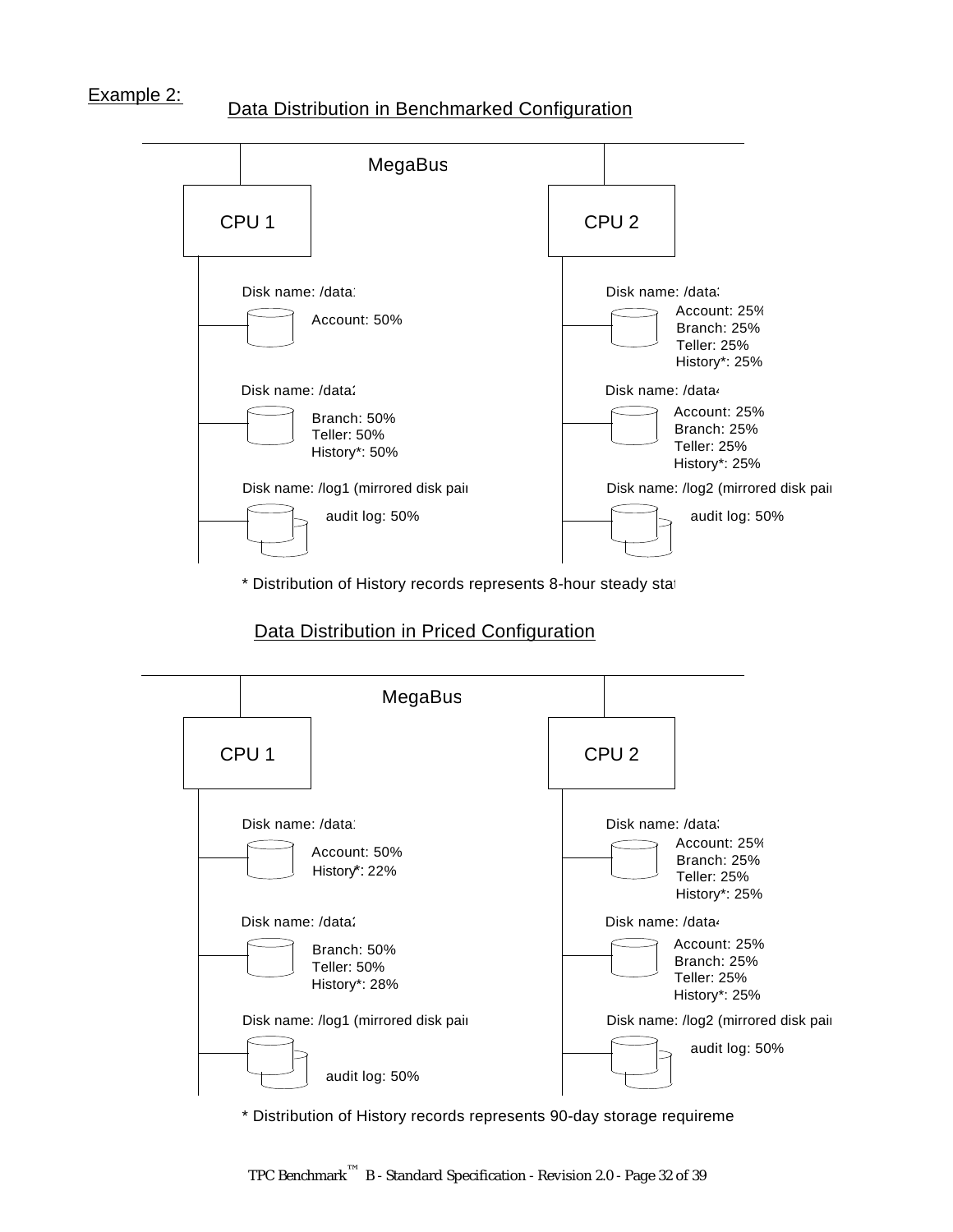10.1.3.2A description of how the database was populated, along with sample contents of each ABTH file/table to meet the requirements described in Clause 3.

10.1.3.3A statement of the type of database utilized, e.g., relational, Codasyl, flat file, etc.

#### 10.1.4 Clause 5 Related Items

10.1.4.1The method of verification of the random number generator should be described.

10.1.4.2Vendors must clearly disclose if horizontal partitioning is used. Specifically, vendors must:

- 
- 2. Describe which tables/files were accessed using partitioning.
- 2. Describe which tables/files were accessed using partitioning. 3. Describe how partitioned tables/files were accessed.

The intent of this clause is that details of non-transparent partitioning be disclosed in a manner understandable to non-programmer individuals (through use of flow charts, pseudo code, etc.).

#### 10.1.5 Clause 6 Related Items

10.1.5.1Report all the data specified in Clause 6, including measured and reported tpsB, maximum and average throughput vs. level of concurrency for three data points (see clause 6.6.5). Also, the sponsor must include the percentage of home and remote transactions, the number and percentage of in-process transactions, and the percentage of nome and remote transactions, the number and percentage of in-process transactions, and the number of remote and foreign transactions, if annihights percentage of remote and foreign transactions, ifapplicable.

#### 10.1.6 Clause 7 Related Items

10.1.1.1.1.1.6.1. Interior determine that the SUT had reached a steady state prior to commencing the measurement interval should be described.

 $10.101$  description of how the work normally performally performed during  $\frac{1}{2}$  and  $\frac{1}{2}$  and  $\frac{1}{2}$  and  $\frac{1}{2}$  and  $\frac{1}{2}$  and  $\frac{1}{2}$  and  $\frac{1}{2}$  and  $\frac{1}{2}$  and  $\frac{1}{2}$  and  $\frac{1}{2}$  and  $\frac{1}{$ writing redo/undo log records, etc., as required by Clause 7.2), actually occurred during the measurement interval.

10.1.6.3A description of the method used to determine the reproducibility of the measurement results.

10.1.1.6.4. A statement of the duration of the measurement period for the reported tpsB (it should be at least 15 minutes and no longer than 1 hour).

#### 10.1.7 Clause 8 Related Items

10.1.7.1If the driver is commercially available, then its inputs should be specified. Otherwise, a description of the driver should be supplied.

10.1.7.2A complete functional diagram of the hardware and software of the benchmark configuration including the driver must be provided. The sponsor must list all hardware and software functionality of the driver and It's interface to the SUT.

#### 10.1.8 Clause 9 Related Items

10.1.8.1A detailed list of hardware and software used in the priced system must be disclosed. Pricing source(s) and effective date(s) of price(s) must also be reported. Each item must have vendor part number, description, and release/revision level, and either general availability status or committed delivery date. If packageand receiver revision level, and either general availability status or committed delivery date. If package-<br>michael status or contants of the nockage-must be disclosed pricing is used, contents of the package must be disclosed.

 $10.11$ . State of the entire configuration is required in  $\frac{1}{2}$  and  $\frac{1}{2}$  and  $\frac{1}{2}$  and  $\frac{1}{2}$  and  $\frac{1}{2}$  and  $\frac{1}{2}$  and  $\frac{1}{2}$  and  $\frac{1}{2}$  and  $\frac{1}{2}$  and  $\frac{1}{2}$  and  $\frac{1}{2}$  and  $\frac{1}{2}$ charges. Separate component pricing is recommended. The basis of all discounts used shall be disclosed.

10.1.8.3The committed delivery date for general availability (availability date) of products used in the price<br>calculations must be reported. When the priced system includes products with different availability dates, the calculations must be reported. When the priced system includes products with different availability dates, the priced system must be the date at which all components are committed to be reported availability date for the priced system must be the date at which all components are committed to be avanasse.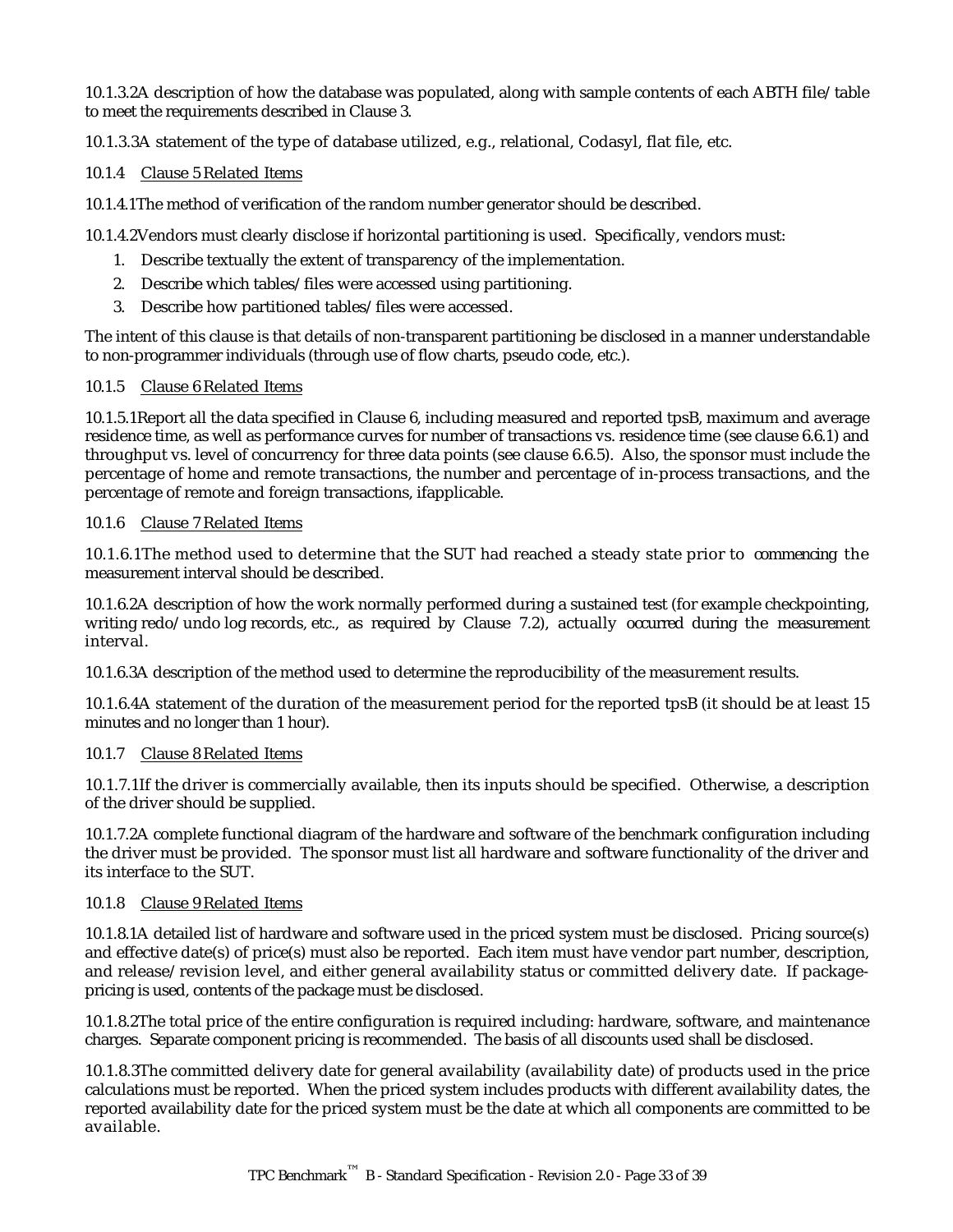10.1.8.4A statement of the measured tpsB, and the calculated price/tpsB.

 $10.10$ . Between  $\sigma$  relations  $\sigma$  relations may be included in the full disclosure report for each country specific priced configuration. Country specific pricing is subject to Clause 9.1.6.

10.1.8.6The basis for the calculation to determine the additional storage space required in Clause 9.2.4.1 must<br>be included be included.

#### 10.1.9 Clause 11 Related Items

10.1.9.1If the benchmark has been independently audited, then the The auditor's name, address, phone number, and a <del>brief audit summary report</del> lcopy of the auditor's attestation letter indicating compliance must be<br>included in the <del>full disclosure report. A statement should be included, specifying when the complete audit</del> included in the full disclosure report. A statement should be included, specifying when the complete audit report will become available and whom to contact in order to obtain a copy. <u>Full Disclosure Report.</u>

11.2.0). The auditor is not required to regions we can compute that components required are price  $\frac{1}{2}$ 11.000. The audio business and required to review the final Full Disclosure Report of the final priori group to issuing the attestation letter.

#### 10.2 **Availability of the Full Disclosure Report**

The full disclosure report is to be readily available to the public at a reasonable charge, similar to charges for<br>similar documents by that test sponsor. The report is to be made available when results are made public. In order to use the phrase "TPC Benchmark™ B", the full disclosure report must have been submitted to the TPC order to use the phrase "TPC Benchmark" B", the full disclosure report must have been submitted to the TPC disclosure report must have been submitted to the TPC administrator as well as written permission to distribute same.

#### 10.3 **Revisions to the Full Disclosure Report**

Revisions to the full disclosure documentation shall be handled as follows:

10.3.1 Fully documented price decreases can be reflected in a new published price/throughput. When cumulative price changes have resulted in an increase of 5% or more from the disclosed price/performance, the test sponsor must submit revised price/performance results to the TPC within 30 days of the effective date of  $t_{\text{obs}}$  sponsor must sometime represented price/performance results to the TPC within  $\epsilon$  and  $\epsilon$  and  $\epsilon$  and  $\epsilon$  and  $\epsilon$  the effective date of the effective date of the effective date of the effective date of the the price changes to remain compliant. The benchmark need not be rerun to remain compliant.

**Comment:** The intent is that the published price/performance reflect actual current price/performance.

10.3.2 Hardware or software product substitutions within the SUT, with the exception of equipment emulated as allowed in Clause 8, require the benchmark to be re-run with the new components in order to re-establish compliance. A new set of testdata mustbe provided, as described in Clause 8.6.4.4, for any substituted equipment that was emulated during the benchmark. that was emulated during the benchmark.

10.3.3 The revised report should be submitted as defined in Clause 10.2.

10.3.4 A report may be revised to add or delete Clause 9 related items for country specific priced configurations.

**Comment**: During the normal product life cycle problems will be uncovered which require changes, sometimes referred to as ECOs, FCOs, Patches, Updates, etc. If any of these changes causes the tpsB rating of the system to referred to as ECOs, FCOs, FCOs, FCOs, Patches, The the tpsB rating of the tpsB rating of the system to the tpsB rating of the system to the tpsB rating of the system to the system to the the the the the test cause of the change by more than 5%,then the test sponsor will be required to re-validate the benchmark results.

 $10.5$   $10.5$   $10.5$   $10.5$   $10.5$   $10.5$   $10.5$   $10.5$   $10.5$   $10.5$   $10.5$   $10.5$   $10.5$   $10.5$   $10.5$   $10.5$   $10.5$   $10.5$   $10.5$   $10.5$   $10.5$   $10.5$   $10.5$   $10.5$   $10.5$   $10.5$   $10.5$   $10.5$   $10.5$   $10.5$   $10.5$   $10.$ pricing model. Changes in prices of line item components do not constitute a pricing model change.

#### 10.4 **Official Language**

10.4.1 The official full-disclosure report must be written in English but may be translated to additional languages.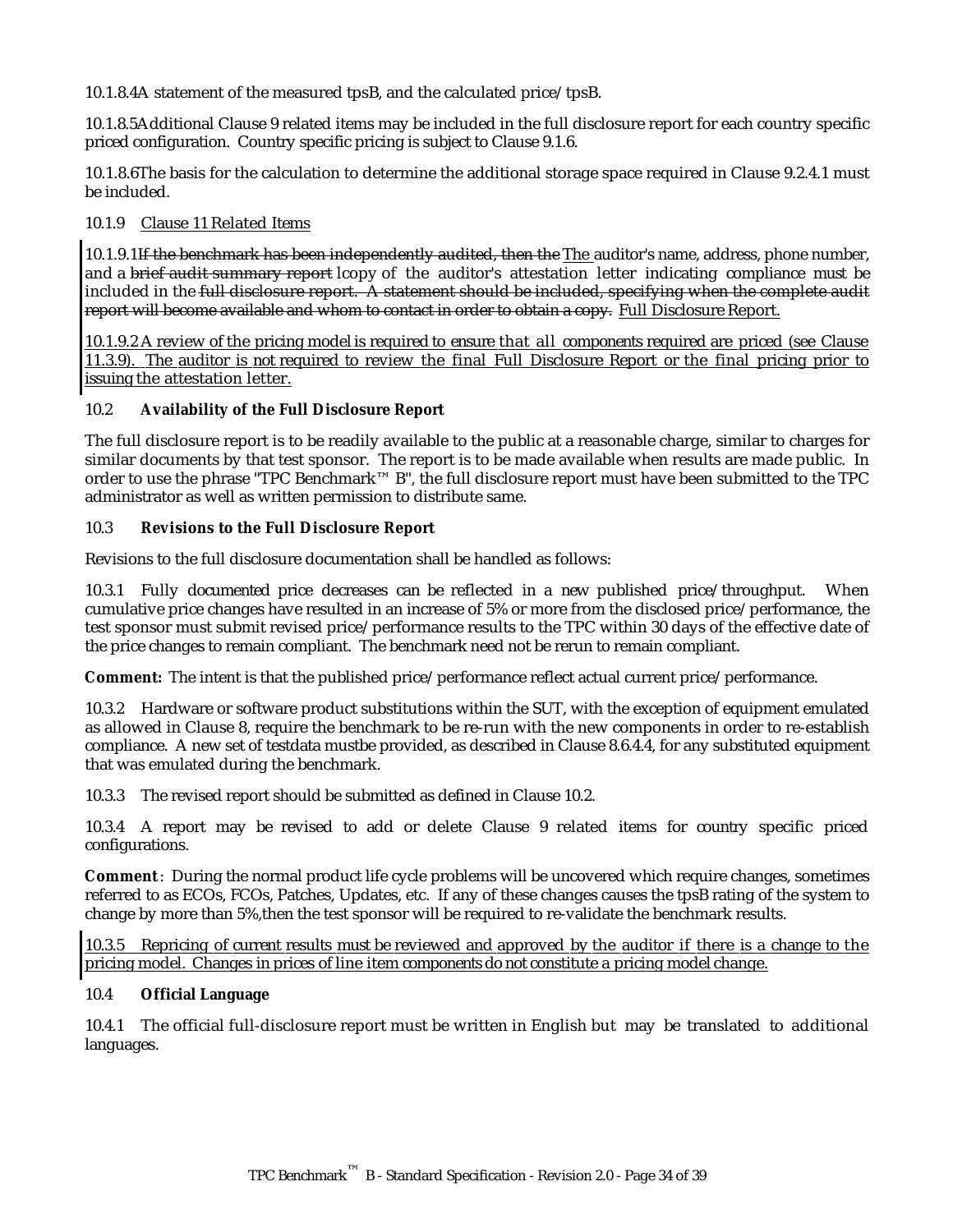11.1 An independent audit of the benchmark results is highly recommended. An audit checklist is provided<br>as part of this specification. by an auditor certified by the TPC is required. Please obtain the current audit checklist from one of the auditors. The term "certified" is defined as: "the TPC has reviewed the qualifications of the auditor and certified that the auditor is capable of verifying compliance of the  $\frac{1}{2}$  and certifications of the auditor and certification of the auditor certification benchmark result." Please see the TPC Audit Policy for a detailed description of the auditor certification process.

11.2 The audit report is to be made readily available to the public at a reasonable charge, similar to charges for similar documents.

#### 11.3 **Auditor's check list:**

- 11.3.1 Clause 1 Related Religion
- 11.3.1.1Verify that the application program matches the transaction profile of Clause 1.2.
- 11.3.1.2Verify that transaction inputs and outputs satisfy Clause 1.3.

#### 11.3.2 Clause 2 Related Items

11.3.2.1Verify that the requirements of each of the ACIDity tests were met.

#### 11.3.3 Clause 3 Related Items

11.3.3.1For each of the ABTH files verify that specified fields, columns and records, rows exist, and that they comont to the minimum lengths specified in Clause 3.2.

11.3.3.2Verify that the ABT record/row identifiers are not disk or file offsets as specified in Clause 3.4.

11.3.3.3Verify that the ABT files/tables support retrievals, inserts, and deletes as specified in Clause 3.5.

#### 11.3.4 Clause 4 Related Items

11.3.4.1Verify that the ratios among the numbers of records/rows of each file/table are as specified in Clause 4.2.

11.3.4.2Verify randomness of the Account\_ID, Branch\_ID, and Teller\_ID sequences submitted to the SUT. Include verification that the values generated are uniform across the entire set of accounts necessary to support the claimed tpsB rating per Clause 4.4 (scaling).

#### 11.3.5 Clause 5 Related Items

11.3.5.1Verify that at least 15% of the transactions are remote, and that the distribution of Account\_IDs of remote transactions is uniform across non-home branches.

11.3.5.2If horizontal partitioning is used, establish whether or not it is transparent to the application program<br>as defined in Clause 10.1.4.2. as defined in Clause 10.1.4.2.

11.3.5.3Verify that vertical partitioning of the ABTH files is not used.

#### 11.3.6 Clause 6 Related Items

11.3.6.1Verify the method used by the driver to measure the residence time.

#### 11.3.7 Clause 7 Related Items

11.3.7.1Verify that the SUT had reached a steady state prior to commencing the measurement interval using the method required by Clause 10.1.6.1.

 $11.37172$  and all work normally done in a steady state environment actually occurred and  $\frac{1}{2}$ ? measurement interval, for example checkpointing, writing redo/undo log records to disk, etc., per Clause 7.2,  $S<sub>1</sub>$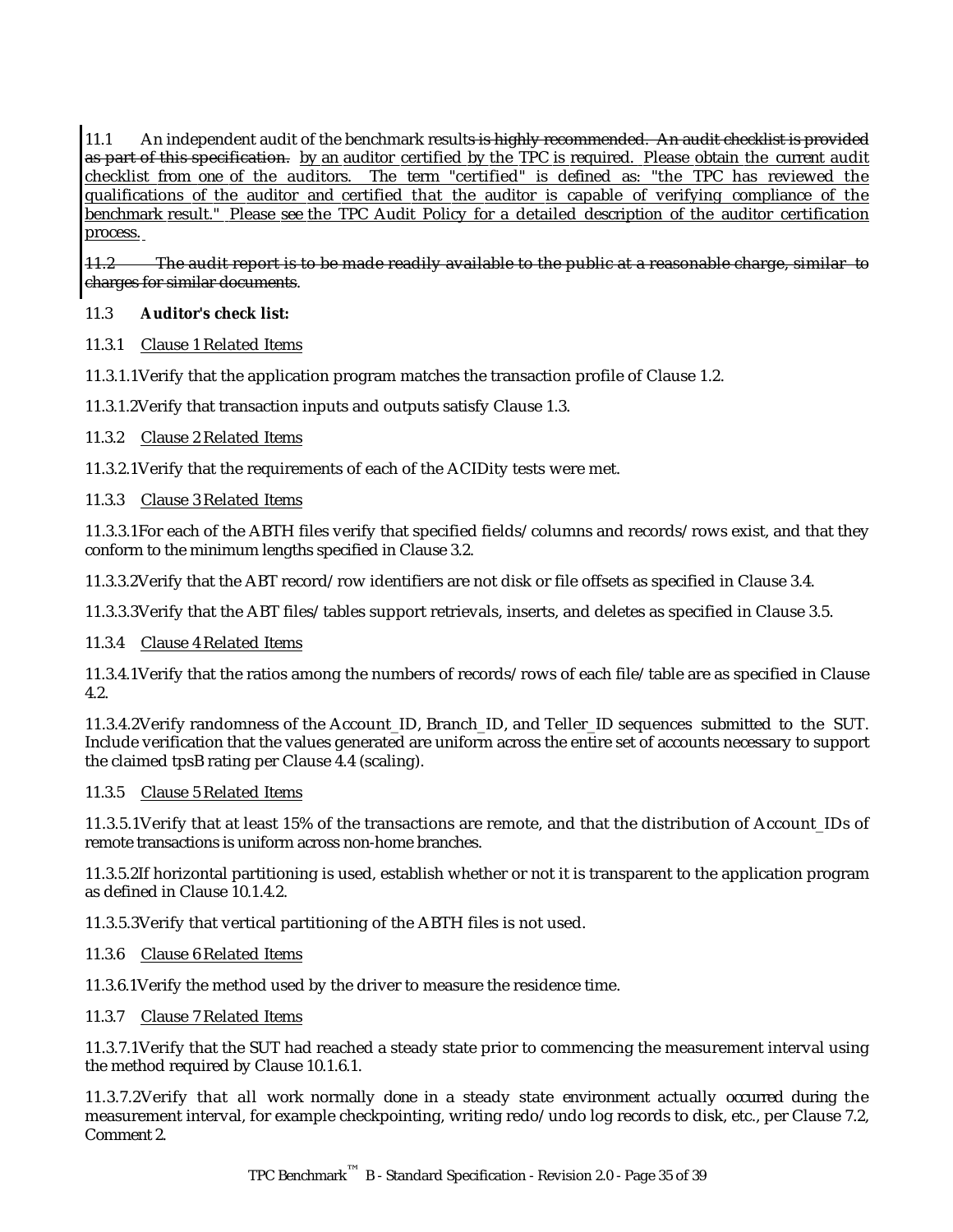11.3.7.3Verify the reproducibility of the tpsB rating using the method required by Clause 10.1.6.3.

11.3.7.4Verify the duration of the measurement period for the reported tpsB rate (at least 15 minutes and no longer than 1 hour).

11.3.7.5Verify that the residence time and the tpsB rate were measured in the same time interval.

#### 11.3.8 Clause 8 Related Items

11.3.8.1Verify that the SUT is what is claimed and that the driver performs only driver functions.

#### 11.3.9 Clause 9 Related Items

11.3.3.1 Verify that an application development software is installed on the priced system and has been used<br>to compile link and avecute the benchmark to compile, link and execute the benchmark.

 $\frac{1}{2}$ . 1.3.9.1  $\frac{1}{2}$  model includes all hardware all hardware and software licenses, warranty coverage and  $\frac{1}{2}$ additional maintenance costs as required in Clause 9.

**Comment 1:** The pricing model is a spreadsheet detailing how the 5 year cost of ownership is computed (see Clauses 9.1.5,10.1.8.1, and 10.1.8.2). It should contain the prices, discounts, warranty information, and maintenance costs for all the hardware and software components in the priced configuration. Letters with price maintenance costs for all the hardware and software components in the priced comparation. Letters with price quotes for components from OEM sources must also be verified.

 **Comment 2:** Since final pricing for new products is typically set very close to the product announcement date, the auditor is not required to verify the final pricing of the tested system prior to issuing the attestation letter.

11.3.9.2 Verify that pricing includes all the hardware and software licenses as required in Clause 9.

 $\frac{11.30 \text{ N}}{100 \text{ s}}$  includes the priced comparison includes sufficient storage for the database, includes  $\frac{1}{2}$  and recovery logs as specified in Clause 9.2.4, and can be configured in the priced system.

11.3.9.3.9.3 Verify that the priced configuration includes sufficient storage for the database, history, and recovery logs as specified in 9.2.4, and can be configured in the priced system.

11.3.9.4 Assure that warranty coverage meets the requirements of Clause 9.3, or that additional costs for maintenance have been added to priced system.

11.3.9.5 Verify that all prices used, including discounts, are generally available.

In the term "audit" may not be used in a full disclosure report unless the auditing agency is independent of<br>the benchmark sponsors. The term "independent" is defined as: 'the outcome of the benchmark carries no<br>financial financial benefit to the auditing agency other than fees earned directly related to the audit.' The auditing agency cannot have supplied any performance consulting for the benchmark under audit. In addition, the following conditions must be met:<br>• The auditing agency cannot be financially related to the sponsor. For example., the auditing agency is a

- dependent division; the majority of its stock is owned by the sponsor.
- The auditing agency cannot be financially related to any one of the suppliers of the measured/priced components, e.g., the DBMS supplier, the terminal or terminal concentrator supplier, etc. components, e.g., the DBMS supplier, the terminal or terminal concentrator supplier, etc.

11.5 In the case of audited benchmark results that are used as the basis for a subsequent test sponsor's<br>reported results, the subsequent test sponsor can claim the results are audited if and only if: reported results, the subsequent test sponsor can claim the results are audited if and only if:<br>1. The auditor ensured the hardware and software products are the same in both configurations.

- 
- 2. The auditor reviews the test results reported by the subsequent test sponsor and ensures those results match what was reported by the original test sponsor.
- match what was reported by the original test sponsor. 3. The auditor can attest to Clause 11.3.9, with the exception of Clauses 11.3.9.3.1 and 11.3.9.1 and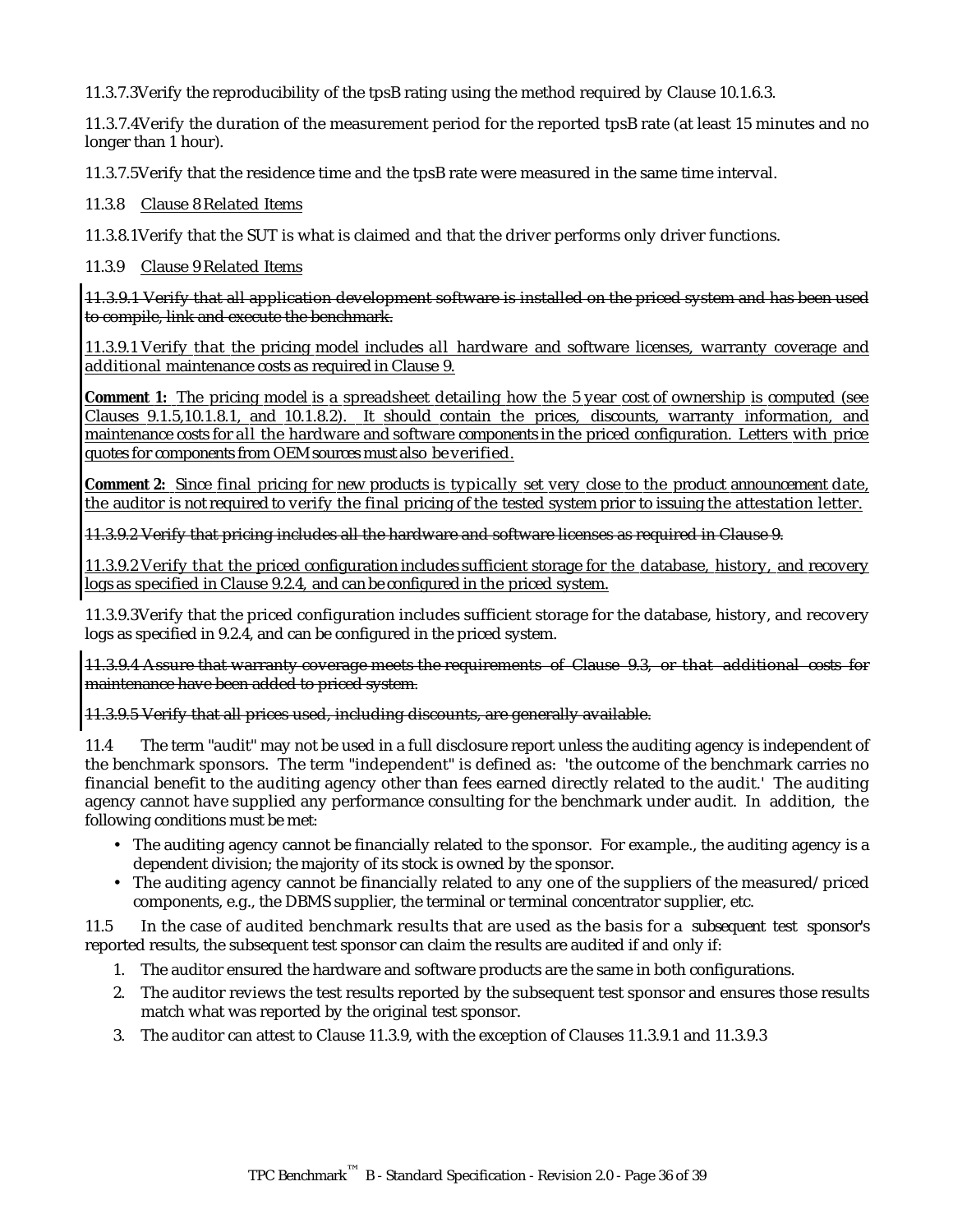```
/*
 * This is a sample implementation of the Transaction Processing Performance
     Council Benchmark B coded in ANSI C and ANSI SQL2.
 * Any equivalent implementation is equally acceptable.
  *
  * Exceptions:
  * 1. ANSI/ISO SQL has no explicit BEGIN WORK (begin transaction).
  * To show that the driver is outside the transaction,
  * explicit BEGIN WORK statements are included
  * 2 The C language has only integer and float numerics - it does not
  * support precision or scale. So, in this implementation, money is
  * represented as integer pennies (pence, pfennig, centimes,...)
  * 3. To clarify the schema, the following SQL2 features are used:
  * Primary Key
  * Foreign Key
  * DateTime datatype
  * Default values (to simplify handling of pad chars).
  * 4. For simplicity, the program does no error checking or handling.
 */
/* Global declarations */
exec sql BEGIN DECLARE SECTION;
/* tpc bm b scaling rules
                                       */
long tps = 1; \prime the tps scaling factor: here it is 1 \primelong nbranches = 1; /* number of branches in 1 tps db */long ntellers = 10; /* number of tellers in 1 tps db */long naccounts = 100000; /* number of accounts in 1 tps db */
long nhistory = 864000; /* number of history recs in 1 tps db */
/* working storage */
long i,sqlcode, Bid, Tid, Aid, delta, Abalance;
exec sql END DECLARE SECTION;
void CreateDatabase();
long DoOne(long Bid, long Tid, long Aid, long delta);
#include <stdio.h>
/* main program, creates a 1-tps database: i.e. 1 branch, 10 tellers,...
                  runs one TPC BM B transaction
 */
main()
{
     CreateDatabase();
     Abalance = D^{\text{one}}(1,1,1,100); /* add 100 to account 1 by teller 1 at branch 1,
                                    return new balance */
}
```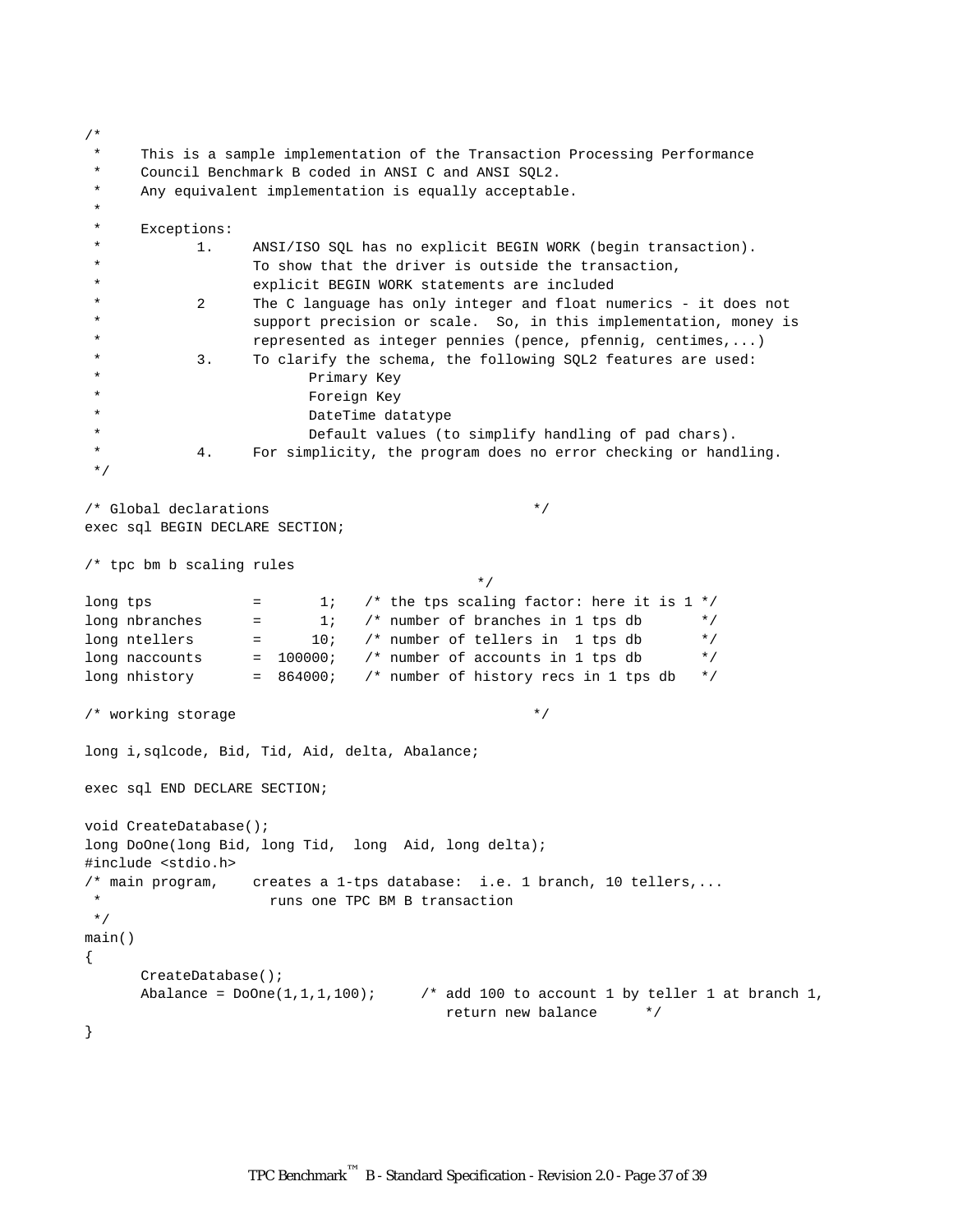```
/*
 * CreateDatabase - Creates and Initializes a scaled database. */
void CreateDatabase()
{
exec sql BEGIN WORK; \frac{1}{2} /* start trans to cover DDL ops */
exec sql CREATE TABLE branches (
           Bid NUMERIC(9), PRIMARY KEY(Bid),
           Bbalance NUMERIC(10),
           filler CHAR(88) DEFAULT SYSTEM
                           ); /* pad to 100 bytes */
exec sql CREATE TABLE tellers (
           Tid NUMERIC(9), PRIMARY KEY(Tid),
           Bid NUMERIC(9) FOREIGN KEY REFERENCES branches,
           Tbalance NUMERIC(10),
           filler CHAR(84) DEFAULT SYSTEM
                           ); /* pad to 100 bytes */
exec sql CREATE TABLE accounts (
          Aid NUMERIC(9), PRIMARY KEY(Aid),
           Bid NUMERIC(9) FOREIGN KEY REFERENCES branches,
           Abalance NUMERIC(10),
           filler CHAR(84) DEFAULT SYSTEM
                           ); /* pad to 100 bytes */
exec sql CREATE TABLE history (
           Tid NUMERIC(9) FOREIGN KEY REFERENCES tellers,
           Bid NUMERIC(9) FOREIGN KEY REFERENCES branches,
           Aid NUMERIC(9) FOREIGN KEY REFERENCES accounts,
           delta NUMERIC(10),
           time TIMESTAMP,
           filler CHAR(22) DEFAULT SYSTEM
                           ); /* pad to 50 bytes *//* prime database using TPC BM B scaling rules.
    Note that for each branch and teller:
 * branch_id = teller_id / ntellers
  * branch_id = account_id / naccounts
 */
for (i = 0; i <i>n</i> branches<sup>*</sup>tps; i++)exec sql INSERT INTO branches(Bid,Bbalance) VALUES (:i,0);
for (i = 0; i < ntellers*tps; i++)exec sql INSERT INTO tellers(Tid,Bid,Tbalance) VALUES (:i,:i/:ntellers,0);
for (i = 0; i < n accounts*tps; i++)exec sql INSERT INTO accounts(Aid,Bid,Abalance) VALUES (:i,:i/:naccounts,0);
exec sql COMMIT WORK;
} /* end of CreateDatabase */
```